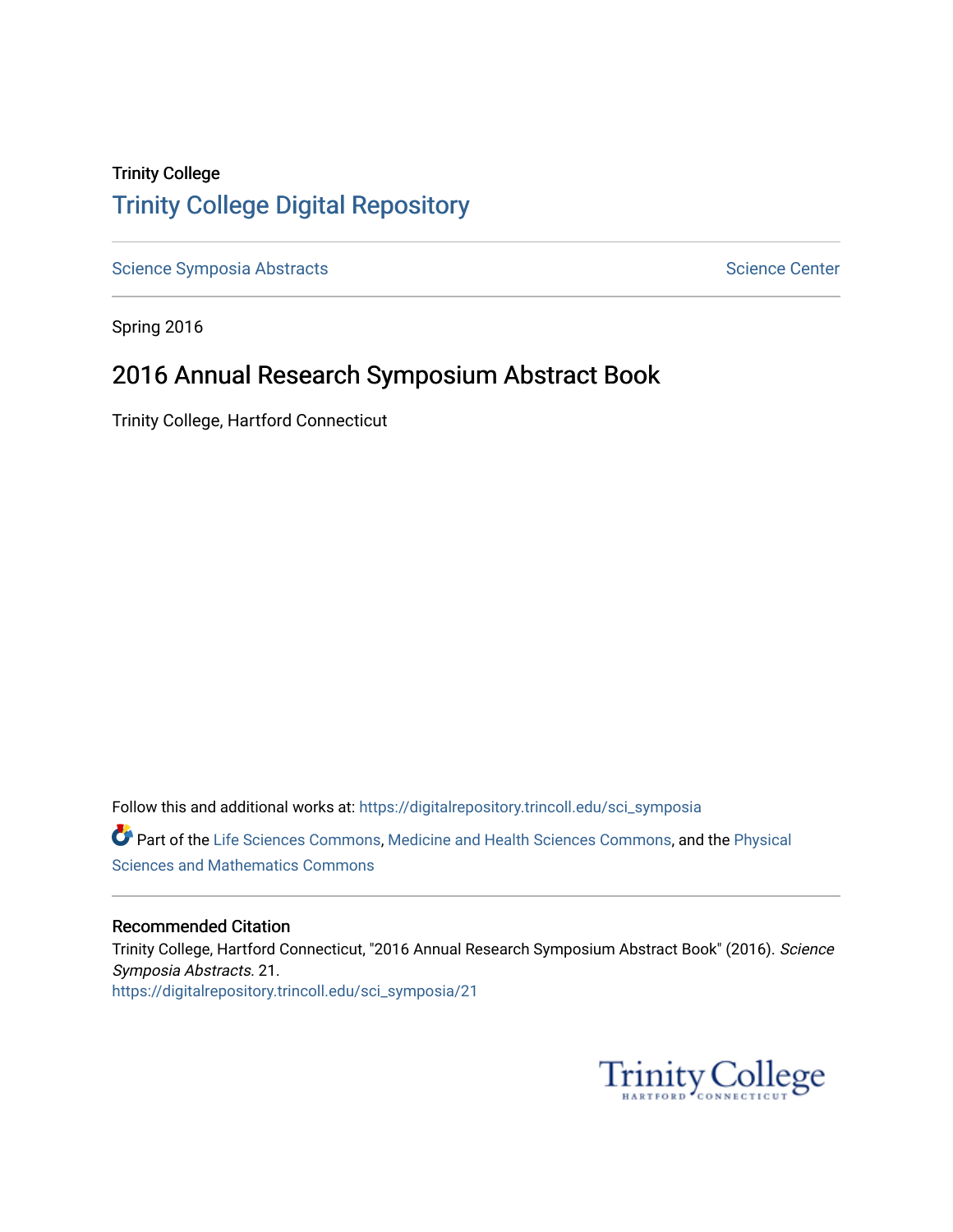# **TWENTY-NINTH ANNUAL SYMPOSIUM OF TRINITY COLLEGE UNDERGRADUATE RESEARCH**

# **TABLE OF CONTENTS**

**Poster # Title**

# **BIOLOGY**

- **1. REPLACEMENT OF THE JUXTAMEMBRANE REGION OF SERRATE WITH A CORRESPONDING REGION OF DDR2 AND ITS EFFECT ON NOTCH ACTIVATION AND INHIBITION** Scott J. Buchanan '17
- **2.** *IN VITRO* **MODELING AND ANALYSIS OF CANCEROUS CHROMOSOME 8P ARM-LEVEL DELETION USING CRISPR-CAS9 SYSTEMS** Michael S. Cuoco '16
- **3. THE EFFECTIVENESS OF CAPSAICIN AS AN EASTERN GRAY SQUIRREL (***SCIURUS CAROLINENSIS***) DETERRENT AT BIRD FEEDERS IN URBAN ENVIRONMENTS** Lisley DaSilva '16, Meghan Barry '19
- **4. LOOKING FOR OSCILLATING EXPRESSION OF NOTCH/DELTA DURING SEGMENTATION IN THE CRUSTACEAN,** *THAMNOCEPHALUS PLATYURUS* Nicole Duan '18
- **5. ACQUISITION OF LUCIBUFAGINS IN FEMME FATALES OF THE GENUS**  *PHOTURIS* Maddie Farrar '19, Bailey D'Antonio '18, Kathareeya Tonyai '17
- **6. HOW DOES ELONGATION OCCUR IN THE POSTERIOR OF SEQUENTIALLY-SEGMENTING ARTHROPODS LIKE** *THAMNOCEPHALUS PLATYRUS***?** Khaoula Ben Haj Frej '18
- **7. ANALYZING THE ROLE OF EARLY SEGMENTING GENES IN A BASAL ARTHROPOD**

Dwindy Gerbier '19

**8. GENETIC BARCODING RESOLVES THE HISTORICALLY KNOWN RED ALGA** *CHAMPIA PARVULA* **FROM SOUTHERN NEW ENGLAND, USA, AS** *C. FARLOWII* **SP. NOV. (CHAMPIACEAE, RHODYMENIALES)** Maura K. Griffith '17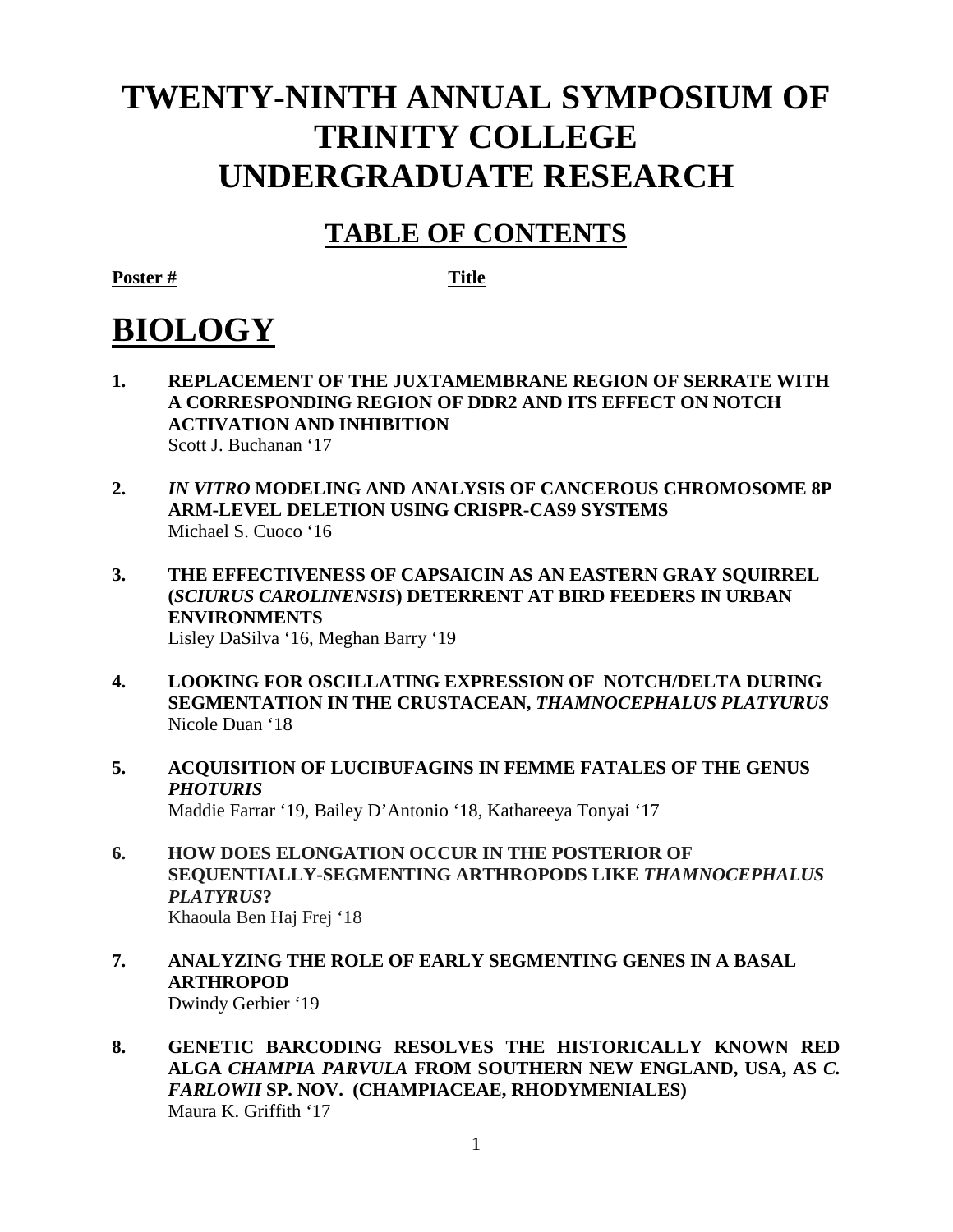- **9. NEW GENETIC SPECIES OF** *WRANGELIA* **(WRANGELIACEAE, CERAMIALES) FROM BERMUDA, WESTERN ATLANTIC OCEAN**  Walter M. Jongbloed '16
- **10. SIMULATED PREDATION AND TAIL AMPUTATION REDUCES BRAIN CELL PROLIFERATION IN THE ELECTRIC FISH,** *BRACHYHYPOPOMUS* Geoffrey Keane '16, Michael Ragazzi '16
- **11. FETAL MEMBRANE ULTRASTRUCTURE AND DEVELOPMENT IN THE PUEBLAN MILKSNAKE,** *LAMPROPELTIS TRIANGULUM* **(COLUBRIDAE)** Young K. Kim '17
- **12. DOES GUT FLORA CHANGE IN A MOUSE MODEL OF AUTISM SPECTRUM DISORDERS ON A KETOGENIC DIET?** Shelby Labe '16
- **13. WITHDRAWN**
- **14. A NOVEL PATTERN OF YOLK MOBILIZATION IN DEVELOPING SCALED REPTILES** Kathryn G. Powers '17
- **15. THE CASE FOR TRUE MORPHOLOGICAL CRYPSIS: PACIFIC** *DASYA ANASTOMOSANS* **AND ATLANTIC** *D. CRYPTICA* **SP. NOV. (DASYACEAE, RHODOPHYTA)** Phong Quach '17
- **16. THE INVESTIGATION OF GLOBAL PLANAR CELL POLARITY MOLECULES ON GERM-BAND ELONGATION OF** *TRIBOLIUM CASTENEUM* Phong Quach '17, Cole Eskridge (University of Arizona)

# **CHEMISTRY**

- **17. LARGE SCALE SYNTHESIS OF A CONSTRAINED BIS-ALKYNE COMPLEX** Ashira Anderson '16
- **18. THE CHARACTERIZATION OF PROTEIN BINDERS IN ARTISTS' MATERIALS USING DART-TOF MS** Jacqueline Busa '17
- **19. SYNTHESIS AND CHARACTERIZATION OF RHENIUM PHOSPHINE COMPLEXES** Alexandra Cocco '16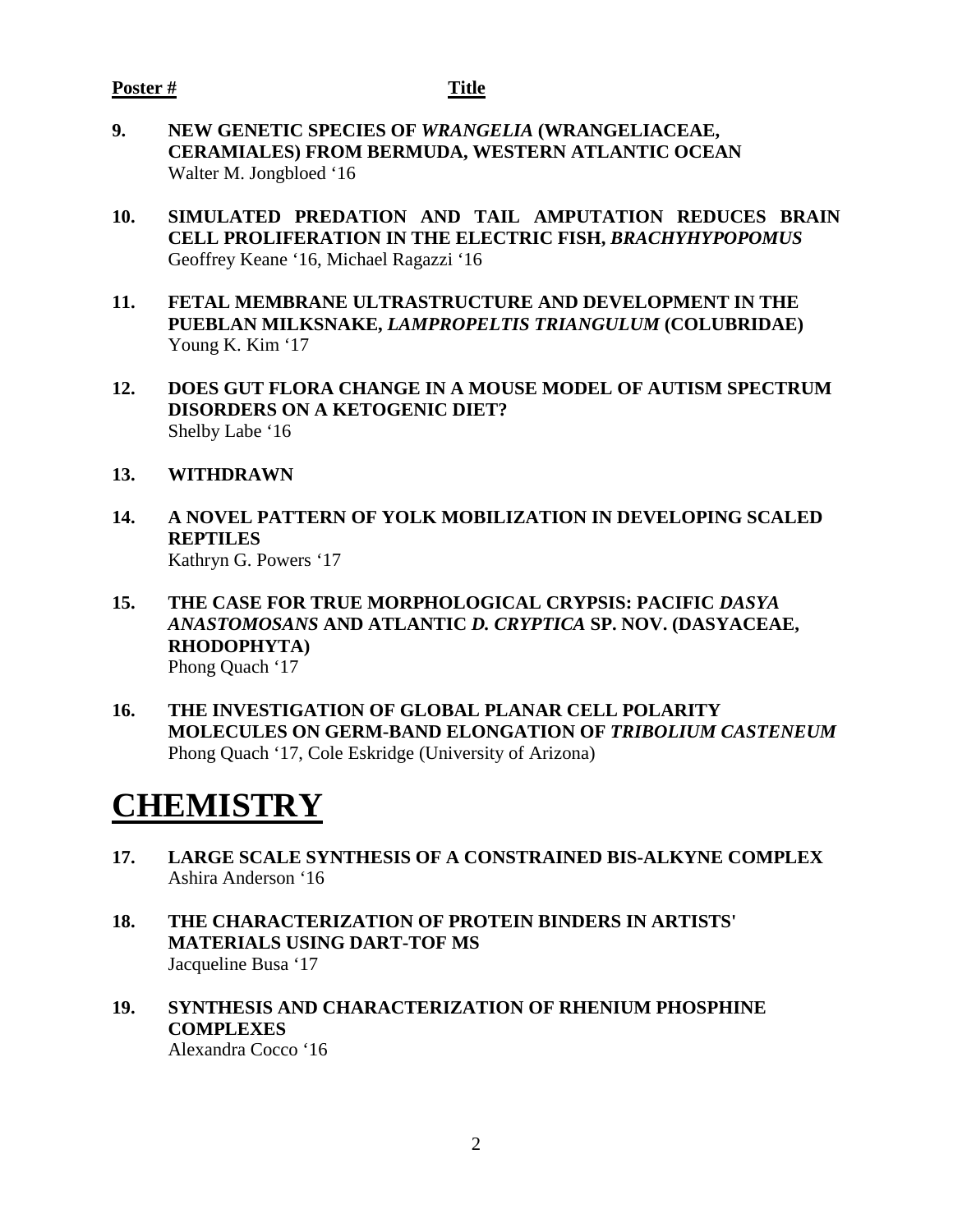- **20. MICROFLUIDIC CHEMICAL CYTOMETRY OF FLUORESCENT REPORTERS IN** *DICTYOSTELIUM* Casey Crowley '19
- **21. CHARACTERIZING THE STRUCTURES OF POSSIBLE FERROCENE-TUNGSTEN CONSTRAINED BETA-SHEET MIMETICS** Lauren Davidson '16
- **22. SYNTHESIS OF ALKYNYL DERIVATIVES OF 1,1'-DISUBSTITUTED FERROCENES** Florence Dou '16
- **23. THE EFFECT OF SURFACTANTS ON SUPPORTED BILAYER MEMBRANES IN MICELLAR ELECTROKINETIC CHROMATOGRAPHY** Jessica Duong '19
- **24. SYNTHESIZING A DIPEPTIDE CONSTRAINED IN AN ANTI-PARALLEL β-SHEET CONFORMATION THROUGH TUNGSTEN COORDINATION** Paul Handali '18
- **25. DETECTION AND DISCRIMINATION OF COUNTERFEIT PHARMACEUTICALS USING DART-TOFMS** Jacqueline Kromash '19, Thomas Naragon '17
- **26. UTILZING THE DART-TOFMS IN ORGANIC CHEMISTRY LAB** Shawn McCoy '16
- **27. URIC ACID AND ITS METABOLITES AS POTENTIAL CONVENIENT BIOMARKERS OF PARKINSON'S DISEASE** Nikola Mizgier '19
- **28. STUDY OF THE CONFORMATION AND STRUCTURE OF 1,4 – DIHYDROXY – 2- BUTYNE AS THE FOUNDATION FOR THE STUDY OF β – SHEET PEPTIDE** Vu Nguyen '17
- **29. COMPUTER ASSISTED DRUG DESIGN: TOWARDS THE DISCOVERY OF NEW ANTIBIOTICS**  Lauren Ollerhead '18
- **30. THE INVESTIGATION OF TURBOMYCIN B ANALOGUES FOR ANTIBIOTICS DEVELOPMENT** Phong Quach '17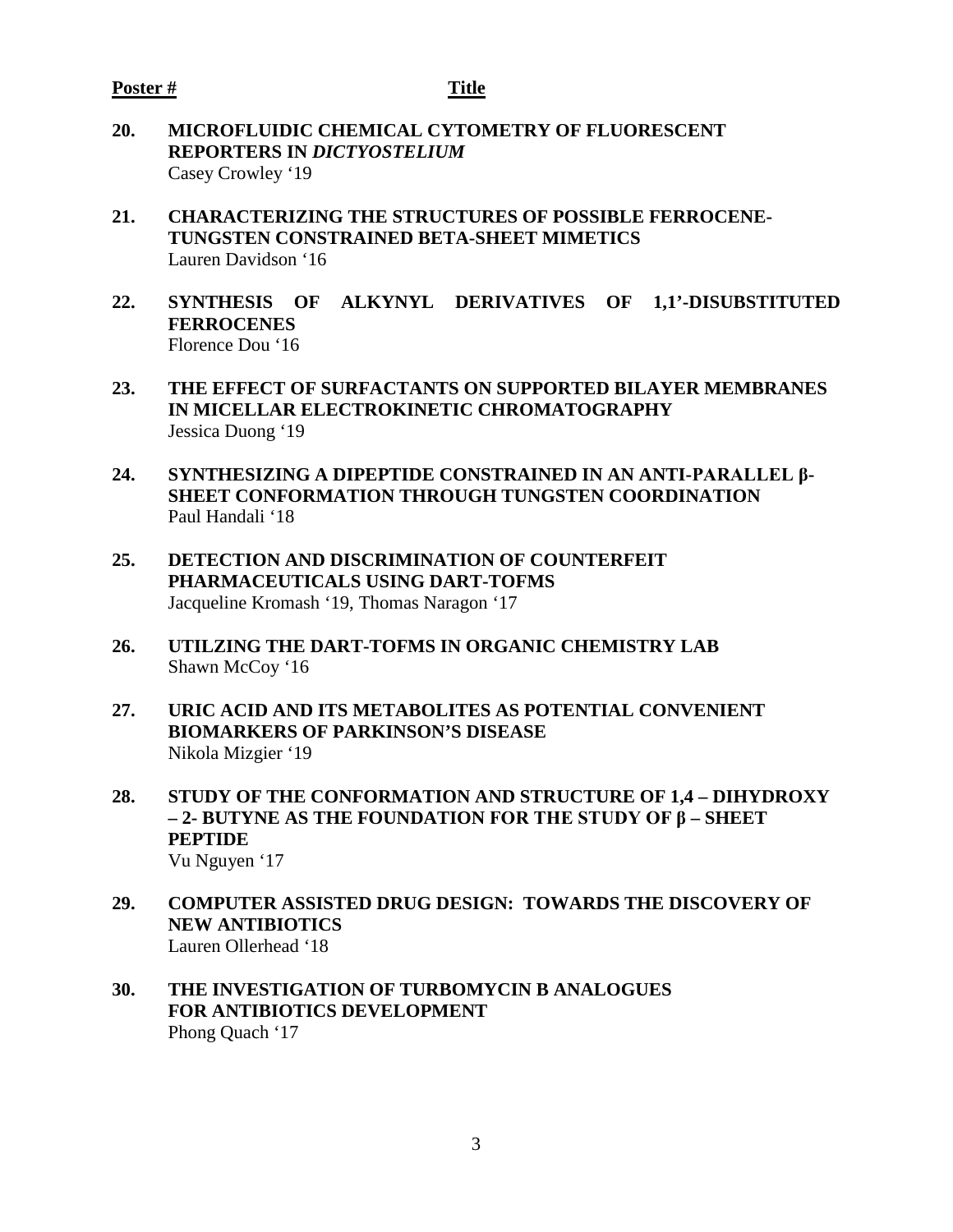#### **Poster # Title**

**31. PREPARATION OF ALKYNE PEPTIDE DERIVATIVES THAT ADOPT A PROPOSED BETA SHEET CONFORMATION WHEN COORDINATED TO TUNGSTEN**

Joseph P. Sanderson-Brown '18

- **32. THE EFFECTS OF AN ORGANIC LIQUID ON THE SURFACE TENSION OF SALT SOLUTIONS** Adam Thibodeaux '18, Julia Clapis '18, Tuizhi Yu '16
- **33. INTERSPECIES COMPARISON OF DEGRADATION OF A PEPTIDE SUBSTRATE REPORTER** Allison J. Tierney '17, Kunwei Yang '17
- **34. QUANTITATIVE ANALYSIS OF SYNTHETIC CATHINONES IN ORAL FLUID USING SOLID PHASE MICROEXTRACTION (SPME) COMBINED WITH DIRECT ANALYSIS IN REAL TIME-TIME OF FLIGHT MASS SPECTROMETRY (DART-TOFMS)** Kathryn Tully '16
- **35. MEASURING THE PHOSPHORYLATION OF A PEPTIDE REPORTER BY** *DICTYOSTELIUM* **PKB** Kunwei Yang '17, Allison Tierney '17

# **COMPUTER SCIENCE**

- **36. COVERT COMMAND AND CONTROL CHANNEL** Luke Bradford '16
- **37. RANDOM WALKS ON EXPANDER GRAPHS** Yicheng Shao '16
- **38. TRACKRECORDRACE** Claudia Trafton '16

# **ENGINEERING**

- **39. DEVELOPMENTAL DIFFERENCES OF DIMENSION COMPLEXITY OF HIPPOCAMPAL EEG DURING REM SLEEP**  Mariam Avagyan '18, Prawesh Dahal '18
- **40. MEASUREMENT OF BICUSPID AORTIC HEART VALVES THROUGH DIGITAL IMAGE PROCESSING** Thomas Carter '16, Ada Ng '16, Gina Buzzelli '16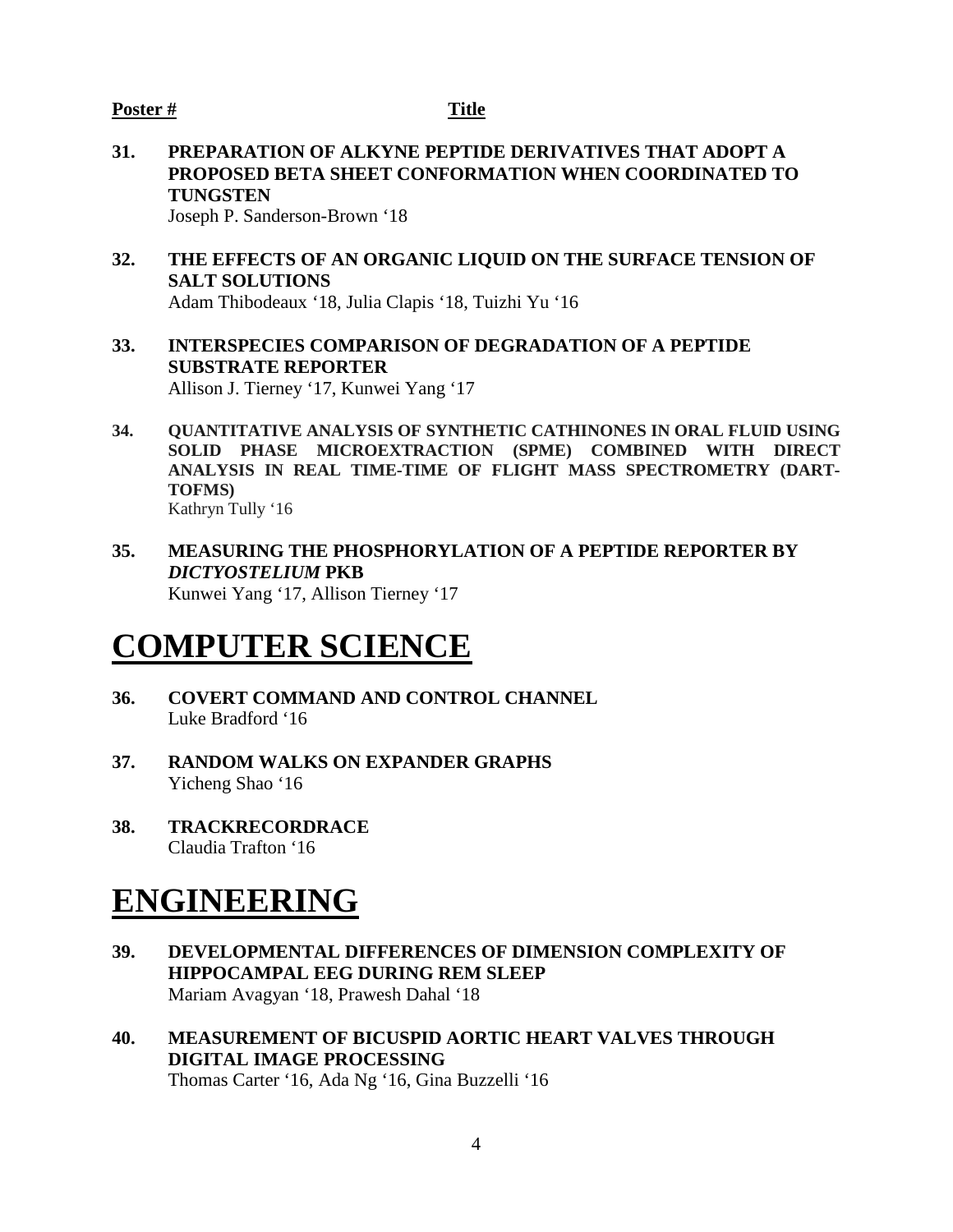### **Poster # Title**

- **41. COMPUTATIONAL STUDIES OF METHANE IGNITION/COMBUSTION AND SHOCK TUBE GAS DYNAMICS** Colbie Cook '19, Lucas Duros '19, Jack McInnis '19
- **42. SMALL SCALE, OFF-GRID WATER SANITIZATION SYSTEM** Brenin Ford '17, Michael Munzer '17, Brigand Blake '16, Connor Kennedy '16

# **43. EYE GAZE TRACKING**

Khari Jarrett '16, Giselle Garcia '16, Mauricio Uyaguari '16

- **44. HIGH FIDELITY (HI-FI) BOOMBOX** Mande Magassouba '16
- **45. IGVC** Jacob Mevorach '16, Mike Castellana '16, Romero Board '16, Robin Chen '16, Hang Yang '16, Barok Imana '16, Jin Pyo Jeon '19, Thai Le Duy '16, Baslieal Imana '17
- **46. RECIRCULATION ZONE ANALYSIS** Tristan Peirce '17
- **47. AUTONOMOUS DECISION MAKING ROBOARM** Salvatore Siciliano '16, Madeleine Boudreau '16, Thai Le '16, Patrick Hoagland '16
- **48. REAL TIME FIRST AND SECOND HEART SOUND DETECTION WITH EMBEDDED SYSTEM** Dana Wensberg '18, Deven Roberts '18

# **ENVIRONMENTAL SCIENCE**

- **49. THE EFFECTS OF CLEAR-CUTTING ON SOIL ALUMINUM AND CALCIUM LEVELS IN THE WHITE MOUNTAIN NATIONAL FOREST, NEW HAMPSHIRE AND MAINE** Jack Agosta '17, Elias Peterson '19, Lauren Tierney '16
- **50. ANALYSIS OF THE EFFECTS OF CLEAR-CUTTING ON MERCURY CONCENTRATIONS AND ORGANIC MATTER IN SOIL ON THE WHITE MOUNTAINS** Cassia Armstrong '18, Steve Leo '17, David Johnston '16
- **51. THE RELATIONSHIP BETWEEN MERCURY CONCENTRATIONS AND ORGANIC CARBON PERCENTAGES IN THE PARK RIVER** Camden Howe '16
- **52. THE EFFECTS OF PRESCRIBED FIRES ON SOIL MAGNETIC PROPERTIES** Shane McLaughlin '19, Nicole Towner '19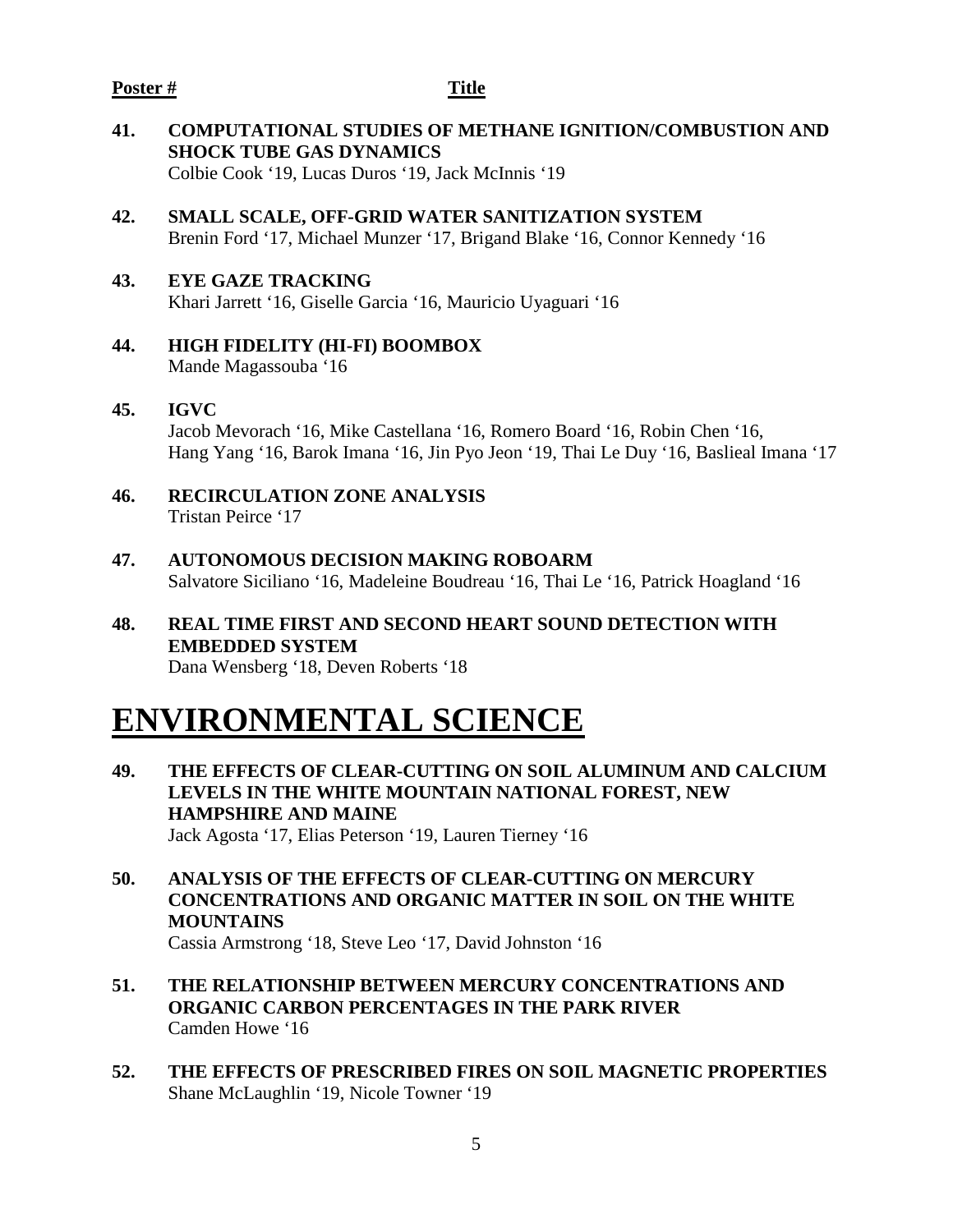# **HEALTH FELLOWS**

- **53. A RETROSPECTIVE STUDY ON THE EFFECTS THE KETOGENIC DIET HAS ON BEHAVIOR AND TEMPERAMENT IN CHILDREN WITH EPILEPSY** Ariana Adamski '17
- **54. ESTABLISHING A REFERENCE DATABASE FOR COLLEGIATE ATHLETES USING THE ELITE BALANCE PROTOCOL** Zachary Bitan '17
- **55. IMPROVING EARLY DETECTION OF AMBLYOPIA IN YOUNG CHILDREN AT THE PRIMARY CARE CENTER AT CONNECTICUT CHILDREN'S MEDICAL CENTER** Martha Griffin '16
- **56. TECHNICAL MISADVENTURES DURING PATENT DUCTUS ARTERIOSUS LIGATION: LIGATE WITH CARE** Julianna Maisano '17
- **57. EFFECT OF HYDROXYUREA THERAPY ON OXYGEN SATURATIONS OF PEDIATRIC PATIENTS WITH SICKLE CELL DISEASE** Natalie Sooksatan '17
- **58. CHANGING EPIDEMIOLOGY OF NEONATAL ABSTINENCE IN NEWBORNS AT HARTORD HOSPITAL** Kathareeya Tonyai '17
- **59. DETERMINING THE OPTIMAL UV RADIATION DOSE AND P38SJ PROTEIN DOSE TO KILL OFF THE U-87MG GLIOBLASTOMA CELL LINE** Jasmin Williams '17

# **MATHEMATICS**

**60. THE SECRET OF NIM** Adam Fong '17, Dylan Spagnuolo '17, Jack Wallace '17, Shufan Wang '18

# **NEUROSCIENCE**

**61. USING NEUROBIOLOGY TO DIAGNOSE PSYCHOSIS: COMPARING DIFFUSION TENSOR IMAGING DERIVED WHITE MATTER CONNECTIVITY IN DSM DIAGNOSES VS. IN BIOLOGICAL PSYCHOSIS SUBTYPES**

Geoffrey A. Bocobo '16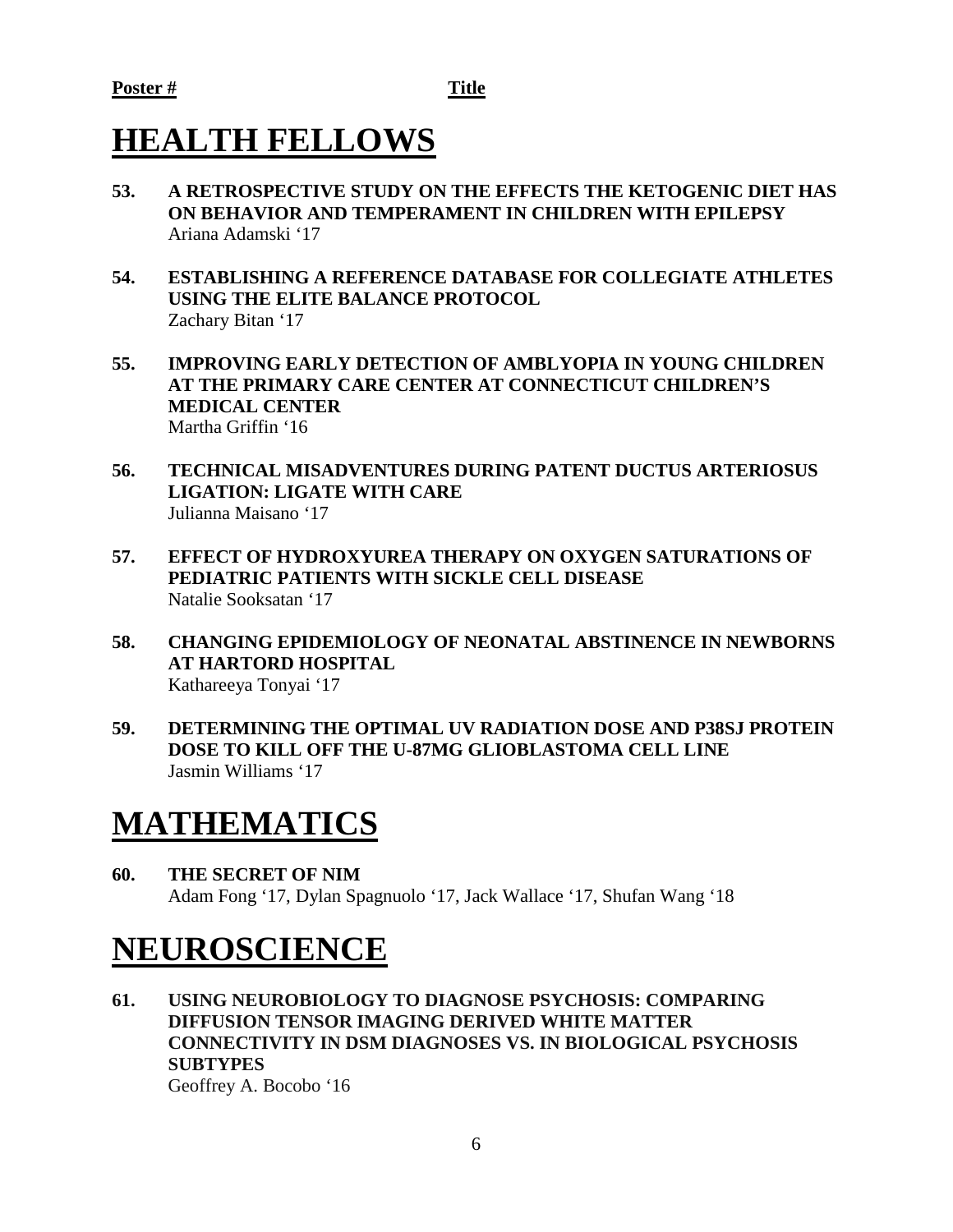#### **Poster # Title**

- **62. IN UTERO ESTROGEN EXPOSURE & INCREASED RISK OF AUTISM SPECTRUM DISORDER (ASD): THE POTENTIAL EPIGENETIC LINKS BETWEEN MATERNAL HORMONE PROFILE, AND THE ELEVATED RISK OF GIVING BIRTH TO AN AUTISTIC CHILD** Geoffrey A. Bocobo '16
- **63. THE EFFECTS OF INDIVIDUALIZED COGNITIVE REHABILITATION THERAPY FOR IMPROVING PROSPECTIVE MEMORY IN ACQUIRED BRAIN INJURY**  Emily Aiken BA/MA '16
- **64. ELECTROPHYSIOLOGICAL CORRELATES OF TIME-BASED PROSPECTIVE MEMORY IN INDIVIDUALS ACROSS THE LIFESPAN** Erin E. Aisenberg '16, Christy C. Chan '18
- **65. CLINICAL AND PHYSIOLOGICAL MEASURES OF THE EFFICACY OF PROSPECTIVE MEMORY TREATMENT** Tessa Bloomquist '16, Chloe White '18
- **66. INDEPENDENT COMPONENT ANALYSIS (ICA) OF FMRI SCANS TO STUDY BRAIN ACTIVITY DURING EXPOSURE TO SPOKEN LANGUAGE** Naty Bush '19
- **67. COMPARED WITH WARFARIN, DIRECT ORAL ANTICOAGULANTS ARE ASSOCIATED WITH IMPROVED PATIENTS OUTCOMES IN BLUNT TRAUMATIC ICH** Monica DiFiori '16, Lilla Kis '18
- **68. EPILEPSY AND THE KETOGENIC DIET: A METABOLOMIC ANALYSIS** Julia Duggan '16
- **69. THE EFFECTS OF INDIVIDUALIZED COGNITIVE REHABILITATION FOR PROSPECTIVE MEMORY (PM) FOR ADULTS WITH MILD COGNITIVE IMPAIRMENT (MCI)** Thomas J Hum-Hyder '17
- **70. THE EFFECTS TWO DIFFERENT KETOGENIC DIETS, VARYING IN NUTRIENT CONSTITUTION, ON THEIR ABILITY TO ALLEVIATE AUTISTIC SYMPTOMS IN A MOUSE MODEL** Carter Jones '19, Alex Suarez '16
- **71. FEELING AND SPEAKING: THE ROLE OF SENSORY FEEDBACK IN SPEECH**

Francesca Marino '16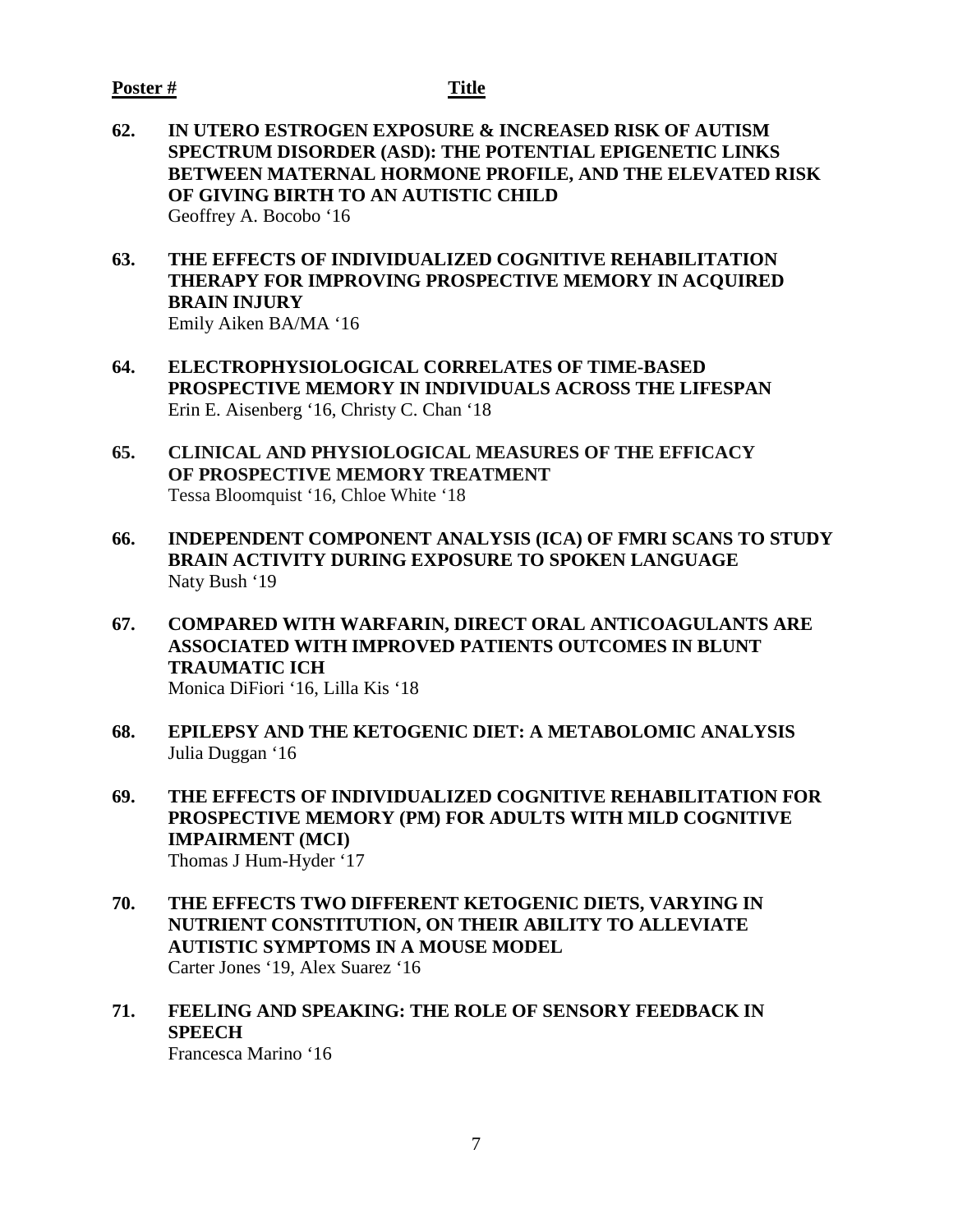### **Poster # Title**

**72. AN IN VIVO STUDY OF THE EFFECTS OF PERINATAL CAFFEINE EXPOSTION ON SYNAPTIC EFFICACY IN THE HIPPOCAMPUS OF ADULT, FREELY MOVING RODENTS** Jee Eun Park '16, Thomas Gitchell '18, Vy Phan '18, Alex Bednarek '18

**73. SHORTENED MEMORY FOR INTENTION SCREENING TEST** Meaghan Race '18, Erin Aisenberg '16

- **74. KETOGENIC DIET FOR SEIZURE CONTROL IN DOGS** Hannah R. Reichert '18
- **75. LONG-TERM KETOGENIC DIET IMPACTS MOTOR BEHAVIOR AND BRAIN PURINE AND DOPAMINE SYSTEMS IN A NEW GENETIC RODENT MODEL OF PARKINSON'S DISEASE** Jacob Rubin '15, Michelle Dyer '17
- **76. PROSPECTIVE MEMORY AND JUDGMENTS OF LEARNING: MEASURING THE EFFECTS OF TRAUMATIC AND MILD TRAUMATIC BRAIN INJURY** Marissa Lee Stein '17
- **77. THE EFFECTS OF FORWARD AND REVERSED VISUAL MOTION STIMULI ON BRAIN ACTIVITY** Nadine Taghian '17
- **78. SKIN CONDUCTANCE RESPONSES AND NEUROIMAGING CORRELATES OF FEAR CONDITIONING AND FEAR RENEWAL IN HEALTHY CONTROLS AND TRAUMATIZED INDIVIDUALS WITH AND WITHOUT PTSD** Javier C. Weddington '17
- **79. THE EFFECTS OF THE KETOGENIC DIET ON INFLAMMATORY PAIN** Livia Wyss '16
- **80. A MUSICAL ANALYSIS OF BRAIN ACTIVITY ON THREE DISTINCT CONDITIONS OF STIMULI**  Michael Zarra '19

# **PHYSICS**

**81. MODIFICATION OF A TRANSMISSION ELECTRON MICROSCOPE TO ACHIEVE FOUR-DIMENSIONAL ULTRAFAST ELECTRON MICROSCOPY (4D-UEM)** Aashwin Basnet '19, Parker Brown '19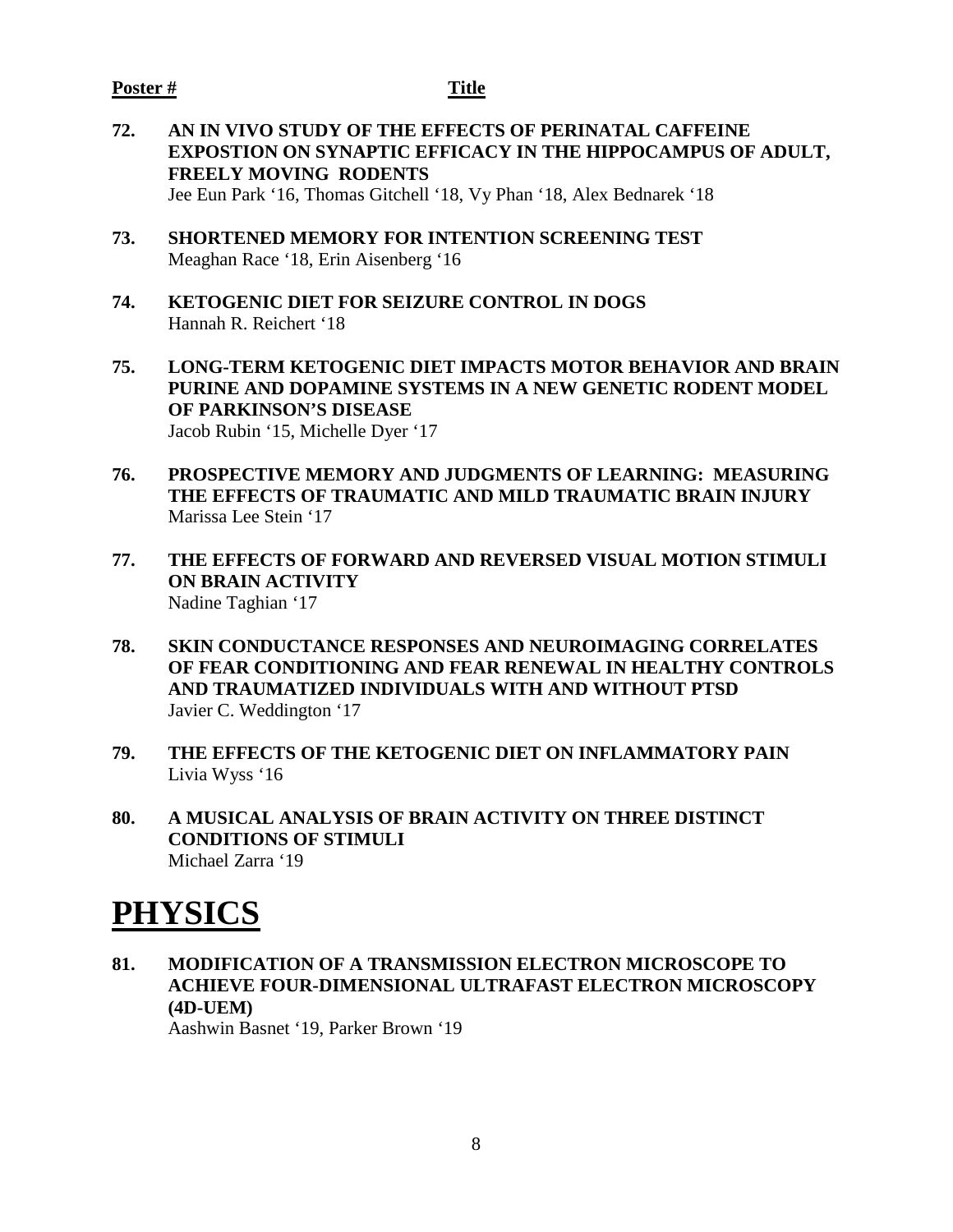# **PSYCHOLOGY**

- **82. TRINITY COLLEGE STUDENTS' PERSPECTIVES ON SEXUAL ASSAULT** Haley Baldwin '16, Lara Guida '17, Abby Hughes '16, Jocelyn Redding '16
- **83. DIFFERENCES IN DRINKING HABITS OF TRINITY COLLEGE STUDENTS** Alexandra Bazar '16, Paige Durovsik '16, Catherine Krug '16, Susannah Matthai '16
- **84. FACTORS THAT PROMOTE ENGAGEMENT IN A YOUTH VIOLENCE PREVENTION PROGRAM** Lyndsay Brattan '16
- **85. THE EFFECT OF PARTICIPANT ENGAGEMENT ON COCHLEAR IMPLANT SPEECH PERCEPTION** Hunter Drews '16
- **86. LEARN 2 LEARN: A METACOGNITIVE INTERVENTION FOR 6th AND 8th GRADE STUDENTS** Bettina Gonzalez '16, Lauren Thomann '16
- **87. ENRICHING STUDENT SUCCESS THROUGH METACOGNITIVE SCHOOL-BASED INTERVENTION: FOLLOWING STUDENTS FROM MIDDLE SCHOOL INTO HIGH SCHOOL** Elizabeth Caporale '16
- **88. TEACHERS' KNOWLEDGE AND USE OF STRATEGIES TO TEACH METACOGNITION**  Kata Sik '16
- **89. HOOK UPS AND RELATIONSHIPS: DIFFERENCES IN MOTIVES AND THE EFFECT OF RACE OR ETHNICITY** Chloe Jackson-Unger '16, Kata Sik '16, Gio Quattrochi '16, Jamie Ballan '16
- **90. AN EXPLORATION OF SUBCULTURES AT TRINITY COLLEGE** Ellen Gustavson '16, Owen Brubaker '16, AJ Ballard '16, Eszter Csuvarszki
- **91. PREVENTING AND REDUCING NON-MEDICAL STIMULANT USE: AN INTERVENTION STUDY** Tyler R. Hightower '16
- **92. INCORPORATING SIMULTANEOUS MULTIPLE TALKERS AND SEMANTIC COHESION INTO AUDITORY TRAINING** Thea Krizmanich '16
- **93. PERCEIVED PARENTAL INFLUENCE ON AN ATHLETE'S CAREER** Daniel Larkins '16, Elizabeth McQuaid '16, Kayla O'Connor '18, Matthew Porter '16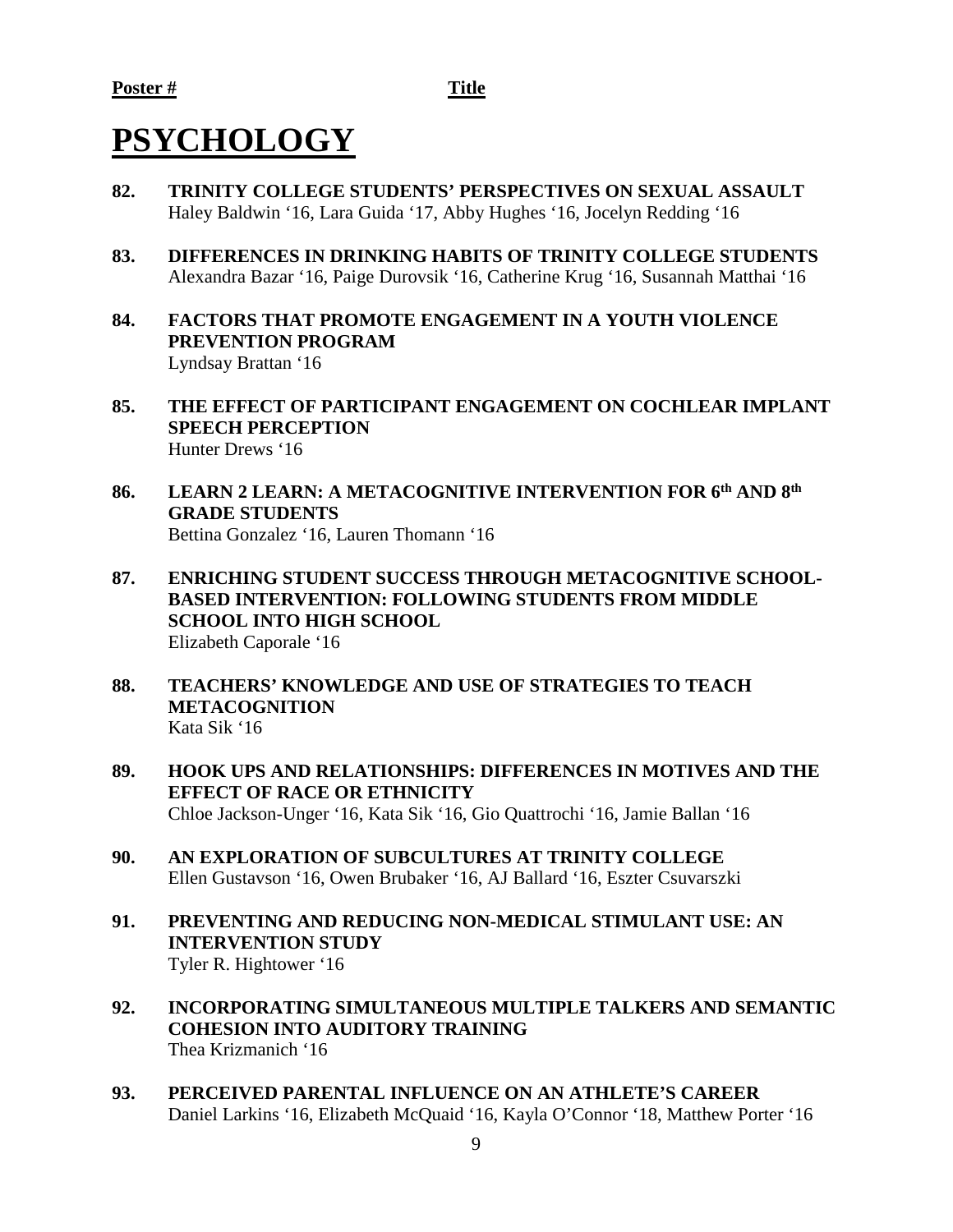# **94. PARENT REPORT ON THE IMPACT A SERVICE DOG HAS ON CHILDREN WITH AUTISM SPECTRUM DISORDER** Danielle Rock '16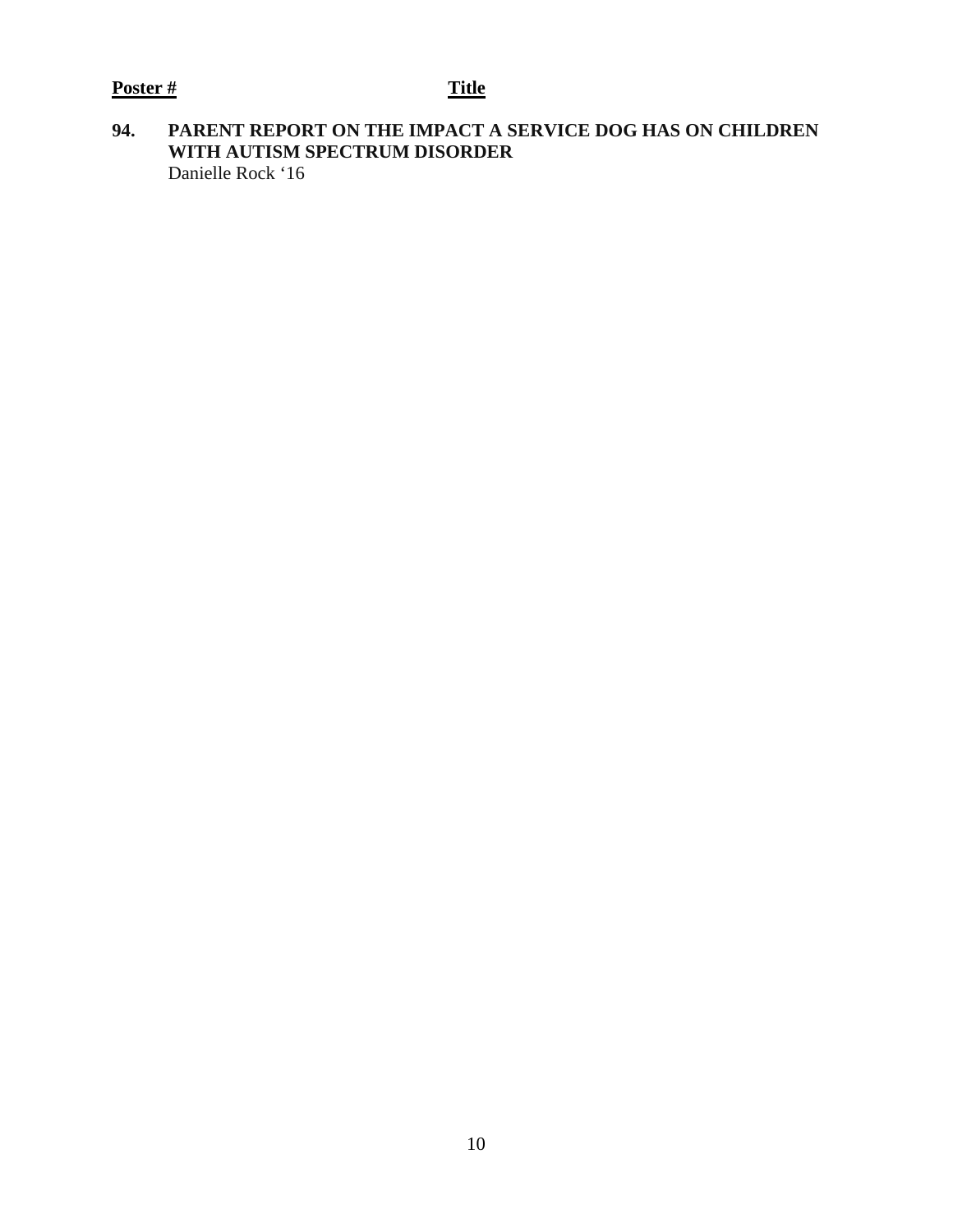# **BIOLOGY**

**1.**

# **REPLACEMENT OF THE JUXTAMEMBRANE REGION OF SERRATE WITH A CORRESPONDING REGION OF DDR2 AND ITS EFFECT ON NOTCH ACTIVATION AND INHIBITION**

Scott J. Buchanan '17 Faculty Sponsor: Robert Fleming

In *Drosophila melanogaster*, the Notch ligand known as Serrate extends through the cell membrane and contacts the Notch receptor on an adjacent cell to mediate changes in gene expression. Serrate contains a 23 amino acid transmembrane region (TM), which traverses the cell membrane. Adjacent to the TM section of Serrate on the extracellular side, there is a 272 amino acid juxtamembrane region (JM). It has been previously established that the complete deletion of this JM region eliminates the capability of the Serrate-expressing cell to activate Notch. Nonetheless, Serrate cells with the JM deletion retain the ability to inhibit Notch activity. When the TM domain of Serrate was replaced with the TM from the human DDR2 gene, the pathway worked as wild type indicating that the TM region was not unique for Serrate function. However, when both the JM and TM regions of Serrate were replaced with corresponding DDR2 segments, the system showed a failure to either activate or inhibit Notch receptor function. It has been theorized that the cause of this lack of function is that the DDR2 JM segment retained a discoidin-like region of approximately 40 amino acids that has been hypothesized to interact with collagen in the extracellular matrix. This interaction may prohibit the chimeric Serrate molecule from interacting with Notch. To that end, a new construct is being made that has had this discoidin-like region removed but retains the TM and remainder of the DDR2 JM segments. This converts the DDR2 JM domain to only 39 amino acids in length. It is theorized that this construct should allow both activation and inhibition of the Notch pathway.

**2.**

# *IN VITRO* **MODELING AND ANALYSIS OF CANCEROUS CHROMOSOME 8P ARM-LEVEL DELETION USING CRISPR-CAS9 SYSTEMS**

Michael S. Cuoco '16

Faculty Sponsors: Robert Fleming, Alison Taylor, Matthew Meyerson, Dana-Farber Cancer Institute

In tumor development, types of acquired genetic changes include single nucleotide polymorphisms (mutations), translocations, and copy number alterations. Somatic copy number alterations (SCNAs) are thought to drive tumorigenesis by the amplification or deletion of different sized regions across the genome. One type of somatic copy number alteration, armlevel SCNAs, include the amplification and deletion of entire chromosomes or chromosome arms. Chromosome arm 8p deletion has been reported as enriched in epithelial cancer types including breast, hepatocellular, lung, prostate, renal, and esophageal adenocarcinomas. Armlevel SCNAs have never been modeled in isolation and an effective model of an arm-level SCNA would provide a new path to discovery in cancer research. Here I describe my ongoing thesis project, which involves a unique approach to remove chromosome arm 8p *in vitro* with a novel genome editing tool. If successful, this method will generate a stable and testable model of 8p arm loss in cancer. To accomplish 8p removal, we have developed two plasmids to operate in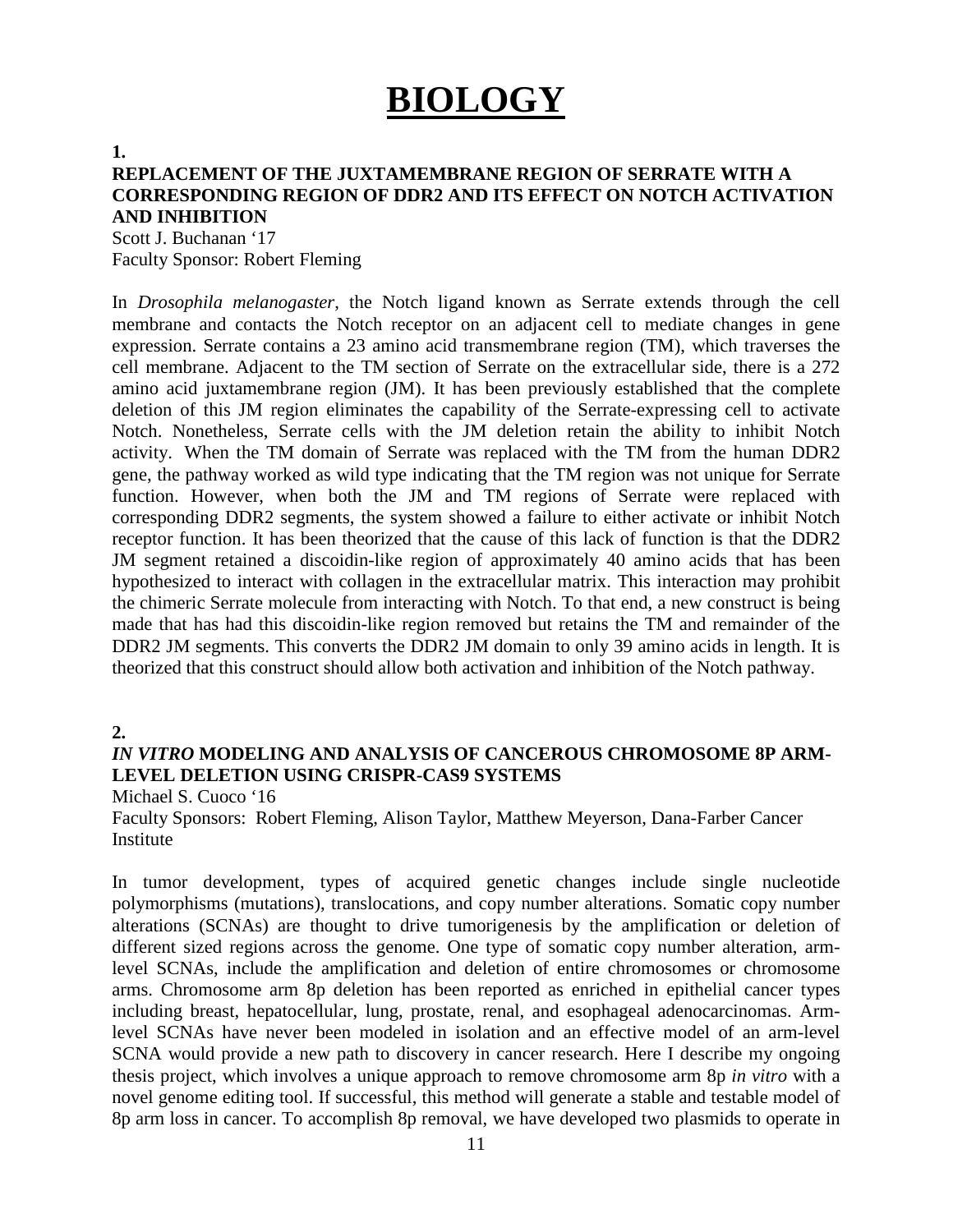conjunction to cut chromosome arm 8p and replace it with an artificial telomere. We performed transfection into the HEK (human embryonic kidney) 293T cell line and amazingly, stable bulk populations were retrieved. In result, e*very* population tested positive for the presence of the artificial telomere on chromosome arm 8p from polymerase chain reaction (PCR) tests. At least four of the clonal populations have demonstrated consistent and significant low chromosome arm 8p levels relative to 8q in quantitative PCR (qPCR) tests. Three of the four clonal populations showed robust growth patterns in CellTiter-Glo® cell proliferation curves. Decisively, the collective data from the three clonal populations strongly supports their loss of chromosome arm 8p. Furthermore, more qPCR tests are being done to uncover additional possible 8p-loss clones. Our upcoming research includes entering these candidate clones into whole genome and whole transcriptome sequencing. My thesis research at Trinity is centered on in depth *in silico* algorithmic processing and analysis of these genome and transcriptome sequencing data. The methods of my research will provide conclusive data on 8p arm loss and the possible adverse genetic, genomic and expression-level effects of the arm loss.

**3.**

# **THE EFFECTIVENESS OF CAPSAICIN AS AN EASTERN GRAY SQUIRREL (***SCIURUS CAROLINENSIS***) DETERRENT AT BIRD FEEDERS IN URBAN ENVIRONMENTS**

Lisley DaSilva '16, Meghan Barry '19 Faculty Sponsor: Michael O'Donnell

Eastern gray squirrels (*Sciurus carolinensis*) are one of the best urban adapters and have been shown to exist at higher population densities, have a reduced fear of humans, and an increased exposure to anthropogenic food sources, resulting in an array of new adaptations and increased nuisance activities in urbanized habitats. A main goal of urban wildlife management is to increase positive and decrease negative interactions with humans. Typical complaints about squirrels include: overconsumption of bird food, damage to bird feeders, entering homes, and causing power outages. Capsaicin has been suggested as a way to minimize negative interactions by effectively deterring mammals. Previous studies have shown capsaicin repels squirrels but not birds. However, no studies have been done in urban environments. Thus, the goal of this study is to determine if capsaicin is an effective eastern gray squirrel deterrent at bird feeders in urban environments. The study was conducted using a counterbalanced block design for 48 consecutive days at Trinity College, in Hartford, CT. We used three levels of capsaicin treatment on whole sunflower seeds (with shells) and sunflower meats (without shells). We found that no capsaicin treatment on whole seeds deterred feeding by squirrels, but higher capsaicin treatments did reduce squirrel feeding on sunflower meats. Only the highest capsaicin treatment lowered squirrel visitation rates at feeders. Additionally, capsaicin treatment at all levels did not affect consumption by birds. This study suggests that synurbic squirrels are more varied and tolerant to capsaicin treatments. Bird feeding enthusiasts who wish to deter squirrel feeding should use meats treated with high levels of capsaicin.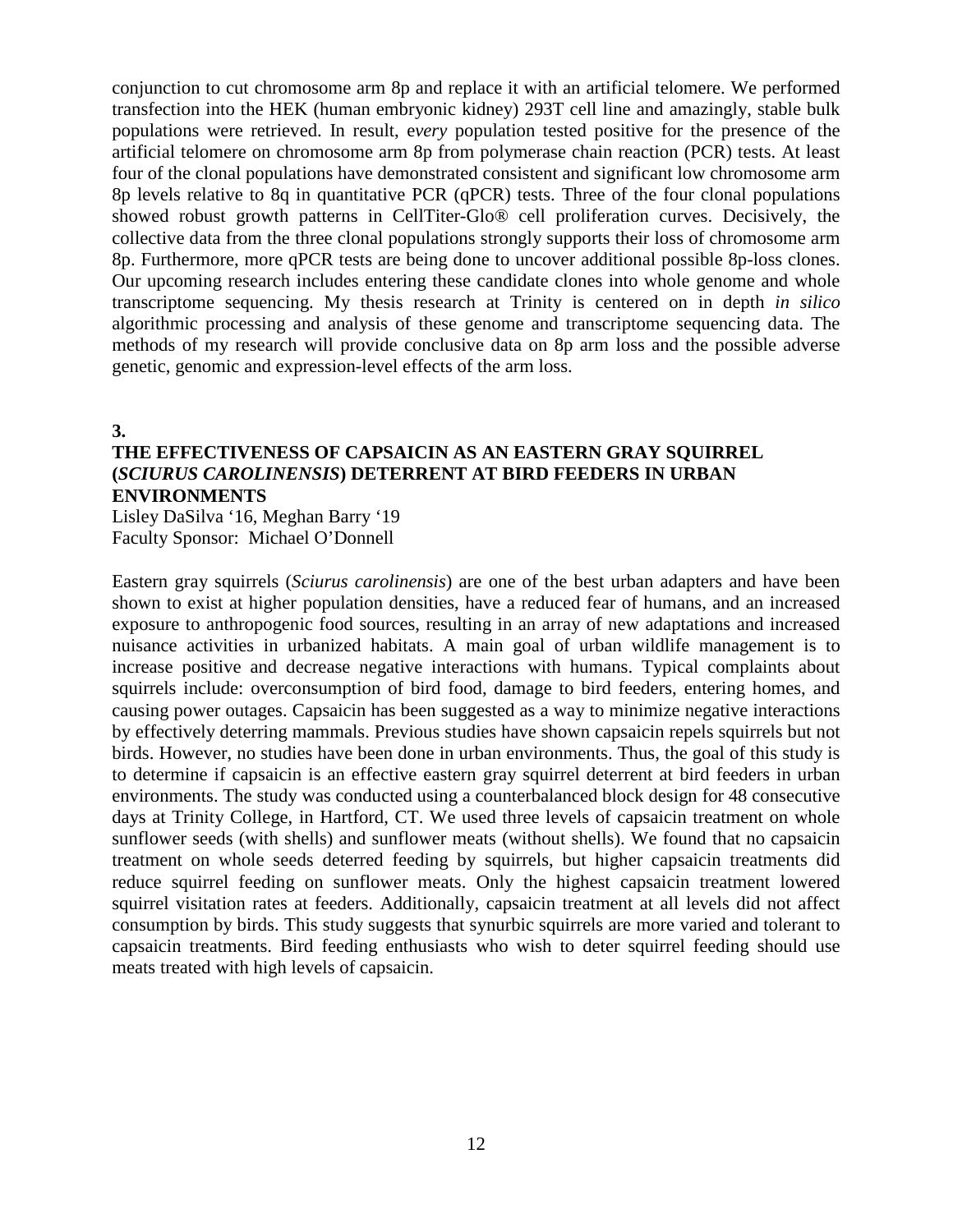# **4. LOOKING FOR OSCILLATING EXPRESSION OF NOTCH/DELTA DURING SEGMENTATION IN THE CRUSTACEAN,** *THAMNOCEPHALUS PLATYURUS*

Nicole Duan '18 Faculty Sponsor: Terri A. Williams

This project investigates whether the expression of Notch/Delta genes in *Thamnocephalus platyurus* embryos is oscillating.

Segmentation is a prominent characteristic of all arthropods. In the intensively studied *Drosophila melanogaster*, the segments are added simultaneously, regulated by the cascade of genes progressively refining the pattern in blastoderm stage embryo. However, the majority of arthropod species adds segments one by one during germ band elongation. Each new segment buds off from the posterior region of the germ band, commonly called the growth zone (Peel et al. 2005; Damen 2007). This mechanism of growth is called sequential segmentation. Notch-Delta signaling plays no role in segmentation in *Drosophila* but is known to be critical in vertebrate somitogenesis. It has recently been shown to function prior to and during segmentation in a number of arthropods that employ sequential segmentation. However, whether Notch pathway genes oscillate in a clocklike fashion, the way they do in vertebrates, has not been demonstrated in arthropods. We have shown that Notch is expressed and plays a role in the crustacean *Thamnocephalus platyurus.* The next step is to look at the domain of Notch/Delta expression in very short time intervals. If Notch/Delta expression in finely staged larvae is synchronous, we are somewhat confident to say that the individual difference does not count for the pattern of Notch/Delta expression domain. And thus we can say that Notch/Delta is actually oscillating as thus working as a "segmentation clock". And furthermore, we would explore other functions of Notch in *T. platyurus* inferred by Notch functions in other arthropod species, such as the interaction of Wnt organizer and Notch/Delta signaling.

# **References**

Damen, W. G. M. 2007. Evolutionary conservation and divergence of the segmentation process in arthropods. Dev. Dyn. 236: 1379–1391.

Peel, A. D., Chipman, A. D., and Akam, M. 2005. Arthropod segmentation: beyond the *Drosophila* paradigm. *Nat. Rev. Genet.* 6: 905– 916.

Williams. T. et al 2012. Decoupling elongation and segmentation: Notch involvement in anostracan crustacean segmentation. Evo. Dev. 14:4, 372–382 (2012).

# **5.**

# **ACQUISITION OF LUCIBUFAGINS IN FEMME FATALES OF THE GENUS**  *PHOTURIS*

Maddie Farrar '19, Bailey D'Antonio '18, Kathareeya Tonyai '17 Faculty Sponsor: Scott Smedley

Lucibufagins are a mix of defensive steroids used by fireflies to ward off predators such as birds and spiders. Not all fireflies produce their own lucibufagins, but they require it for survival so they consume other fireflies to acquire it. In the summer, female *Photuris* fireflies practice 'femme fatale' behavior by luring male fireflies of a different species, such as *Photinus*, using fake flash signals to consume them, presumably for their lucibufagins. The winter firefly,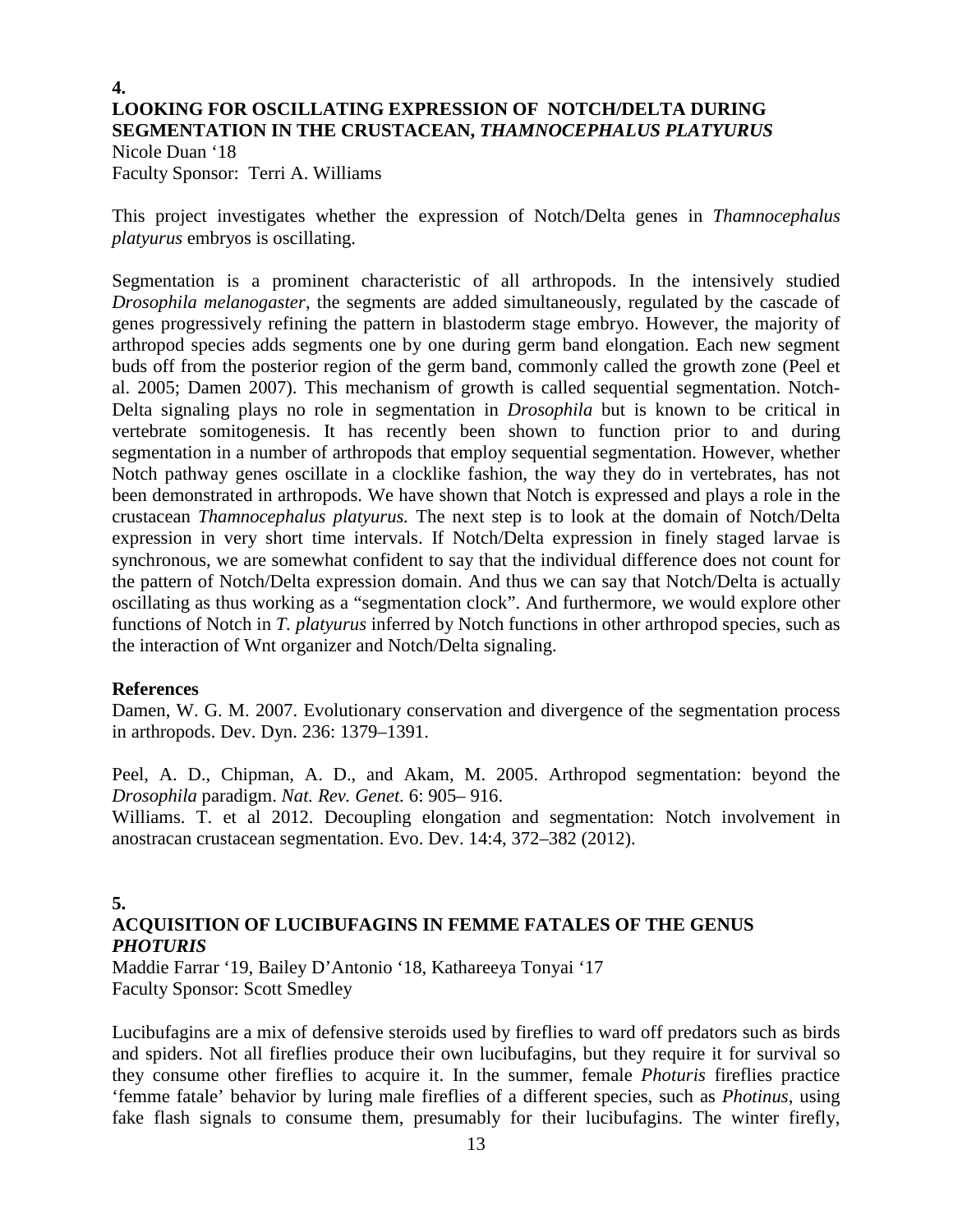*Ellychnia corrusca*, is closely related to *Photinus,* which is a common prey item to *Photuris*. *Ellychnia corrusca* slowly transitioned from a summer life cycle to live their adult lives in winter in order to avoid being predated upon by *Photuris*. Twenty-four lab reared female *Photuris* fireflies were separated into eight blocks of three fireflies each. Each firefly in the group was randomly assigned a feeding designation of either a female *Ellychnia corrusca* firefly, a male *Ellychnia corrusca* firefly or a *Tenebrio* beetle and were fed them each day for three days. The food samples were frozen after each day of feeding. The *Photuris* rested for two more days before being massed and frozen to await analysis. The *Photuris* fireflies that were fed *Ellychnia corrusca* contained lucibufagins (P<0.0001). Most of the *Photuris* fireflies that were fed the control *Tenebrio* beetle contained no lucibufagins with the exception of one. These lucibufagins are key to unlocking the pattern of evolutionary development in different firefly species. The 'femme fatale' behavior, which allows the *Photuris* firefly to ingest the lucibufagins and integrate it into its blood, is a mechanism that could have potential medical benefits. Further research is necessary to discover the biological mechanisms required to integrate the lucibufagins and use them for an extended period of time.

**6.**

### **HOW DOES ELONGATION OCCUR IN THE POSTERIOR OF SEQUENTIALLY-SEGMENTING ARTHROPODS LIKE** *THAMNOCEPHALUS PLATYRUS***?** Khaoula Ben Haj Frej '18

Faculty Sponsor: Terri A. Williams, National Science Foundation

Segmentation is a key feature of arthropods. However, the model arthropod, *Drosophila melanogaster*, undergoes simultaneous segmentation whereas most arthropods undergo sequential segmentation. Both segmentation (patterned by a gene regulatory network) and elongation (mitosis, cell elongation, and movement) occur in the growth zone. We are using *Thamnocephalus platyrus* to understand the coordination of elongation with segmentation in the growth zone of the developing animal. Past measurements have shown mitosis occurs in the growth zone in an oriented manner along the anterior-posterior axis. In analyzing the role of mitosis in elongation and segmentation, two approaches were taken for this research. One approach is pharmacological and one is a gene knockdown. To study the role of mitosis, one must knock it down and study the change in the animal's elongation as a result. The first knockdown of mitosis has yet to be implemented but involves the RNAi knockdown of cyclins, which act as checkpoints to mitosis, determining whether the next step will occur or not. Thus far, two cyclins (A and B) have been cloned for *Thamnocephalus*, for future RNAi use. The second method is to use a pharmacological inhibitor, vinblastine, a chemical which halts mitosis. The body length of animals exposed to vinblastine was compared the normal animals. Thus far, blocking mitosis has stopped elongation and can be used to examine the effect of disrupting elongating on segmental patterning genes.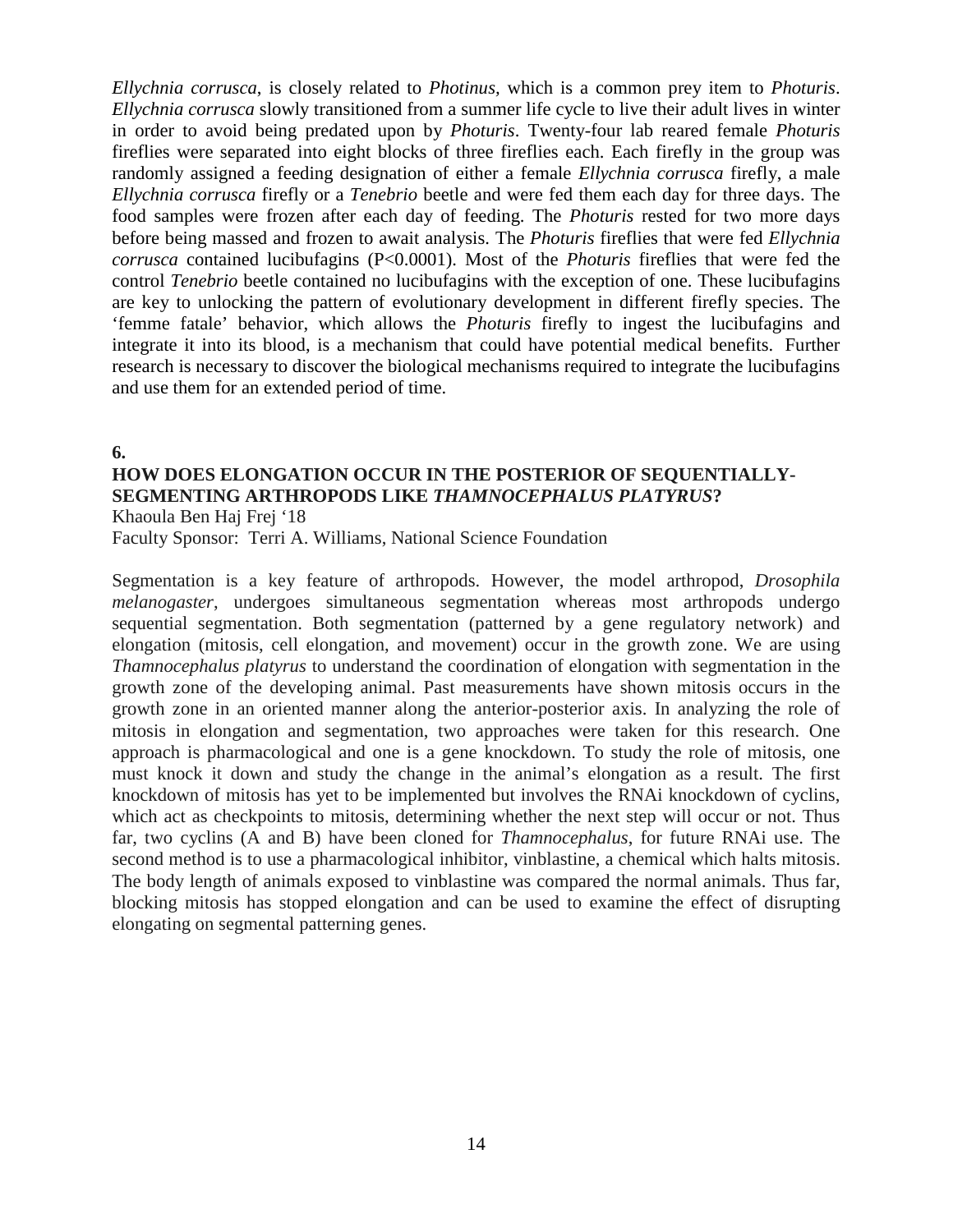# **7. ANALYZING THE ROLE OF EARLY SEGMENTING GENES IN A BASAL ARTHROPOD**

Dwindy Gerbier '19 Faculty Sponsor: Terri A. Williams

Segments play a pivotal role in the body plan of arthropods. Most of what is known about segmentation is based upon research done on the model arthropod, *Drosophila melanogaster*. Although it is the model system, *D. melanogaster* is atypical in that it patterns its segments all at once, whereas the majority of the other arthropods pattern their segments sequentially. There are four classes of segmental genes, one of the early acting classes of genes, the gap genes, cause gaps in the *D. melanogaster* body plan when mutated. In an effort to understand the evolution of segmentation, and the role of gap genes in sequentially segmenting arthropods, the gap genes, hunchback, knirps, kruppel, tailless and giant, were identified and a portion of each gene was cloned from *Thamnocephalus platyurus*. A larval transcriptome was first blasted for the specific gap genes, and primers were designed and ordered for cloning. The cloning consisted of cDNA polymerase chain reaction, ligation and transformation, plate streaking which is used to obtain clones, colony polymerase chain reaction, purification, and lastly sequencing. Two different gap genes in *T. platyurus*, hunchback and knirps, have been correctly identified and successfully cloned. Further work will be to first complete the cloning of all five gap genes found in *T. platyurus*. Once the cloning is complete, further experiments are planned to investigate gene expression and function. Although gap genes have been widely studied in other groups of insects, this in depth examination is lacking in crustaceans. Our investigation will provide a greater understanding of the role of gap genes in the evolution of arthropod segmentation.

**8.**

# **GENETIC BARCODING RESOLVES THE HISTORICALLY KNOWN RED ALGA**  *CHAMPIA PARVULA* **FROM SOUTHERN NEW ENGLAND, USA, AS** *C. FARLOWII* **SP. NOV. (CHAMPIACEAE, RHODYMENIALES)**

Maura K. Griffith '17 Faculty Sponsor: Craig W. Schneider

Using mitochondrial COI-5P and choloroplast *rbc*L genetic markers, the red algal species historically known in southern New England, USA, as *Champia parvula* is found to be genetically distinct from the species to which it has historically been aligned, necessitating the description of a new species, *C. farlowii*, for plants from Rhode Island, Massachusetts, Connecticut and New York. The new species is morphologically compared with true European *C. parvula* and congeners, especially those with similar features previously aligned under the same species name. *Champia farlowii* is a morphologically cryptic species, the seventh in the expanded *C. parvula* complex, with overlapping characteristic measurements despite differences at the extremes when compared to *C. parvula*.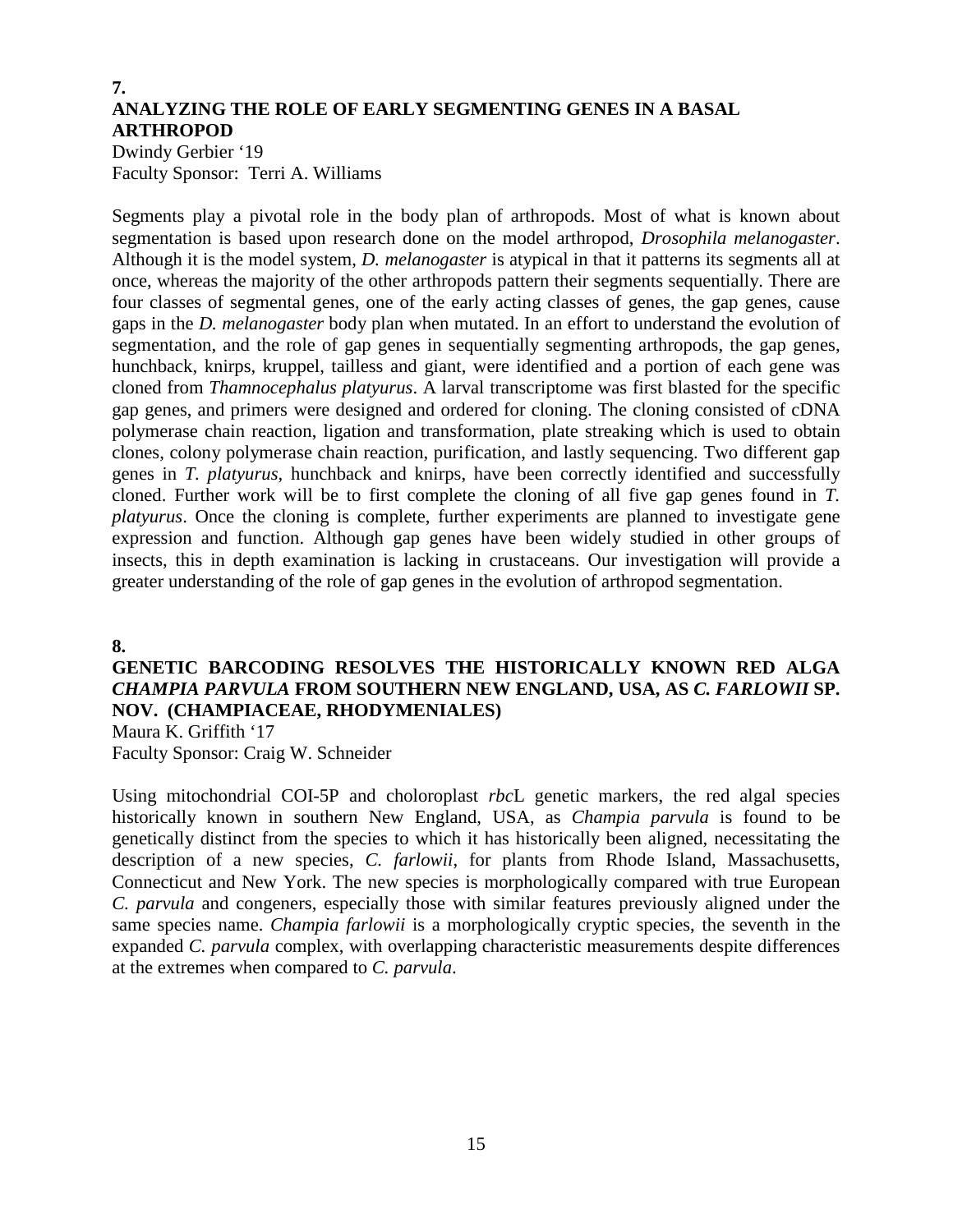# **9. NEW GENETIC SPECIES OF** *WRANGELIA* **(WRANGELIACEAE, CERAMIALES) FROM BERMUDA, WESTERN ATLANTIC OCEAN**

Walter M. Jongbloed '16 Faculty Sponsor: Craig W. Schneider

Currently there are 20 accepted species in the genus *Wrangelia* from warm waters of the world's oceans with four presently known from the western Atlantic: *W. argus*, *W. bicuspidata, W. gordoniae* and *W. penicillata.* A recent molecular and morphological investigation separated *W. gordoniae* (type locality, San Salvador Is., Bahamas) from what it had been earlier called, *W. penicillata* (type locality, Mediterranean Sea). Using similar techniques, our barcode and phylogenetic analyses (COI-5P, SSU rDNA) indicate the presence of six species of *Wrangelia* in Bermuda, three of which appear to be novel species in the *W. penicillata* complex. Anatomical and reproductive characters, as well as their gene sequences, are used to distinguish the new genetic species*.* Lack of complete rhizoidal cortication in *W. argus* and *W. bicuspidata*  distinguish them from the four species in the *W. penicillata* complex in Bermuda. A key to the western Atlantic species of *Wrangelia* is provided.

# **10. SIMULATED PREDATION AND TAIL AMPUTATION REDUCES BRAIN CELL PROLIFERATION IN THE ELECTRIC FISH,** *BRACHYHYPOPOMUS*

Geoffrey Keane '16, Michael Ragazzi '16 Faculty Sponsor: Kent Dunlap

The brain is shaped both positively and negatively by the external environment. In natural populations of electric fish (*Brachyhypopomus*), fish living among a high density of predatory catfish (*Rhamdia*) and experiencing tail injury had lower rates of forebrain cell proliferation than fish living among a low density of predators and with intact tails. We tested the causal relationship between predator stress and reduced rates of cell proliferation by experimental tail amputation and simulated predation in the laboratory. We identified cell proliferation in the forebrain and midbrain through immunohistochemical localization of Proliferating Cell Nuclear Antigen (PCNA). Both experimental tail amputation and simulated predator exposure decreased brain cell proliferation in the forebrain, but neither treatment affected the midbrain. These results demonstrated that somatic injury and psychological stress cause regionally specific inhibition of brain cell proliferation, and suggests that similar predator stress in the wild indeed causes decrements in forebrain cell proliferation.

# **11.**

# **FETAL MEMBRANE ULTRASTRUCTURE AND DEVELOPMENT IN THE PUEBLAN MILKSNAKE,** *LAMPROPELTIS TRIANGULUM* **(COLUBRIDAE)** Young K. Kim '17

Faculty Sponsors: Daniel G. Blackburn, Yunming Hu

In reptiles, fetal membranes maintain the developing embryo by providing oxygen, water, and eggshell calcium. We used scanning electron microscopy to reveal anatomical and developmental features of these structures in the Pueblan Milksnake, *Lampropeltis triangulum.*  In early developmental stages, two fetal membranes line the eggshell: the chorioallantois and the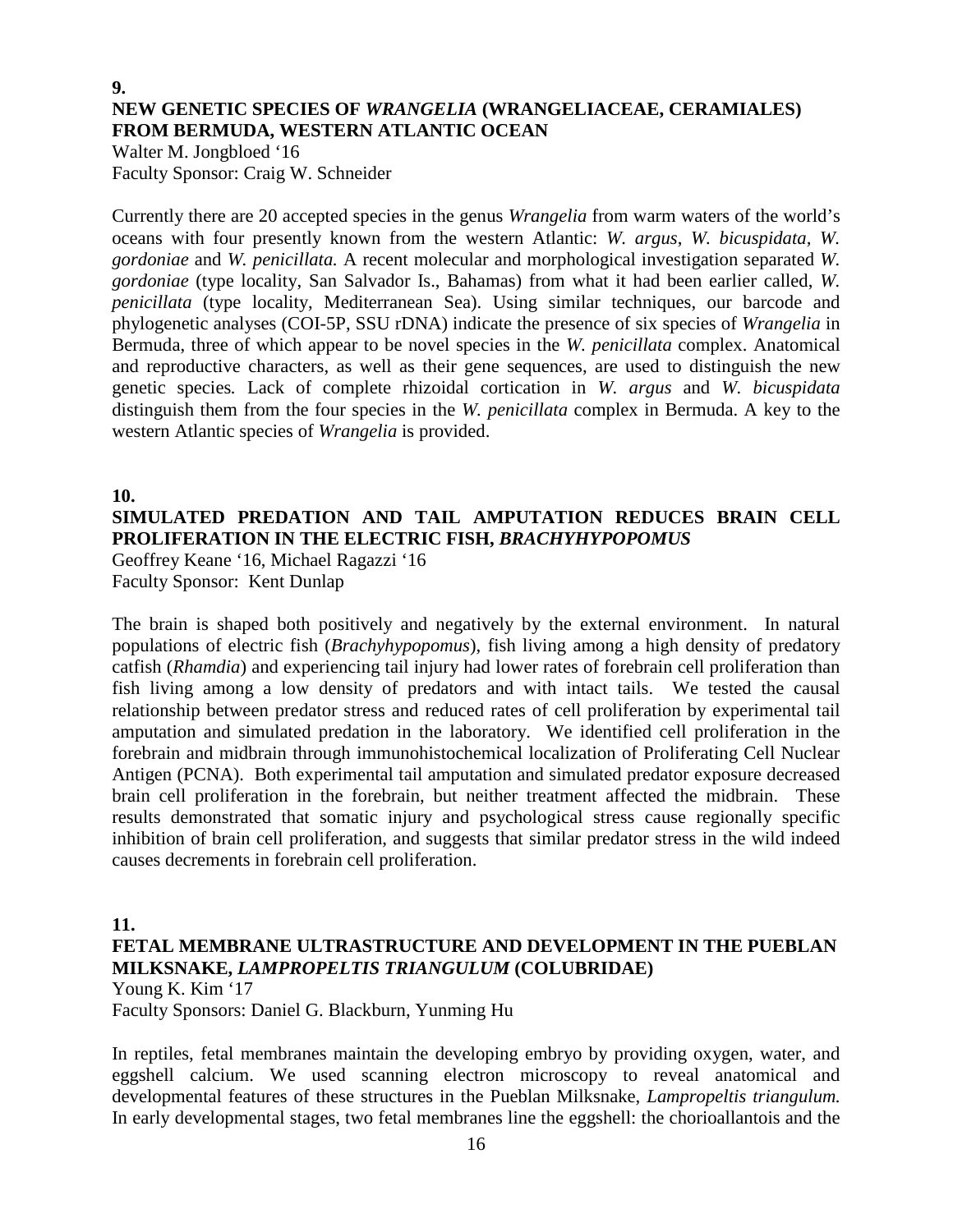yolk sac omphalopleure. Both membranes are initially lined externally with small protrusions (microvilli) that increase the area for water uptake. However, the chorioallantois becomes specialized for respiratory gas exchange through proliferation of blood vessels and thinning of its external cellular lining. The yolk sac regresses as the chorioallantois expands to surround the entire egg, maximizing the area for oxygen uptake. Allantoic fluid serves as a water reservoir for the egg, and we postulate that it facilitates water uptake by establishing an osmotic gradient. Comparison to other species studied in our lab and the literature suggests that the developmental pattern in milksnakes is widespread and represents an ancestral condition for snakes.

# **12.**

# **DOES GUT FLORA CHANGE IN A MOUSE MODEL OF AUTISM SPECTRUM DISORDERS ON A KETOGENIC DIET?**

Shelby Labe '16 Faculty Sponsor: Lisa-Anne Foster

The normal bacterial flora of an organism includes the non-disease causing bacteria that inhabit the human body under normal conditions. These bacteria are important for numerous reasons; for example, they excrete vitamins and prevent colonization by pathogens. Autism spectrum disorders (ASD) are neurodevelopmental disorders that are characterized by difficulties in communication and social interaction. Comorbid conditions including gastrointestinal (GI) issues, depression, and anxiety are common. One popular way to attempt to alleviate the behavioral symptoms of ASD is maintaining a ketogenic diet, which is seventy-five percent fat. Such a diet induces ketosis, a metabolic state when ketone bodies, not glucose, are used as the primary fuel. This study analyzes how the ketogenic diet affects the GI flora in a mouse model of ASD and aims to determine if the benefits of a ketogenic diet are correlated with changes in the gut flora. In order to determine the types of bacteria present, the 16s rRNA gene was amplified from the fecal samples of mice in treatment groups. The amplified DNA was then digested with restriction enzymes (*Hae*III) and terminal Restriction Fragment Length Polymorphism (tRFLP) electropherograms were generated. Analyses of the electropherograms suggest there is no significant difference in number of species present or abundance of bacteria between any pre and post diet conditions, except for the normal mouse on a ketogenic diet. Additionally, there are 28 unidentified bacterial species that are common between two or more of the four experimental groups.

# **13. WITHDRAWN**

#### **14.**

# **A NOVEL PATTERN OF YOLK MOBILIZATION IN DEVELOPING SCALED REPTILES**

Kathryn G. Powers '17 Faculty Sponsors: Daniel G. Blackburn, Yunming Hu

Corn snakes (*Pantherophis guttatus*) serve as a valuable model for developmental studies. Unlike birds, which employ a well-vascularized yolk sac to transport nutrients to the embryo, corn snakes use an elaborate network of blood vessels that penetrate into the yolk mass itself. In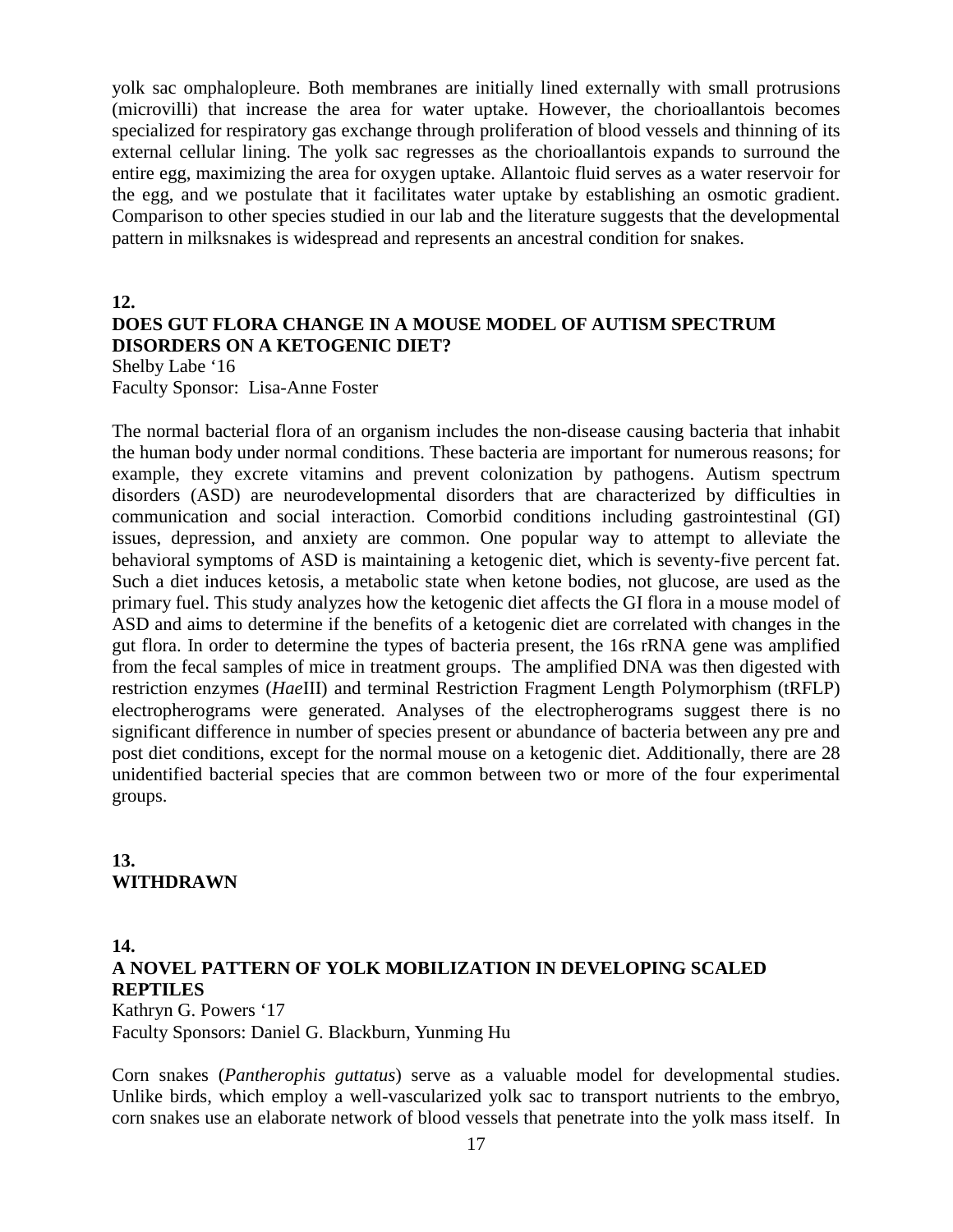this study, we have used light microscopy and scanning electron microscopy (SEM) to image yolk samples from eggs of mid to late developmental stages. Our observations have revealed how the large yolk mass is vascularized, cellularized, and mobilized for embryonic use. Yolk nutrient transport begins with the proliferation of endodermal cells that fill with yolk droplets and form elongated cords of interconnected cells. As embryonic development progresses, new blood vessels within the yolk mass become encased in these cells which in turn allow the products of yolk digestion to be transported back to the developing embryo. Our lab has found that this unusual mechanism of yolk cellularization and mobilization occurs in other snakes as well as lizards and may be ancestral for scaled reptiles. Studies of this developmental mechanism offer information on patterns from which live-bearing reproduction has evolved and contribute to an understanding of reptilian evolutionary history.

**15.**

# **THE CASE FOR TRUE MORPHOLOGICAL CRYPSIS: PACIFIC** *DASYA ANASTOMOSANS* **AND ATLANTIC** *D. CRYPTICA* **SP. NOV. (DASYACEAE, RHODOPHYTA)**

Phong Quach '17 Faculty Sponsor: Craig W. Schneider

With the advent of routine genetic barcoding for taxonomic distinction a decade ago, descriptions of morphologically cryptic species have exploded in the macroalgal literature. Produced either by convergence of morphological characteristics for geographically distant species, or divergence of species from a common ancestor, cryptic species often can be distinguished by subtle anatomical or reproductive features. Some species pairs, however, remain indistinguishable with overlapping characteristics even upon close inspection. Such a case is demonstrated for two species differentiated by sequences of a portion of the *rbc*L chloroplast gene, *Dasya anastomosans* from the Indo-Pacific, and *D. cryptica* sp. nov. from the western Atlantic. After assembling morphological and anatomical data for the two species, no significant differences were detected between them, thus affording the usage of the epithet for the new species from a distant ocean basin than its congener.

**16.**

# **THE INVESTIGATION OF GLOBAL PLANAR CELL POLARITY MOLECULES ON GERM-BAND ELONGATION OF** *TRIBOLIUM CASTENEUM*

Phong Quach '17, Cole Eskridge (University of Arizona) Faculty Sponsors: Terri A. Williams, Lisa Nagy (University of Arizona)

The success of arthropods as the largest animal phylum on earth may be attributed to their segmented body plan. Despite the extensive knowledge of segmentation and embryonic elongation in the well-known model system, *Drosophila melanogaster*, such findings cannot be used to generalize for all arthropods' developmental scheme since segmental patterning and elongation are largely separate in flies. Most members of the Arthropoda phylum, such as *Tribolium casteneum*, coordinate segmentation and germband elongation during development. Despite the mechanistic understanding of segmental patterning in the beetle, the connection between the segmental patterning and cell behavior underlying germ-band elongation in *T. casteneum* is not well-understood. In order to have successful body elongation, cells must be polarized and somehow coordinated along the body axis for extension. Global planar cell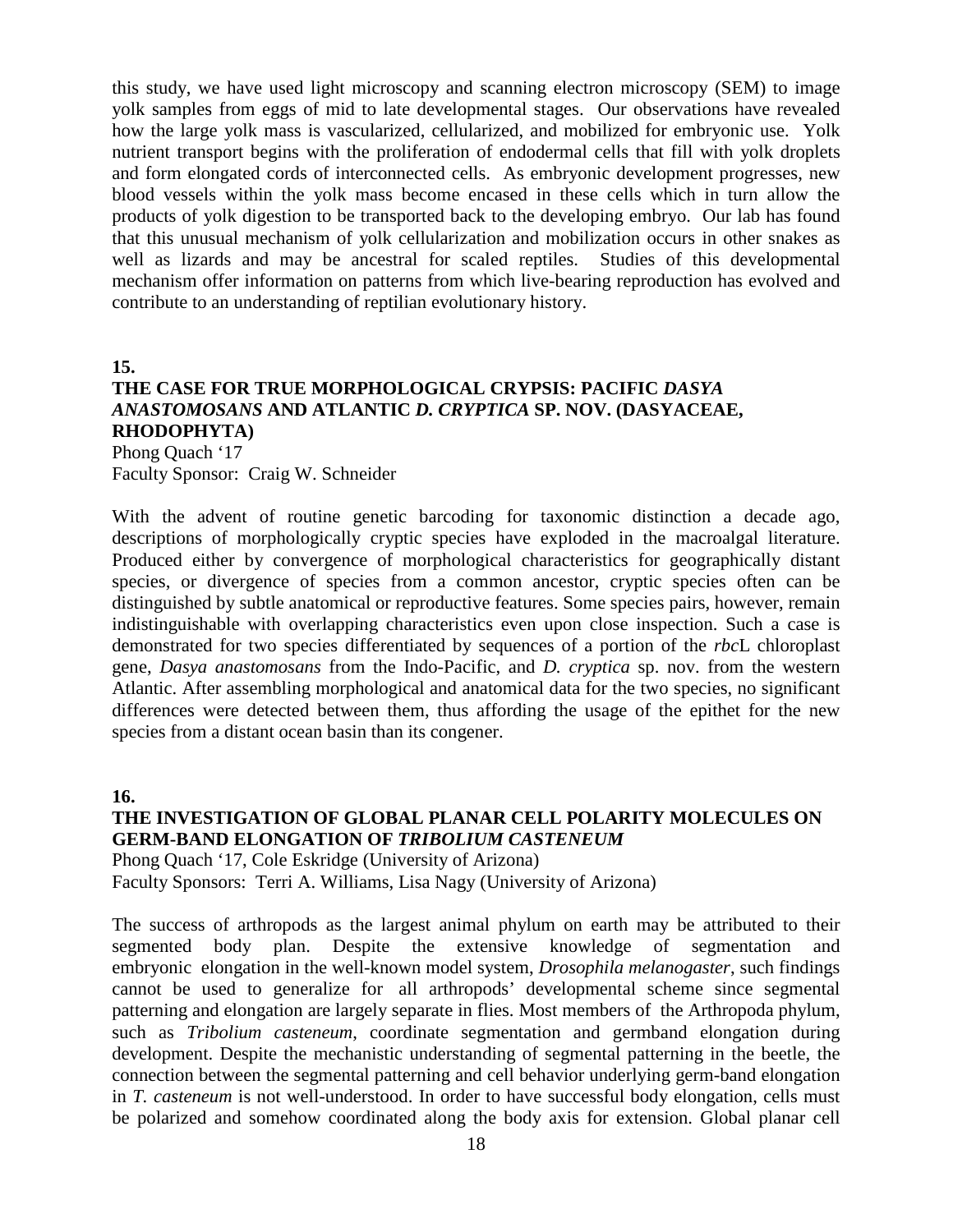polarity (or PCP) components are known for polarizing the epithelium of fruit fly and orient the polarity of ommatidia by generating distribution gradient along the body axis. Knocking down global PCP gene products, Fat and Dachsous, have known to effect germ-band elongation of *T. casteneum*. However, the exact mechanism for such defects have not been dissected. In order to understand the role of PCP pathway in Tribolium's germband development, the gene of Fat and Dachsous were cloned and used to produce dsRNA to knockdown expression of those genes. A series of experiment were done to optimize the RNAi experiment. Finally, RNAi injection experiments of Fat and Dachsous gene was conducted on Tribolium female pupae and the phenotype of the embryo was recorded. We hope to further dissect the importance as well as possible molecular mechanism of how these global PCP molecules involve in *T. casteneum* body development.

# **CHEMISTRY**

### **17.**

**LARGE SCALE SYNTHESIS OF A CONSTRAINED BIS-ALKYNE COMPLEX** Ashira Anderson '16 Faculty Sponsor: Timothy P. Curran

In 2011, the Curran lab discovered a novel, bimetallic, air-stable, constrained cyclic molecule. The molecule features a 1,1'-ferrocenediakynylamide in which the two alkynes form a bisalkyne complex with tungsten. Current research investigates whether derivatives of the constrained cyclic molecule induces formation of a β-sheet conformation. Peptides with β-sheet conformations are of interest because they are thought to be associated with amyloid diseases such as Alzheimer's. Last semester's research focused on resynthesizing the constrained tungsten bis-alkyne complex on a large scale and for the sample to be sent off for X-ray crystallography with our collaborators at Fairfield University. Approximately 91 mg of the constrained cyclic molecule was synthesized. This semester an attempt was made to synthesize a similar constrained cyclic molecule where molybdenum replaces the tungsten. Details regarding the preparation of these molecules will be presented.

# **18.**

**THE CHARACTERIZATION OF PROTEIN BINDERS IN ARTISTS' MATERIALS USING DART-TOF MS** Jacqueline Busa '17 Faculty Sponsor: Henry DePhillips

The field of art conservation of original works of art such as easel paintings requires the analysis of pigments, binders and resins used by artists. This study is a continuation of previous studies using Direct Analysis in Real Time – Time of Flight Mass Spectrometry (DART-TOF MS) to characterize resin and oil binders. In this study, protein binders commonly found in paintings are characterized by applying statistical analysis to the patterns displayed in their mass spectra. Samples of casein binder and egg tempera binder were aged at 80°C for at least 500 hours. Mass spectra were obtained and the patterns in their m/z spectra were subjected to linear discriminant analysis and cluster analysis. Clearly defined domains were found for each protein that will enable identification of these protein binders in easel paintings.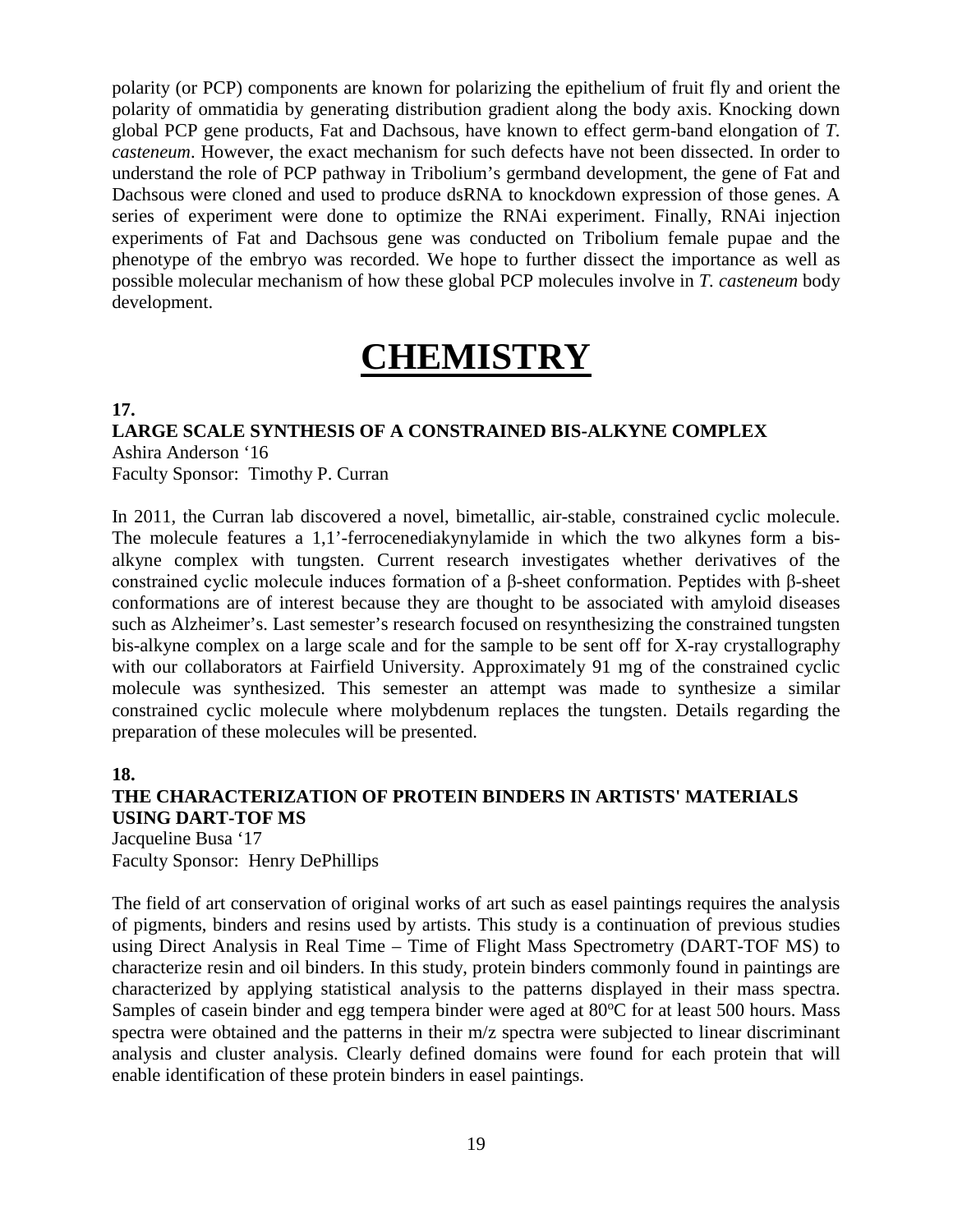# **19. SYNTHESIS AND CHARACTERIZATION OF RHENIUM PHOSPHINE COMPLEXES** Alexandra Cocco '16

Faculty Sponsor: Maria Parr

Rhenium complexes have a number of important applications such as catalysis, photophysical activity, and the development of radiopharmaceuticals. Three bidentate phosphine ligands were used in the synthesis of rhenium-oxo phosphine complexes. The three ligands used, Cl-OMebiphep, t-Bu-XANTPHOS, and phanephos, are wide-bite angle bidentate phosphine ligands, which are an important type of ligand for many types of applications. A rhenium-oxo precursor, [ReOCl3(AsPh3)2], was used in the reactions with each of the three ligands. The reactions with Cl-OMe-biphep and phanephos were successful as determined by color variations in products, FTIR, and multinuclear NMR spectroscopic characterization. The reaction with t-Bu-XANTPHOS produced an intractable product and was deemed unsuccessful. Additional work with this ligand is underway in order to determine the reason for the lack of coordination.

## **20.**

# **MICROFLUIDIC CHEMICAL CYTOMETRY OF FLUORESCENT REPORTERS IN**  *DICTYOSTELIUM*

Casey Crowley '19 Faculty Sponsor: Michelle L. Kovarik

The chemical contents of a single cell can be detected using chemical cytometry. The detection of different concentrations and forms of fluorescent substrate reporters and dyes provide information about specific enzyme activity, cell pH, and oxidative stress. We plan to use diacetate derivatives of fluorescein-based dyes to report on cell status; however, *Dictyostelium discoideum* possesses organic anion transporters that remove commonly used fluorescent dyes from the cell. We used 5 mM probenecid to inhibit exporters and thereby retain the fluorescein and carboxyfluorescein products in *Dictyostelium* cells. We compared the fluorescence intensity of *Dictyostelium* cells when dyes were loaded and washed with complete development buffer (DB); loaded with complete DB and washed with 5mM probenecid; and washed and loaded with 5 mM probenecid in complete DB. We determined that *Dictyostelium* retained the highest dye concentrations when the dyes are loaded and the cells washed with 5mM probenecid (median fluorescence intensity  $= 233$ ), suggesting the least organic anion transporter activity compared to the other techniques (37 and 39 fluorescence units, respectively). The higher fluorescence intensity of substrate reporters will permit measurements of pH and/or oxidative stress at the level of single cells. On-going work includes optimizing conditions for on-chip lysis of *Dictyostelium* for chemical cytometry.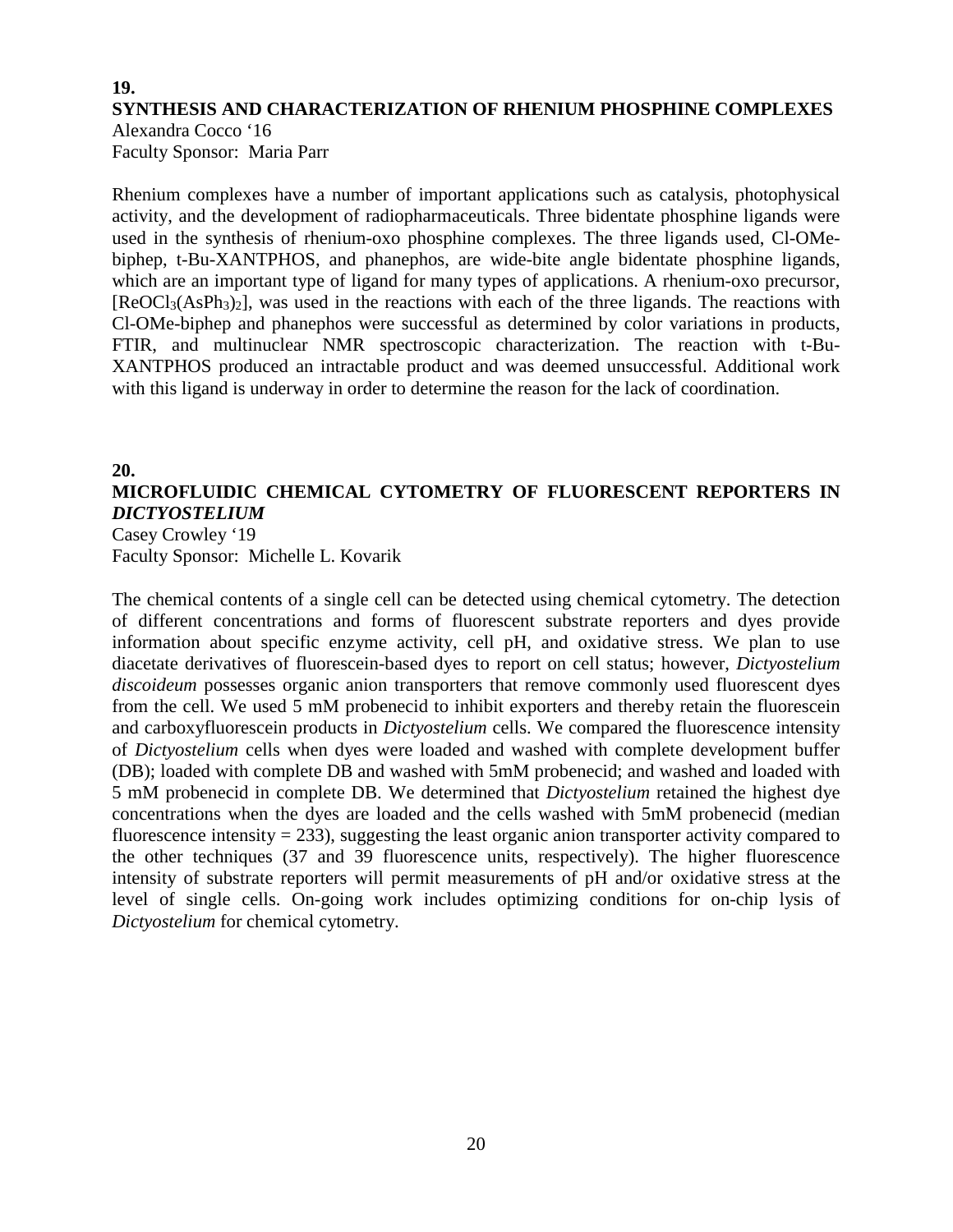# **21. CHARACTERIZING THE STRUCTURES OF POSSIBLE FERROCENE-TUNGSTEN CONSTRAINED BETA-SHEET MIMETICS**

Lauren Davidson '16

Faculty Sponsor: Timothy P. Curran, National Science Foundation

A bimetallic, constrained ring system of a 1,1'-disubstituted ferrocene and a cyclic tungsten bisalkyne (**1b**) has been discovered. The molecule adopts a van Staveren conformation for hydrogen-bonding within the ring, where only one of the two amide NH protons is involved in an intramolecular hydrogen bond (**1a**); however, a system that adopts a beta-sheet conformation with both NH protons involved in an intramolecular hydrogen bond has not yet been discovered. If hydrogen-bonding between the peptide strands can be achieved, the system will represent a model system for beta-sheets. Such a structure might be used to study potential biological activity as a highly specific drug for beta-sheet protein-related diseases such as Alzheimer's. Synthesis of the bimetallic constrained ring system (**1b**) required three steps consisting of highly pure intermediates, ultimately coordinating a ferrocene bis-alkynylpeptide to a tungsten complex, W(CO)<sub>3</sub>(dmtc)<sub>2</sub>. Ring closure was achieved by displacing three carbonyl ligands on the tungsten and opening coordination sites for the alkynes of the ferrocene complex, yielding a characteristically yellow solid (1b). Results were confirmed using <sup>1</sup>H NMR (400 MHz, CDCl<sub>3</sub>), COSY NMR (400 MHz, CDCl<sub>3</sub>), <sup>1</sup>H NMR DMSO titration, HPLC, and ES-MS. Work is currently underway to prepare a similar bimetallic ring with an aniline-valine adduct (**1c**), using the same procedure, to investigate the role of amino acid structure in possible hydrogen-bonding. Future work will involve synthesis of complexes with adducts containing  $sp<sup>3</sup>$ -hybridized carbons attached to the benzene ring in the peptide chain, in order to determine if removing the aniline amine will form a beta-sheet mimetic by allowing hydrogen-bonding between the peptide strands.



# **22. SYNTHESIS OF ALKYNYL DERIVATIVES OF 1,1'-DISUBSTITUTED FERROCENES** Florence Dou '16 Faculty Sponsor: Timothy P. Curran

Previous studies have indicated that peptide bisalkynes can be readily coordinated to tungsten to form cyclic complexes with multiple conformations. When ferrocene was introduced into the ring, a complex with a single conformation was discovered. Therefore in this study, further alkynyl derivatives of 1,1'-disubstituted ferrocene were pursued. In the first project, a multistep synthesis of a di-ferrocene bisalkyne symmetric macrocycle was attempted via two pathways. The first three steps were successful – synthesis of the butyne diamine, protection of the diamine with Boc-group and subsequent removal of the protecting group. However, the final coordination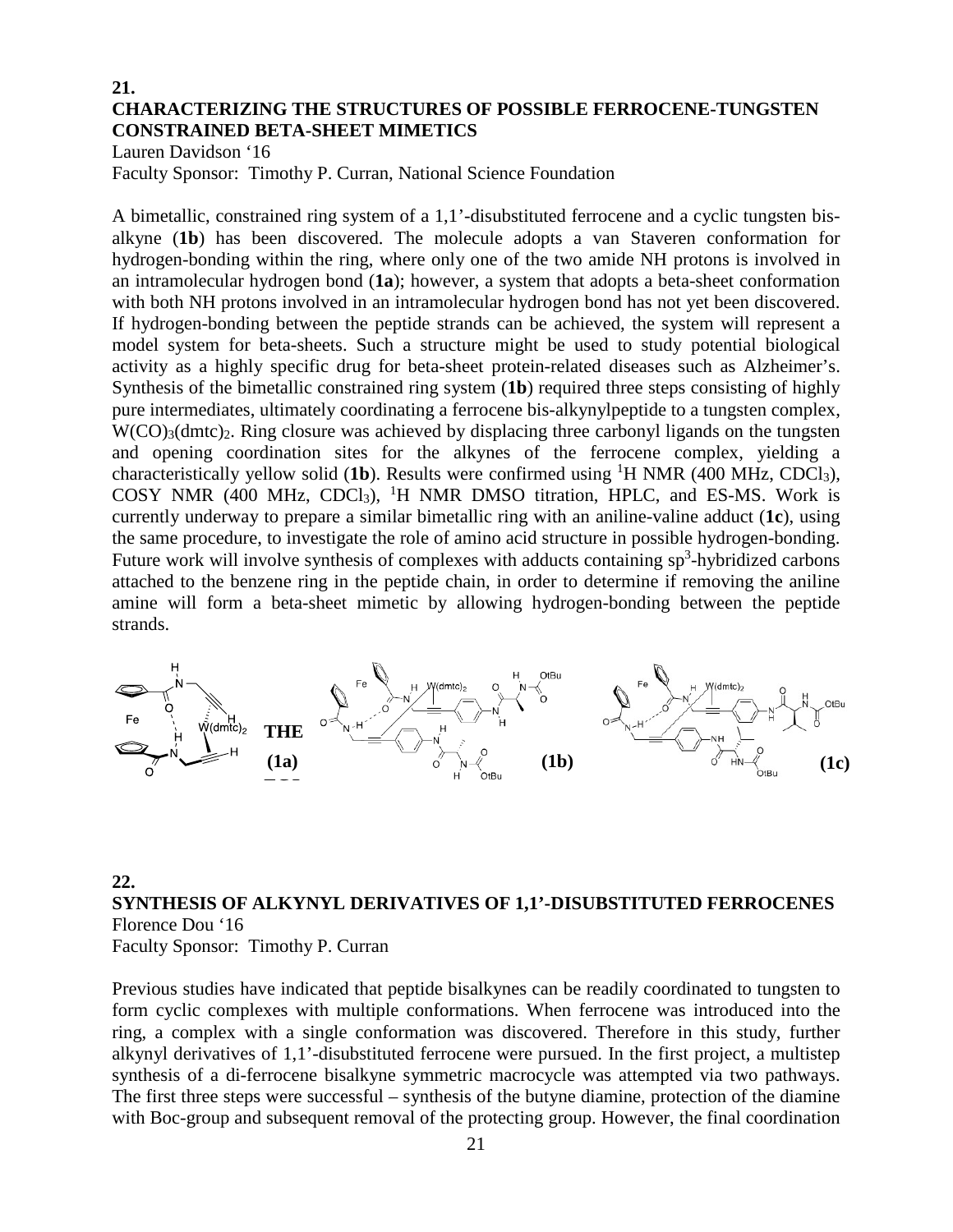to ferrocene was unsuccessful. In the second project, a multistep synthesis of an ether derivative of ferrocene bisalkyne was attempted. The first step was a reduction of ferrocene dicarboxylic acid to the dialcohol. The product was analysed by <sup>1</sup>H NMR spectroscopy and electrospray mass spectrometry. Details about this synthetic work will be presented.

### **23.**

# **THE EFFECT OF SURFACTANTS ON SUPPORTED BILAYER MEMBRANES IN MICELLAR ELECTROKINETIC CHROMATOGRAPHY**

Jessica Duong '19 Faculty Sponsor: Michelle L. Kovarik

Despite regular usage of supported bilayer membranes (SBMs) in capillary zone electrophoresis, there are no reports of their usage in micellar electrokinetic chromatography (MEKC), which uses surfactant in the buffer. Thus, in order to clarify the effect of surfactant on SBMs, the effect of sodium dodecyl sulfate (SDS) on bilayers of 1-palmitoyl-2-oleoyl-*sn*-glycero-3 phosphocholine (POPC) was investigated. Concentrations of SDS were utilized at values below (1mM) and above (10 mM) the critical micelle concentration in tris-HCl run buffer. The POPC coating durability was tested by monitoring the electrokinetic migration of carboxyfluorescein and fluorescein dyes in polydimethylsiloxane (PDMS) microfluidic devices. The presence of the zwitterionic coating suppressed electroosmotic flow, allowing the anionic dyes to electrophorese toward the anode; coating failure was evidenced by slowing migration times and/or migration of the anionic dyes toward the cathode due to electroosmotic flow originating at the bare PDMS surface. In control microchips, with no SDS present, the dyes injected towards the anode and were detected for about 2 hours before coating failure. With SDS present, the polarity of the electrodes had to be reversed in order to inject the dyes. In particular, the coating was immediately removed with 10 mM SDS, and the dye injected electroosmotically. The coating was partially removed with 1 mM SDS initially, such that the electrophoresis of the dyes and the electroosmotic flow of the fluid were roughly equal and neither dye exited the sample reservoir. Over the course of about 20 minutes, the coating was further removed so that electroosmotic flow became dominant and the dye finally injected. These results suggest that MEKC using SDS as a surfactant is not possible with uncrosslinked SBM coatings. Further work will be directed towards investigating the effect of nonionic and cationic surfactants on SBMs.

# **24. SYNTHESIZING A DIPEPTIDE CONSTRAINED IN AN ANTI-PARALLEL β-SHEET CONFORMATION THROUGH TUNGSTEN COORDINATION** Paul Handali '18

Faculty Sponsor: Timothy P. Curran

Tungsten is a transition metal with the capacity to form air stable complexes with alkyne ligands. It potentially can be coordinated to dialkynyl peptide ligands to form metallacyclic peptides in a β-sheet conformation. Prior work has shown that most of these metallacyclic peptides are not constrained to a single conformation, but rather a multitude of possible isomers. Due to this flexibility, ferrocene was then added to the compounds in the hopes of inducing more rigidity in the peptide conformation. Recently in the lab, **1** was discovered to be a novel constrained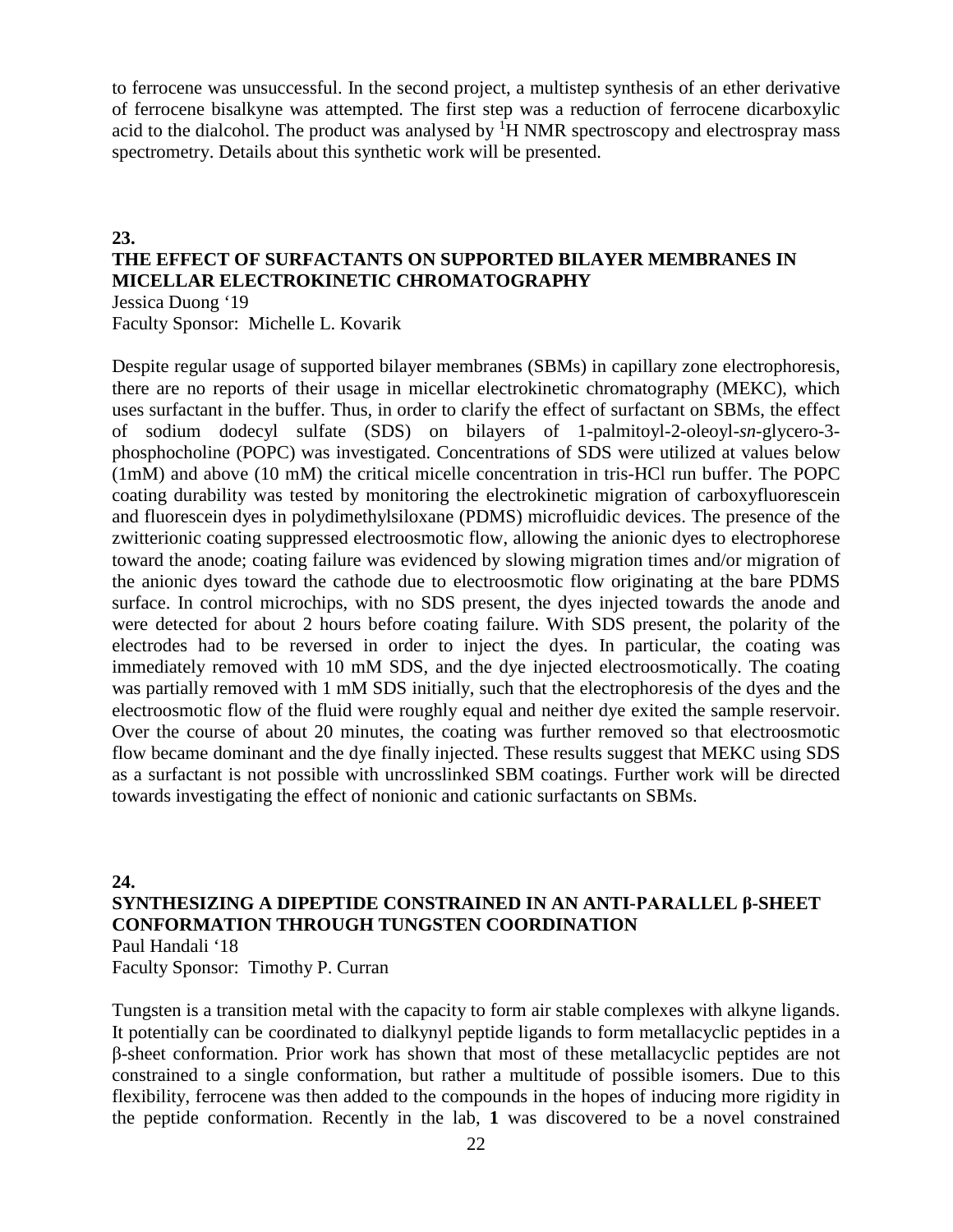molecule as it only adopts one conformation. Since this discovery, much work has been done on synthesizing and characterizing derivatives of **1**. One derivative that is currently being synthesized is **2,** an alanine derivative. Details of its synthesis will be presented in this poster.

#### **Novel Constrained Molecule Alanine Derivative**



#### **25.**

# **DETECTION AND DISCRIMINATION OF COUNTERFEIT PHARMACEUTICALS USING DART-TOFMS**

Jacqueline Kromash '19, Thomas Naragon '17 Faculty Sponsors: Janet Morrison, Brian F. Donnelly, Amy C. Callanan, Pfizer

Counterfeit pharmaceuticals are increasing in both popularity and availability, which poses dangerous health risks to patients and results in significant revenue losses for pharmaceutical companies. Viagra® (sildenafil citrate) is one of the most commonly counterfeited drugs. The goal of this project is to develop a fast and reliable method using direct analysis in real time time of flight mass spectrometry (DART-TOFMS) combined with multivariate statistical analysis to determine drug authenticity and distinguish manufacturing source.

DART-TOFMS is advantageous because it provides immediate results without the need for sample preparation. In this study, mass spectra were obtained in triplicate on authentic Viagra<sup>®</sup> tablets as well as 85 pills obtained in ten separate counterfeit drug seizures. In-source collision induced dissociation (CID) was performed at MS inlet voltages of 20, 30, 60, 90, and 120V, and the resulting MS chemical signature data were processed using multivariate statistical methods. The potential of this methodology for distinguishing authentic and counterfeit pharmaceuticals, as well as for discriminating manufacturing source, will be discussed.

# **26. UTILZING THE DART-TOFMS IN ORGANIC CHEMISTRY LAB** Shawn McCoy '16 Faculty Sponsor: Timothy P. Curran

The practicality of using Direct Analysis in Real Time-Time of Flight Mass Spectrometry (DART-TOFMS) in organic chemistry lab was tested in this research project. Laboratory sessions are investigative in nature as students are often tasked to synthesize unknown compounds containing functional groups that they've recently learned in lecture. To determine the identity of their compound, infrared spectroscopy, proton and carbon NMR, and gas chromatograph mass spectrometry (GC-MS) are presently utilized. The DART is an instrument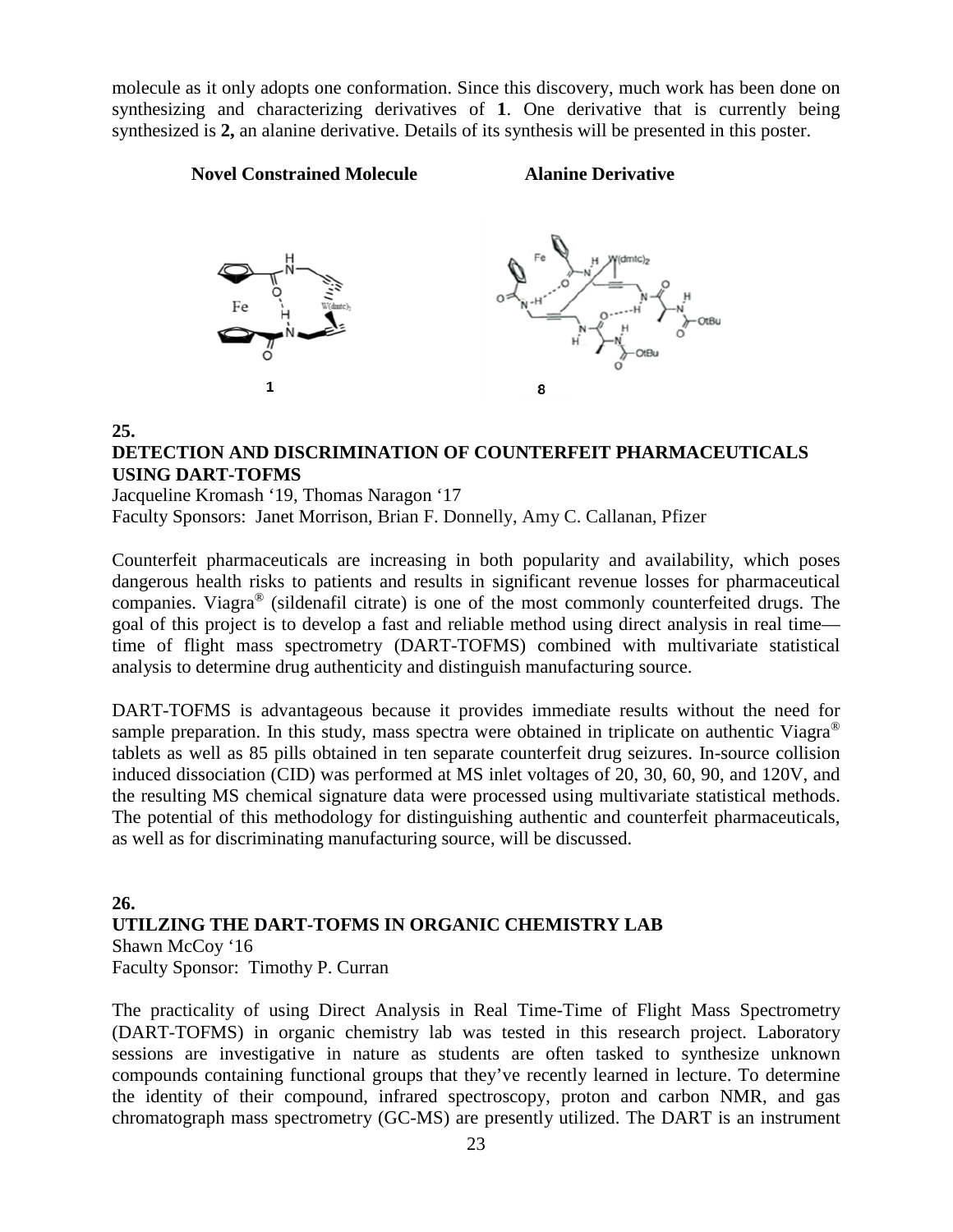capable of determining the molecular mass of a compound with several advantages over GC-MS. First, students are more integrated in the scientific discovery process as they can operate the DART themselves with minimal supervision and training. Second, the DART uses a softionization technique, which adds a proton to the analyte of interest making it more likely that the M+H (mass plus a hydrogen) peak will be obtained. Lastly, the DART is a highly precise instrument, giving mass values to thousandths place. This research project examined the compounds containing the functional groups that organic students would encounter in laboratory settings including alcohols, acids, carbonyl compounds to name a few. After varying settings to produce the most optimal mass spectra, temperature was set at 300 C, orifice 1 at 20 V, peaks voltage at 800 V and detector voltage at 2200 V. With these settings and knowledge of the expected ionization patterns for the various functional groups analyzed, organic samples from students in organic lab were successfully analyzed. The M+H peak of the compound was found through systematic assessment of the mass spectra peaks. Future work on this project will look to generate interoperator reliability and draft a protocol that all operators can follow. Additionally, the efficacy of analyzing the compounds can constantly be improved to yield faster results.

### **27. URIC ACID AND ITS METABOLITES AS POTENTIAL CONVENIENT BIOMARKERS OF PARKINSON'S DISEASE** Nikola Mizgier '19

Faculty Sponsor: William H. Church

Uric acid is a neuro-protectant diminishing the amounts of superoxide, peroxynitrite, and nitric oxide via their conversion into allantoin, triuret, and 6–aminouracil, respectively. Along with its metabolites, uric acid is a potential biomarker of Parkinson's disease. Capable of crossing the blood-brain barrier, these compounds promise a method of monitoring the disease's progression via assessment of their concentrations in the brain by a simple blood analysis. The development of an accurate analytical method for these concentrations, using an LCQ mass spectrometer (MS), is being attempted by manipulating the composition of samples' medium and parameters of the instrument. High concentration samples of the analytes were prepared in dH2O, 0.1% formic acid (FA), and in 0.09% FA to assess the effect of pH on the spectra's quality. Then a set of 100-fold diluted samples in  $dH_2O$  and 0.1% formic acid was prepared to address issues with analyte solubility inside the mass spectrometer sample inlet. All five sets of samples were run on the tuned instrument with a detection range 50-200 Da. For each sample, collision energy, flow rate, and pressures of the sheath and auxiliary gases were manipulated to optimize the ion current. Before the spectra were collected, all parameters were returned to default settings. The obtained spectra were compared to assess the effectiveness of each manipulation based on the presence of expected peaks and the stability of the ion count. Varying the concentration of formic acid in samples' medium or parameters' manipulations had no noticeable effect on either accuracy of observed peaks or the ion current; and neither had varying concentrations of the analytes. Other manipulations have to be applied in order to optimize the MS detection of the compounds. Further, these sets of samples will be analyzed using an HPLC with a Diode-Array Detector in order to acquire additional data.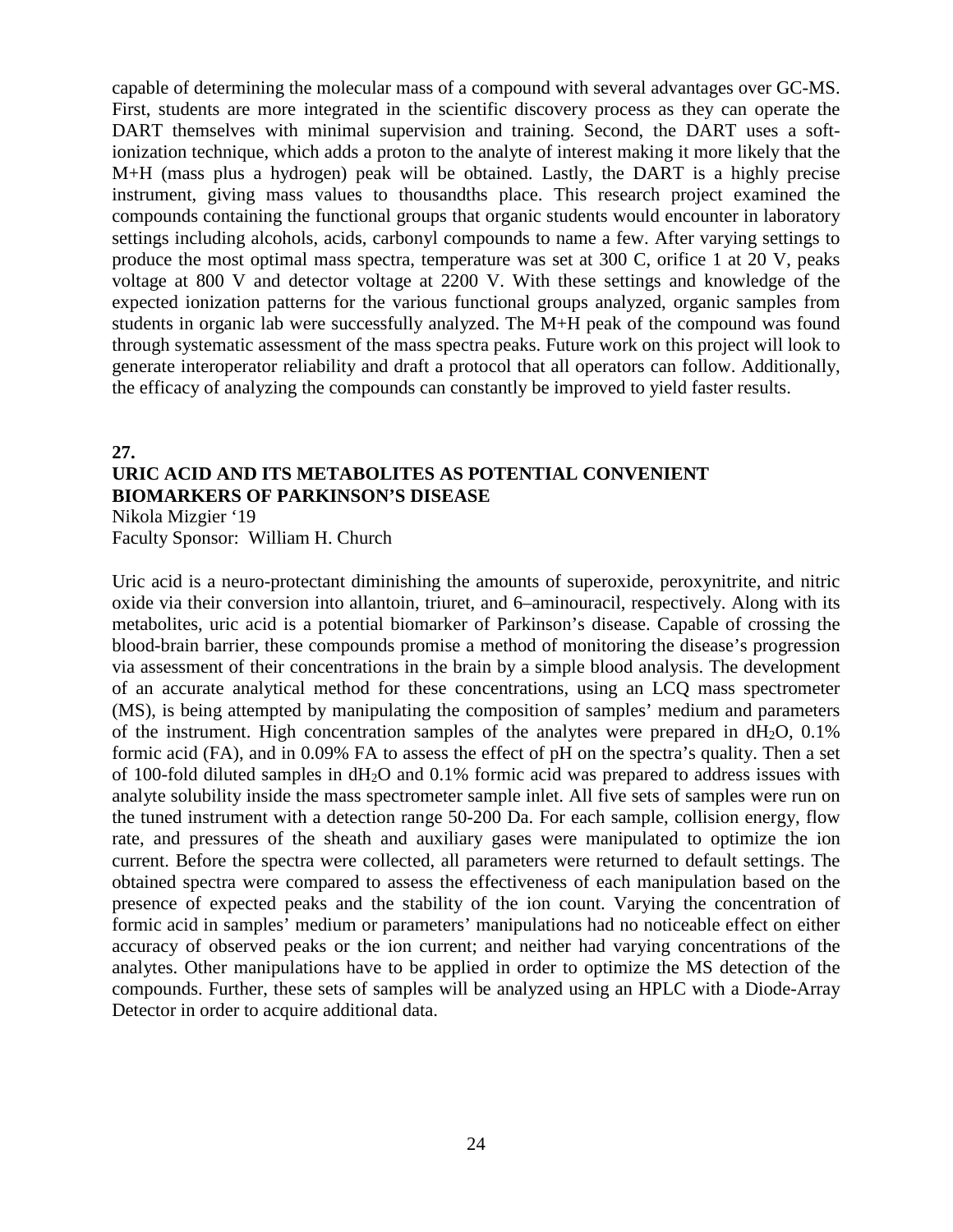# **28. STUDY OF THE CONFORMATION AND STRUCTURE OF 1,4 – DIHYDROXY – 2- BUTYNE AS THE FOUNDATION FOR THE STUDY OF β – SHEET PEPTIDE**

Vu Nguyen '17 Faculty Sponsor: Timothy P. Curran

Alzheimer's disease has always been known as a type of dementia that cause memory loss, decline in mental and cognitive ability. One of the two possible causes of Alzheimer's disease is plaques which are the deposits of beta – amyloid in the space between nerve cells. Beta – amyloid deposits form because this protein has a  $\beta$  – sheet structure that makes it insoluble in aqueous solution and makes the protein aggregate. The main objective of this research is to develop a model system for  $β$  – sheet where solubility and aggregation can be studied. In particular, we will study the conformation and structure of a derivative of 1,1' – ferrocene linked to 1,4 – dihydroxy - 2 – butyne as model system for the study of β – sheet peptides. During this semester, the first step of the reaction, a coupling of 1,1' - ferrocene diacid chloride with an alkyndiol was conducted. The product of the reaction was then purified and indentified with <sup>1</sup>H NMR and mass spectrometry. Details about this reaction will be presented.

# **29.**

# **COMPUTER ASSISTED DRUG DESIGN: TOWARDS THE DISCOVERY OF NEW ANTIBIOTICS**

Lauren Ollerhead '18

Faculty Sponsors: Amy Anderson, Vindya Thilakarathne

Bacterial infections caused by Gram-negative bacteria species such as *Pseudomonas aeruginosa*, *Escherichia coli* and *Acinetobacter baumannii*, have become an increasing threat to recent public health. Our project aims to utilize computer aided drug discovery to discover new drug molecule targeting key enzymes present in Gram-negative bacteria. Metal binding enzymes, LpxC, PDF and DXR play pivotal role in biochemical reactions in bacterial cell, causing them to become major targets in novel antibiotic development. Our goal is to identify and evaluate new chemotypes that include metal chelating groups intended to bind intracellular metalloenzyme targets. A small library of α and β substitute tropolone ligands were used in this study and docking studies were performed against metalloenzyme targets. The readily ionizable α-hydroxy tropone functionality imparts an ability of the compounds to associate strongly with metal ions. The docking results were compared with minimum inhibitory concentration values (MIC), to identify potential metal enzyme that tropolones interact.

# **30.**

# **THE INVESTIGATION OF TURBOMYCIN B ANALOGUES FOR ANTIBIOTICS DEVELOPMENT**

Phong Quach '17

Faculty Sponsors: Cheyenne Brindle, Lisa-Anne Foster

The scarcity of new antibiotic agents combined with the rapid rise of antibiotic resistant bacteria in recent years necessitates the development of novel antimicrobial compounds. From a metagenomic study conducted in soil bacteria, turbomycin B was found to display a broad spectrum of antibiotic effects toward both Gram positive and Gram negative bacteria. Despite the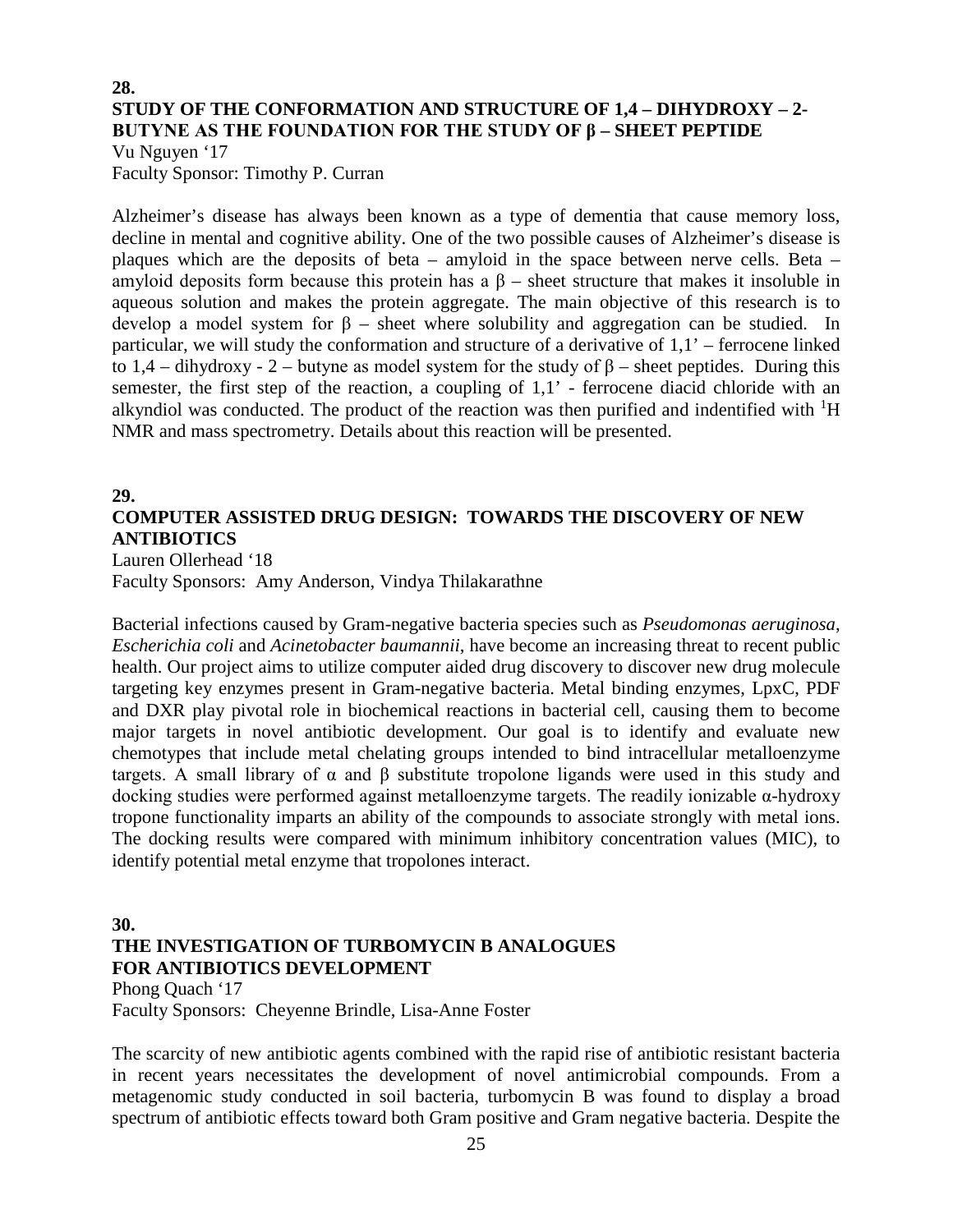promising activity of the compound, it's structure-activity relationship was not well known. By creating analogues of turbomycin B, the effects of the modification of the indole and aldehyde portions of the compound on its biological activities were investigated. Thus far, we have synthesized an array of analogues to investigate the steric and electronic effects of the phenyl and the indole components. The compounds were tested on a variety of bacterial strains to assess their activities. Alkylation of the N-H indole adduct increased the antimicrobial property of the analogues.

#### **31.**

#### **PREPARATION OF ALKYNE PEPTIDE DERIVATIVES THAT ADOPT A PROPOSED BETA SHEET CONFORMATION WHEN COORDINATED TO TUNGSTEN** Joseph P. Sanderson-Brown '18

Faculty Sponsor: Timothy P. Curran

Dialkynyl peptides that are bonded to ferrocene and of certain chain lengths have been shown to cyclise into bimetallacyclic complexes when coordinated to tungsten. The molecule 1,1' ferrocenedialkynyldiamide has further been shown to adopt an anti-parallel β-sheet conformation when cyclised using tungsten. The intramolecular bonding between the amide groups of the peptide chains determine the conformation and orientation adopted. Alanine and phenylalanine peptide derivatives of 1,1'-ferrocenedialkynyldiamide were analysed to determine if a similar β-sheet conformation could be adopted. A commercially available alanine derivative, Boc-Ala-OSu, was reacted with 1-amino-4-chloro-2-butyne under basic conditions ( $Et<sub>3</sub>N$ ) in an attempt to form Boc-Ala-NHCH<sub>2</sub>CCCH<sub>2</sub>Cl. The reaction was unsuccessful. A commercially available phenylalanine derivative, Boc-Phe-Np, was reacted with 1-amino-4-chloro-2-butyne under basic conditions (Et<sub>3</sub>N) to yield Boc-Phe-NHCH<sub>2</sub>CCCH<sub>2</sub>Cl. The chlorine of the Boc-Phe- $NHCH_2CCCH_2Cl$  was substituted via reaction with sodium azide (NaN<sub>3</sub>) in tetrahydrofuran and water for 24 hours. Ground triphenylphosphine (PPh<sub>3</sub>) was added and the reaction flask left to stir for a further 24 hours to convert the azide group into an amine. The success of the reaction is still unknown as the product is yet to be isolated. The structures of the reaction products were confirmed using electrospray mass spectrometry and proton NMR spectroscopy. If the product Boc-Phe-NHCH<sub>2</sub>CCCH<sub>2</sub>NH<sub>2</sub> forms and is isolated, the sequential synthesis step will be reacting the amine with a diacid chloride source of ferrocene followed by coordination to tungsten. The bimetallic complex will be analysed using NMR to identity the conformation and orientation adopted.

#### **32.**

# **THE EFFECTS OF AN ORGANIC LIQUID ON THE SURFACE TENSION OF SALT SOLUTIONS**

Adam Thibodeaux '18, Julia Clapis '18, Tuizhi Yu '16 Faculty Sponsor: Maria Krisch

The liquid vapor interface of a solution is a chemically interesting area, because it is an asymmetric environment. It is known that many organic species in aqueous inorganic salt solutions significantly alter the surface concentrations of the solutions they are in, because of interactions of the species at the surface. The surface tension of these mixed aqueous organic and inorganic salt solutions allows for indirect observation of the surface and how it changes. This allows us to infer, through the use of the Gibbs equation, the amount of excess organic species at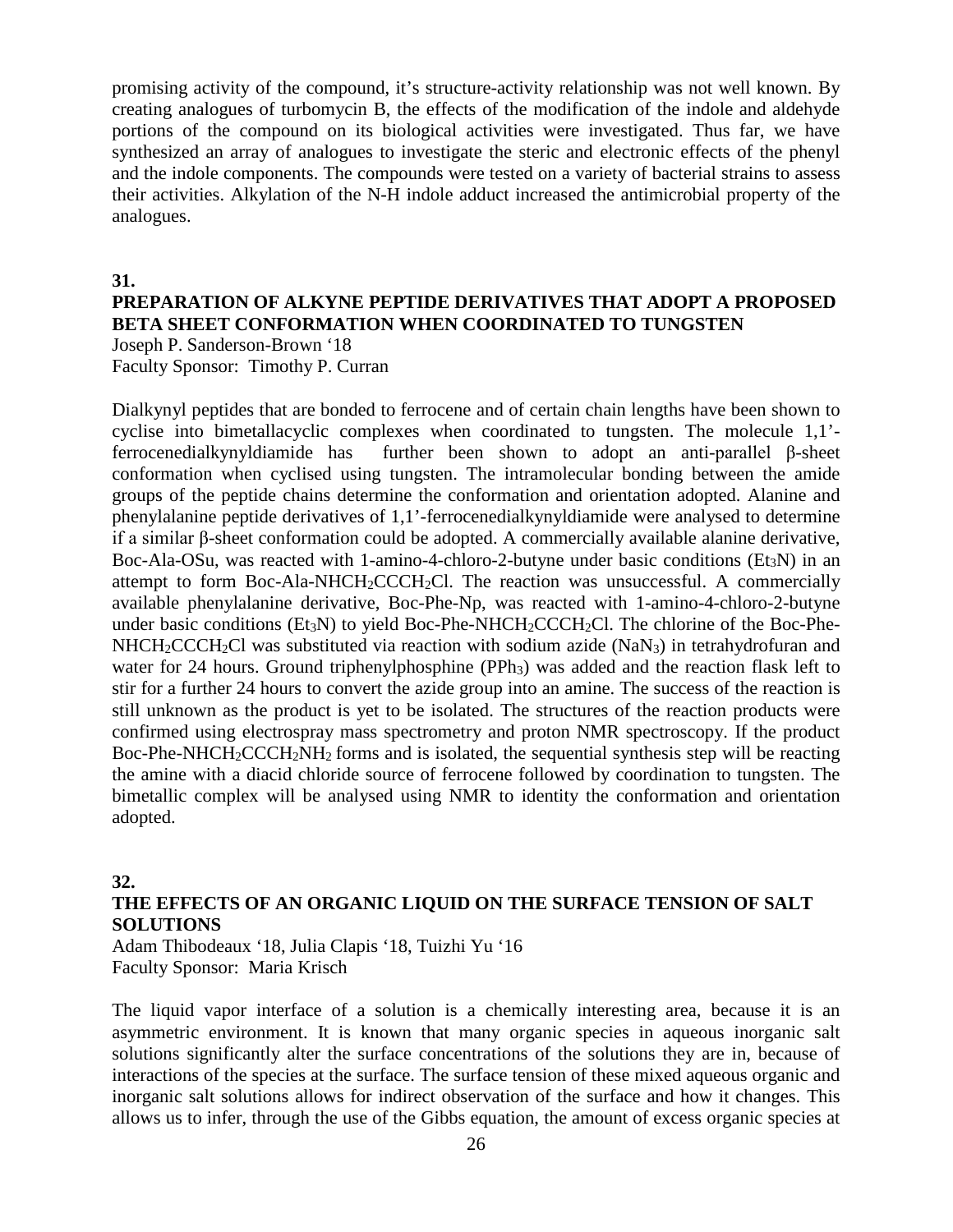the liquid vapor interface. The system under study is chloroiodomethane in aqueous sodium chloride solution. Both of the two component solutions, aqueous sodium chloride and aqueous chloroiodomethane, show significant increase in surface tension in comparison to pure water. The surface tension of the three component solution was measured using the Wilhemy plate method. These measurements show either mild surface depletion or mild surface enhancement.

#### **33.**

# **INTERSPECIES COMPARISON OF DEGRADATION OF A PEPTIDE SUBSTRATE REPORTER**

Allison J. Tierney '17, Kunwei Yang '17 Faculty Sponsors: Brooks K. Emerick, Michelle L. Kovarik

Peptide substrate reporters are fluorescently labeled peptides that can be acted upon by one or more enzymes of interest. Peptide substrates are generally easier to work with than full-length protein substrates; however, they can be degraded by peptidases. As a result, peptide reporters must be made resistant to proteolysis in order to study enzymes in intact cells and lysates. This is typically achieved by optimizing the reporter in a single cell type or model organism. We are adapting a peptide substrate reporter for protein kinase B (PKB) that was developed in human cells for use in common model organisms. We are measuring peptidase activity toward the peptide VI-B in *D. discoideum*, *S. cerevisiae*, and *E. coli* using capillary electrophoresis with laser-induced fluorescence (CE-LIF). We found VI-B to be stable in *D. discoideum* ( $t_{0.5} \approx 92$ min) and *S. cerevisiae* ( $t_{0.5} \approx 330$  min). This data set suggests VI-B is sufficiently stable for PKB assays in *D. discoideum* and *S. cerevisiae*. Using compartment-based modeling, we can quantitatively determine how VI-B peptide fragments form due to peptidase activity. In *D. discoideum* and *S. cerevisiae*, we discovered VI-B reporter fragments form mainly from the fulllength parent peptide sequence rather than from other developing peptide fragments. Future work includes running *E. coli* lysates in biological triplicate to determine if VI-B is a stable reporter for this organism. We can then make interspecies comparisons between *E. coli*, *D. discoideum* and *S. cerevisiae* in hopes of demonstrating the potential use of compartment-based modeling in a wide variety of peptide substrate reporter design.

#### **34.**

#### **QUANTITATIVE ANALYSIS OF SYNTHETIC CATHINONES IN ORAL FLUID USING SOLID PHASE MICROEXTRACTION (SPME) COMBINED WITH DIRECT ANALYSIS IN REAL TIME-TIME OF FLIGHT MASS SPECTROMETRY (DART-TOFMS)** Kathryn Tully '16

Faculty Sponsors: Janet F. Morrison, Brian Musselman, IonSense

Synthetic cathinones or "bath salts" have emerged as a new class of designer drugs that are marketed as "legal" alternatives to ecstasy because they produce similar euphoric and stimulantlike effects. Because they are easily attainable, the prevalence of synthetic cathinones has increased immensely over the last decade, driving the need for the development of a reliable and quantitative analysis of cathinones in biological samples. The current study explores the use of solid phase microextraction combined with DART-TOFMS for the rapid quantitation of synthetic cathinones in oral fluids. The range of limits of detection was between 6-19 ng/mL in saliva for the target analytes (mephedrone, flephedrone, methedrone, diethylpropion, methylone, and MDPV), while the range of limits of quantification was between 18-62 ng/mL in saliva. Data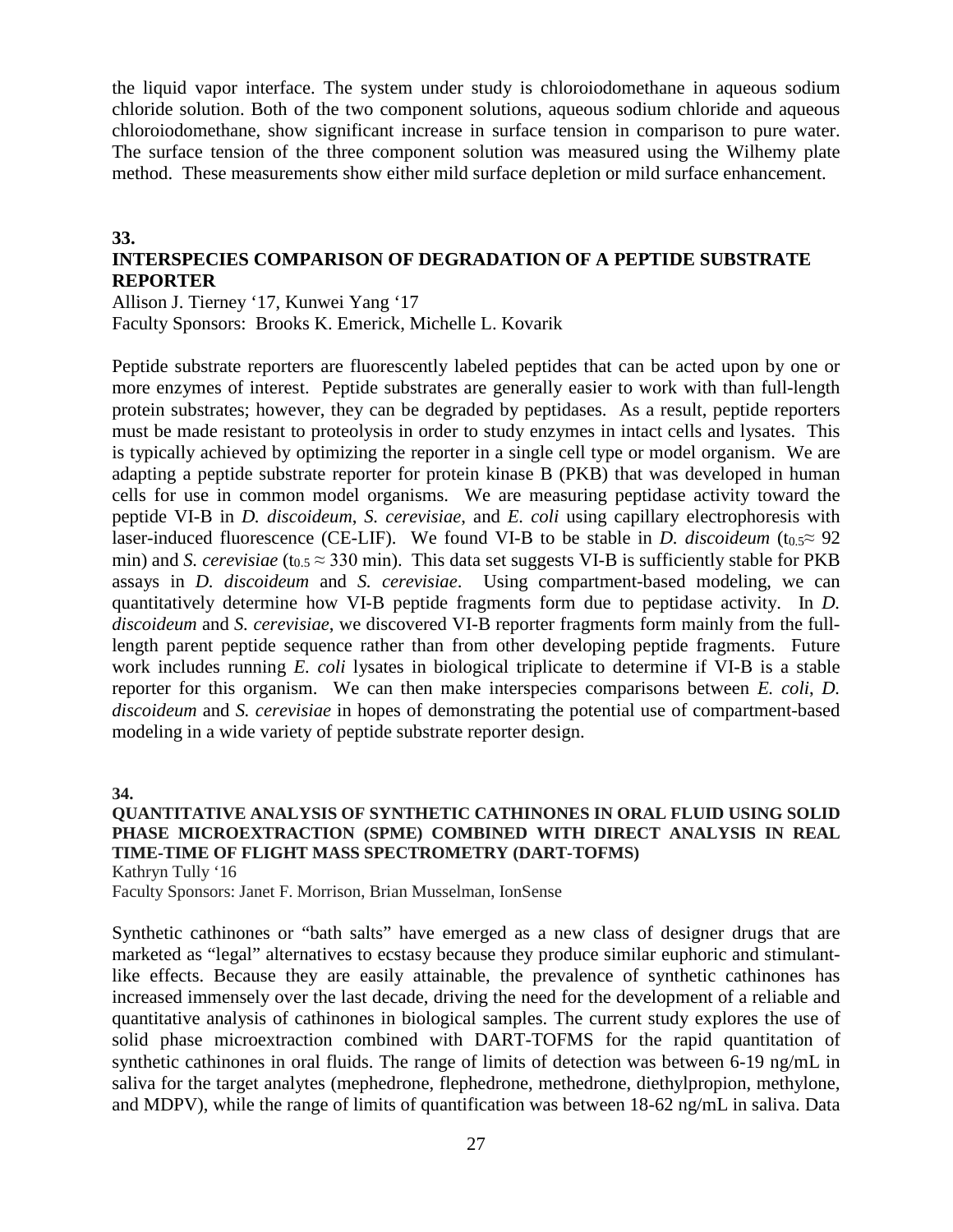involving phase polarity, salinity and pH effects on extractability will also be presented. The results of this study demonstrate the potential of DART-TOFMS as a laboratory confirmation method for oral fluid drug testing.

# **35. MEASURING THE PHOSPHORYLATION OF A PEPTIDE REPORTER BY** *DICTYOSTELIUM* **PKB**

Kunwei Yang '17, Allison Tierney '17 Faculty Sponsor: Michelle L. Kovarik

Protein kinase B (PKB) is an important regulator in cellular responses, such as cell growth, protein synthesis and cell survival under stress. The function of the kinase requires the activation of the PI3K and PKB pathway, which is conserved across many eukaryotic cell types, including our model organism, *Dictyostelium*. In the early stage of *Dictyostelium*'s social development cycle, nutrient deprivation leads to chemotactic aggregation mediated by PKB activity. To assess the activity of the kinase during development, a peptidase-resistant synthetic peptide reporter, VI-B, can be mixed with activated PKB, and the reaction progress is measured by capillary electrophoresis with laser-induced fluorescence (CE-LIF). However, several challenges must be addressed before applying this reporter to *Dictyostelium* cell lysates. PKB expression is initiated when cells enter a period of starvation and are stimulated by pulsatile cAMP signaling. Published procedures starve cells for 5 h and begin cAMP pulsing after 1h. Following each cAMP pulse, PKB activity peaks after 10-15 seconds then rapidly decreases; therefore, a quick lysis procedure is needed. Further, the activation of PKB requires the phosphorylation of two amino acids, so maintenance of the active state in a lysate requires steady inhibition of phosphatases. This presentation will address our current progress toward meeting these challenges and successfully monitoring PKB activity during *Dictyostelium* development.

# **COMPUTER SCIENCE**

# **36.**

# **COVERT COMMAND AND CONTROL CHANNEL**

Luke Bradford '16 Faculty Sponsor: Peter A. Yoon

A Covert Command and Control Channel is a cyber attack asset that provides cyber attackers with abilities critical for winning a cyber engagement. Control of cyberspace is becoming the deciding factor of modern conflicts. In order to gain the upperhand, it is important to have a plethora of cyber attack assets. A Covert Command and Control Channel is the perfect cyber attack asset. Covert Command and Control Channels allow attackers to remotely and covertly issue commands to enemy computers. This project implemented a channel that uses Twitter to enable undetected communication between the attacker's computer and enemy computers. When the attacker issues a command, it is sent as a tweet to a Twitter page. Enemy computers check the Twitter page for new tweets containing the attacker's commands. If an enemy computer finds a new command, it executes the command and sends notification to the attacker.

This Covert Command and Control Channel gives attackers familiar command line interaction with an enemy computer. Command line interaction is simple to use, yet it provides attackers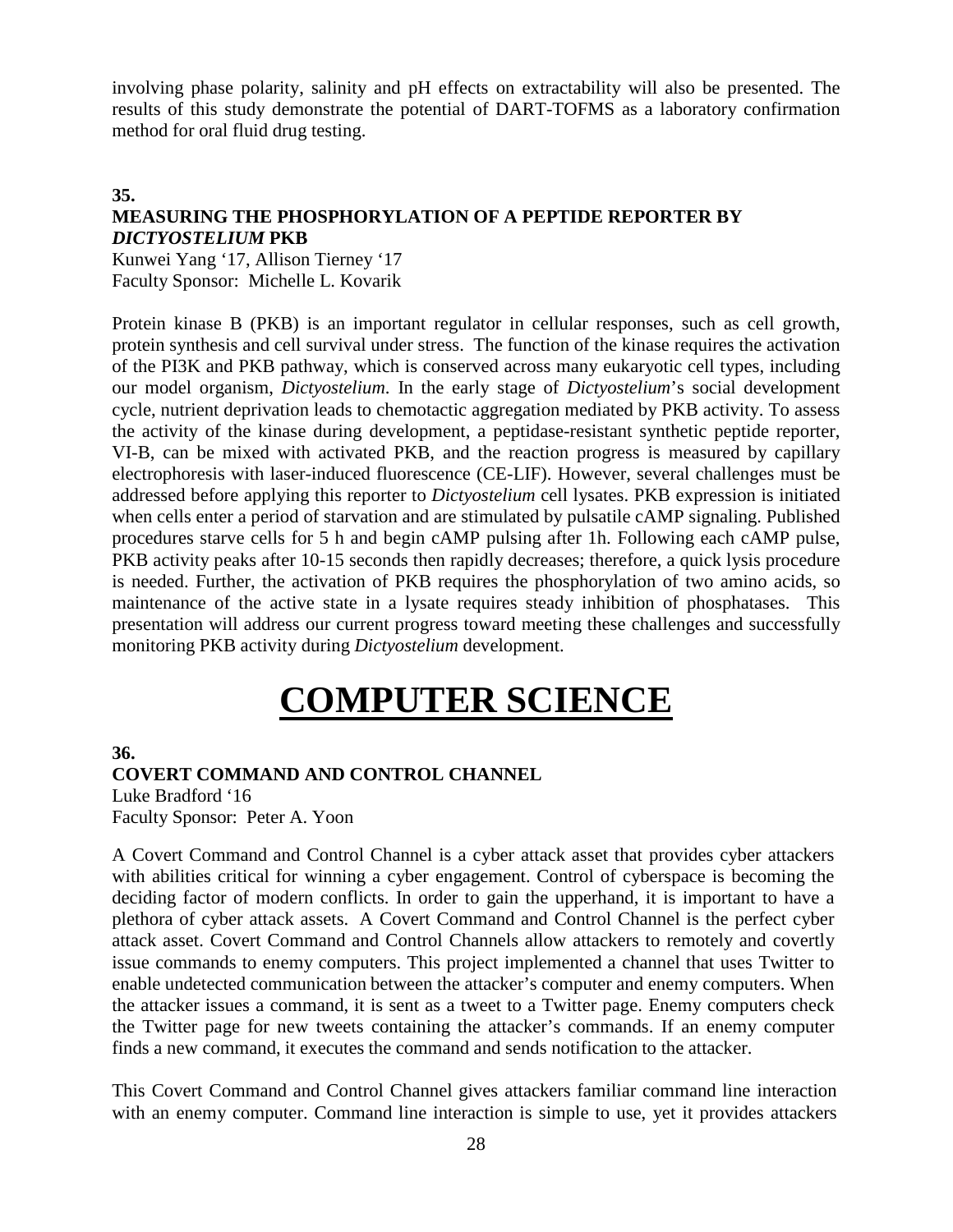with a wide array of critical abilities. Using the channel, attackers can access much of the functionality provided by the command prompt such as issuing commands, navigating directories, and viewing the contents of files. Undetected command line interaction with an enemy computer provides the means for stealing sensitive information, surveillance, and disrupting of services. These are important capabilities for winning a cyber engagement. This channel underwent several rounds of testing in a simulated environment comprised of two virtual machines. One machine simulated the attacker's machine, and the other simulated the enemy computer which received and executed commands sent by the attacker's machine. Testing showed the channel to be reliable, user friendly, and effective.

# **37. RANDOM WALKS ON EXPANDER GRAPHS**

Yicheng Shao '16 Faculty Sponsor: Takunari Miyazaki

Expander graphs are families of graphs that are both highly connected and sparse. Such graphs allow many nodes to communicate with one another using least resources. Expander graphs are also effective tools to mimic randomness. In particular, random walks on graphs define stochastic processes of selecting series of vertices in which every vertex is chosen uniformly from the neighbors of its previous vertex.

The objective of this project is to improve pseudorandom number generation by performing random walks on expander graphs. Since pseudorandom numbers are not truly random, all sequences of pseudorandom numbers have repeating patterns. The length of repetition is called the period length, and the quality of pseudorandom numbers can be measured by such a length. In this project, we increase the period lengths of sequences of pseudorandom numbers by performing random walks on expander graphs.

In this project, we focused on 3-regular graphs (in which all vertices have exactly three neighbors). Our experimental results show that performing random walks on expander graphs can increase the period lengths of the original sequences of pseudorandom numbers up to 500 times.

# **38. TRACKRECORDRACE**

Claudia Trafton '16 Faculty Sponsor: Madalene Spezialetti

TrackRecordRace is a mobile application that allows runners to record statistics about their individual runs, record and view their results, as well as challenge other runners to races via the app. This app was developed with the intention of using technology to motivate smartphone users to stay in shape by running. While some people are motivated by seeing their individual results, others are motivated by competition with others. Having these important functionalities makes running a fun, interactive, and social experience.

TrackRecordRace tracks and stores distance, speed, average pace and calories of each run conducted by the user and stores it in the cloud. Additionally, while running, users can view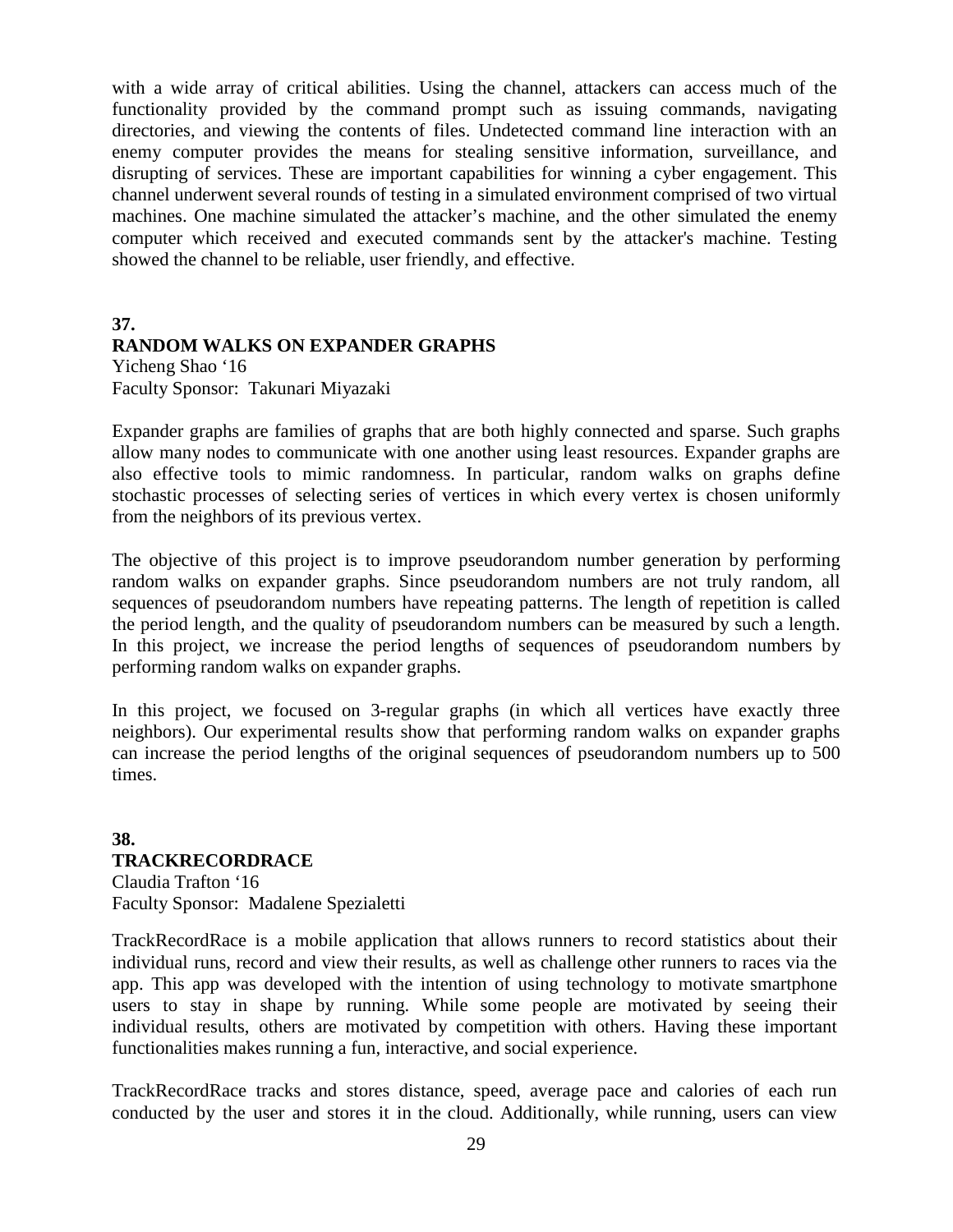a map of their path as well as their speed in real time. When they complete a run, they can view the statistics on that run. A user may challenge another user to a race by going for a Challenge Run, and then selecting a friend to challenge. This friend will receive a push notification on their device informing them of the challenge request. They can then complete the challenge on their own time. When the challenged user reaches the distance they received, the software will decide a winner based on the times sent in by both users. Both users will be notified of their win or loss.

The application was intentionally designed to be user friendly. The layout was created to the Google Material Design specifications as well as makes use of the views provided within the library. The application alsorelies on Google's Fused Location API to ensure accuracy in distance, speed, and map coordinates.

No matter what motivates you, TrackRecordRace provides you the tools to get you in running shape with a sleek and user-friendly app that will change your running experience.

# **ENGINEERING**

# **39. DEVELOPMENTAL DIFFERENCES OF DIMENSION COMPLEXITY OF HIPPOCAMPAL EEG DURING REM SLEEP**

Mariam Avagyan '18, Prawesh Dahal '18 Faculty Sponsors: Taikang Ning, J. Harry Blaise

This study uses spectral analysis and correlation dimension index to examine the developmental differences between the two primary hippocampal subfields that generate the theta rhythm – the pyramidal layer at cornu ammonis (CA1) and the granule cell layer at dentate gyrus. The study focuses on the hippocampal EEG during the vigilance state of REM sleep in freely moving rats of 15 and 90 days of age. Power spectra, magnitude-squared coherence, and correlation dimension of the REM sleep EEG were estimated. The correlation dimension adds a new interpretation from the nonlinear dynamics perspective. In our study, we found that there are no significant developmental differences between the pyramidal cells of area CA1 and granule cells of the dentate gyrus when the theta activity was present during REM sleep.

**40. MEASUREMENT OF BICUSPID AORTIC HEART VALVES THROUGH DIGITAL IMAGE PROCESSING**

Thomas Carter '16, Ada Ng '16, Gina Buzzelli '16 Faculty Sponsor: Taikang Ning

This capstone project applies image processing techniques to quantify the severity of stenosis in bicuspid aortic heart valves. Stenosis occurs as the heart ages, when calcium deposits and scarring builds up on the aortic cusps, the valve narrows, and in turn blood flow is restricted. This type of heart disease is very common in older individuals and is identified through interpreting echocardiogram images.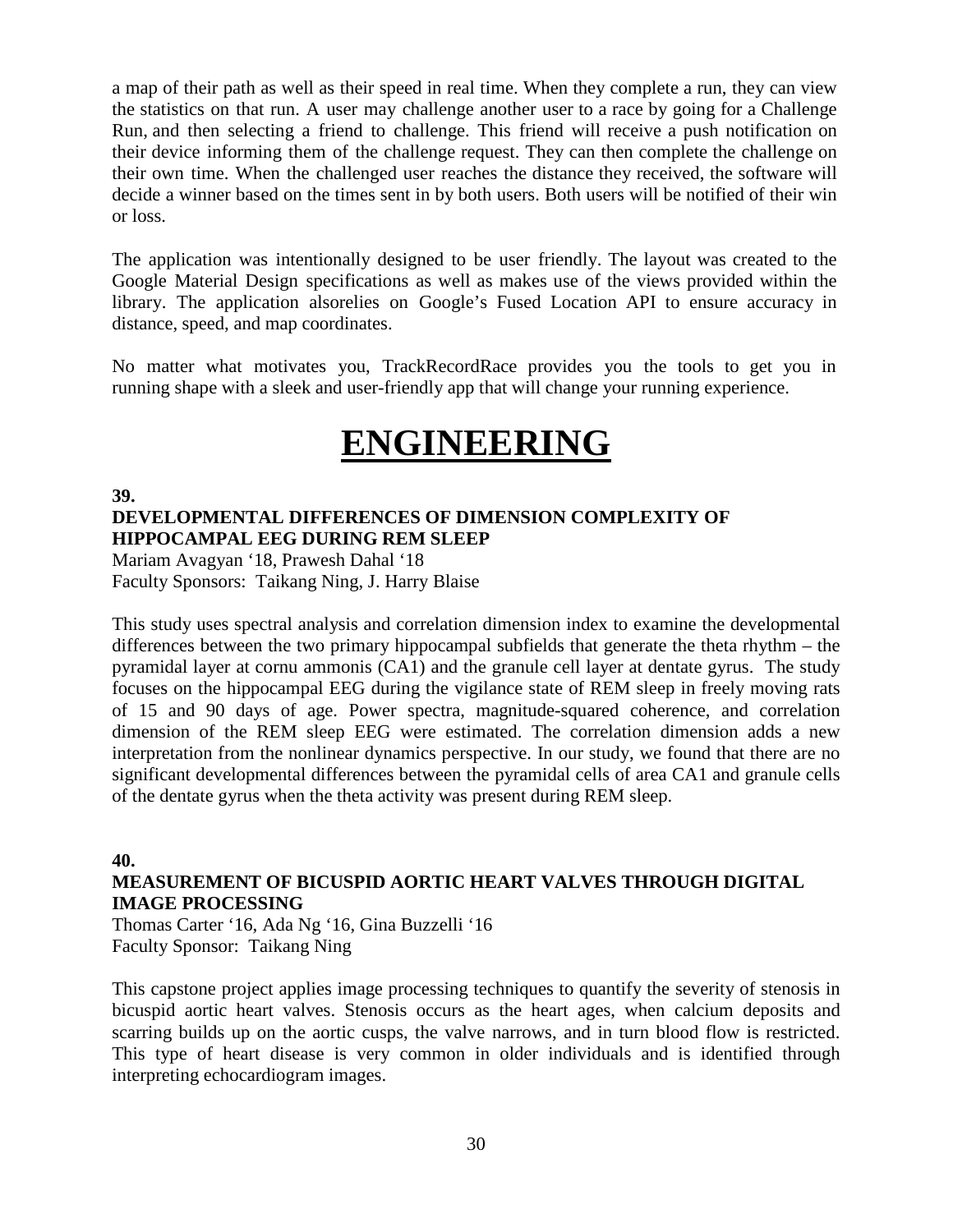The challenge of our capstone project is to assist doctors in identifying and quantifying the severity of stenosis in bicuspid aortic valves so they can offer preventative care. This medical problem is translated to an engineering design project with the use of MATLAB software. Through image enhancement techniques, an echocardiogram image of a bicuspid valve is made more readable. We take advantage of the contrast between the cusps and the blood vessel to perform image segmentation. Following this, the valve region is automatically detected by our program. Subsequently, the area is calculated and compared to known values of healthy aortic valves. The result of our program closely resembles the accuracy obtained from manual measurement. This project successfully provides an alternative diagnostic tool for the quantification of stenosis.

**41.**

# **COMPUTATIONAL STUDIES OF METHANE IGNITION/COMBUSTION AND SHOCK TUBE GAS DYNAMICS**

Colbie Cook '19, Lucas Duros '19, Jack McInnis '19 Faculty Sponsor: John D. Mertens

# Computational Study of Methane Ignition/Combustion

Ignition is a process that occurs when a hydrocarbon fuel reacts with oxygen gas to form water and carbon dioxide. When ignition occurs, electromagnetic potential energy is converted into kinetic energy and E&M radiation, raising temperature rapidly on a scale of microseconds. Whether a combination of fuel and oxygen ignites is dependent on the initial temperature and pressure of the gases. In an effort to find which combinations of gases and initial conditions yield ignition for methane (CH4), the program Chemkin was used in combination with a 120 chemical reaction model. For a fixed ratio of concentrations of methane and air (assuming only  $O_2$  and N<sub>2</sub>), the ignition temperature was determined at pressures ranging from 0.1 to 100 atmospheres. Using Chemkin, a reaction flow chart was also developed, identifying the important reaction pathways that converted the carbon and hydrogen to  $CO<sub>2</sub>$  and  $H<sub>2</sub>O$ . Using the information obtained for fixed ratios of fuel to air, ignition graphs were created detailing the specific combinations of temperature and pressure that yield ignition.

# Computational Study of Shock Tube Gas Dynamics

Gas dynamics is the study of the properties of gases and their thermal effects. Shock tubes are instruments that nearly instantaneously heat up gas using supersonic shock waves to study combustion reactions at a specific high temperature. An Excel file was created and programmed to calculate the gas dynamic conditions inside a shock tube from initial states. Values for initial temperature, initial pressure, and speed of the incident shock wave were added to the cells and automated calculations were performed to determine final temperatures, pressures, and densities behind the incident and reflected shock waves.

**42.**

# **SMALL SCALE, OFF-GRID WATER SANITIZATION SYSTEM**

Brenin Ford '17, Michael Munzer '17, Brigand Blake '16, Connor Kennedy '16 Faculty Sponsor: Prabhakar Venkateswaran

A solar powered, off-grid system was developed to combat potable water shortages in developing nations without reliable power utilities. Using a combination of high voltage pulsed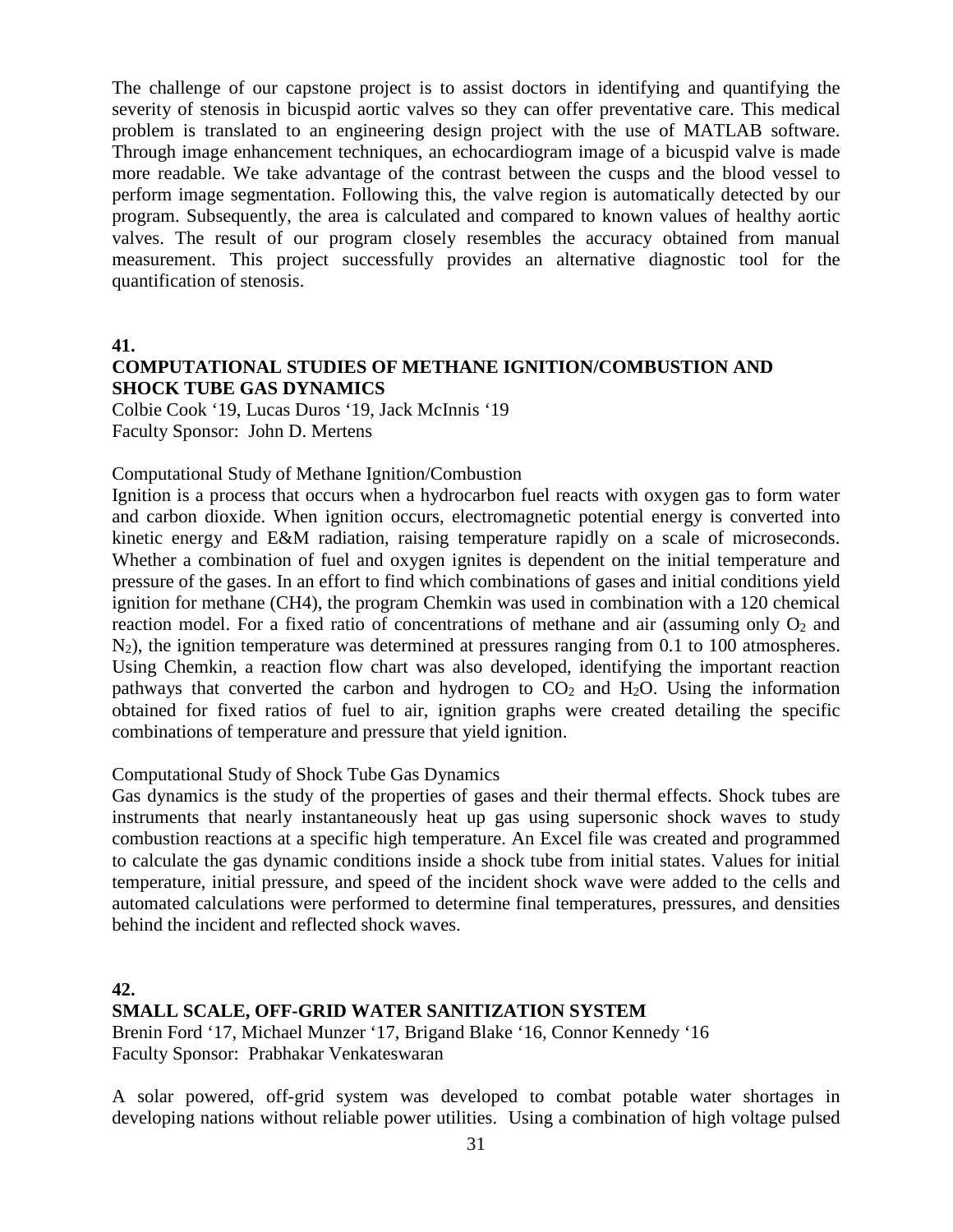power treatment and foam fractionation, this system successfully deactivated and removed coliform bacteria from samples of water taken from the Connecticut River. Pulsed high voltage discharge deactivated bacteria via pulsed electric fields, creation of powerful oxidizers and UV emission. Foam fractionation skimmed off small flocculated contaminates using the surface tension of water entrained with bubbles. Under constraints of off-grid power, the system is efficient requiring approximately 120 watthours per run cycle to process 5 gallons of water. After a treatment time of 50 minutes, a 98% reduction in coliform bacteria was observed in test samples.

# **43. EYE GAZE TRACKING**

Khari Jarrett '16, Giselle Garcia '16, Mauricio Uyaguari '16 Faculty Sponsor: Taikang Ning

This project aims to assist those with limited mobility of their hands by providing a hands-free alternative to using the computer. We plan to achieve this by developing a non-intrusive humanmachine interface by means of gaze-tracking whereby we will determine where the user is looking and display the results. We will use strategically placed infrared light emitting diodes to produce corneal glints from the user's eyes. Image processing technology will be utilized to map the location of the glints with respect to a chosen physical landmark of the human eye (eg. the pupil) onto the corresponding point of gaze on the monitor. The components of this project include: the design of the video vision subsystem to capture images of the user's eye, the image processing algorithm to detect the glint and determine its location, the correlation matrix transformation algorithm, development of a user friendly GUI for calibration, operation and verification as well as experimental tests for performance analysis.

# **44. HIGH FIDELITY (HI-FI) BOOMBOX**

Mande Magassouba '16 Faculty Sponsor: Joseph Palladino

This class consisted of designing an engineering product within a two semester joint design class for B.S. Engineering majors. In the first semester, a capstone design project (The BoomShock) was started and finished with the objective of producing a high impact resistant loudspeaker system, that design prototype was completed with a group of 3 other students, Travis Kotecco, Mioatian Yang, and Iver Hulleberg. In the second semester of the class, a new engineering design project was begun by my project advisor and I. The objective of this project, was to design the prototype to a high fidelity boombox given a budget of \$125.00. The specifications determined beforehand were: a two-way speaker system (two woofers and two tweeters), two 2<sup>nd</sup> order passive crossovers, and the Tripath 2024A class-d amplifier. The prototype was determined not to be fully built by semester's end, due to loss of group members and the lack of adequate funding to include all the original desired features given a similar time frame to work on the project. Most of the semester was spent learning and researching audio engineering theory, part selection, passive crossover design and analysis. The Butterworth crossover and Linkwitz-Riley crossover designs were compared and analyzed. Each crossover schematic was created with B2Spice program, and small signal analysis provided a bode plot of each crossovers' respective frequency response. The bode plot confirmed that our cutoff frequency (*fc) twice* the resonant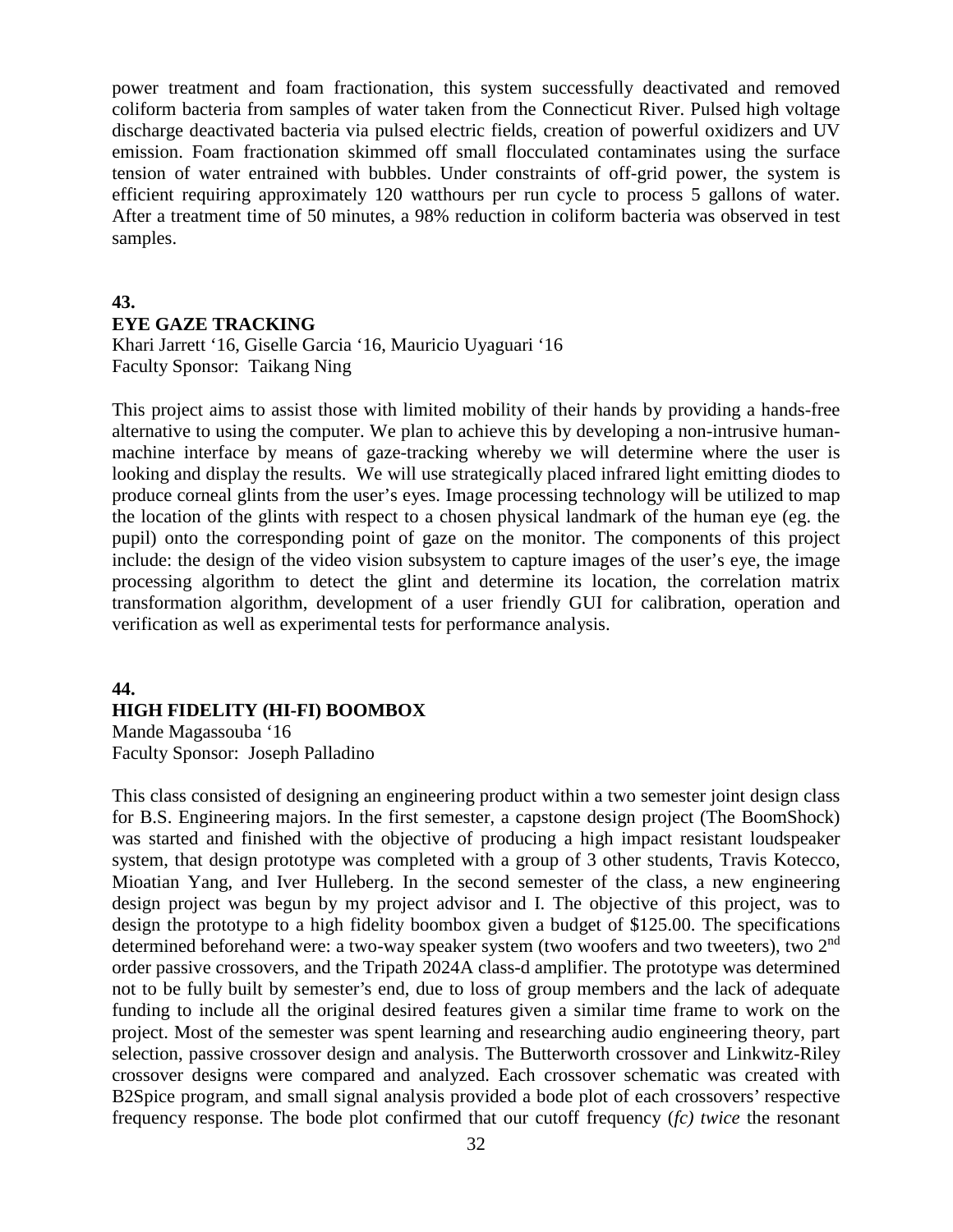frequency, of 4250 Hz was achieved. The frequency response was as predicted for all the designs (with a error of +-3% innate inductor property). The complete electronic audio system was built to be tested in the last week of the design class, but the amplifier was damaged during the process pushing the timetable back to produce a fully functional boombox prototype. The results confirm that the passive crossover designs function in the correct fashion as it should in terms of engineering theory.

# **45.**

# **IGVC**

Jacob Mevorach '16, Mike Castellana '16, Romero Board '16, Robin Chen '16, Hang Yang '16, Barok Imana '16, Jin Pyo Jeon '19, Thai Le Duy '16, Baslieal Imana '17 Faculty Sponsor: John D. Mertens

The Intelligent Ground Vehicle Competition (I.G.V.C.) takes place each June in Michigan where teams from across the world compete. These robots must navigate autonomously through a course while avoiding obstacles and staying within a traveling lane demarcated by two parallel white painted lines. Robots must maintain an average speed less than 5 M.P.H. throughout the course of the competition and can be no more than  $7' \times 4' \times 6'$  and no less than  $3' \times 2' \times 0'$ . Trinity has competed in the I.G.V.C. for over a decade now and this year the robotics team has constructed a new robot from scratch named E.A.R.L.. EARL is an autonomous vehicle built using Robot Operating System (R.O.S.) as a computing platform. It uses NVIDIA Tegra<sup>TM</sup> peripheral boards to processes images from a pair of cameras. Contained within E.A.R.L. is a cooling system, control panel for motors and overall power supply and onboard odometry systems designed to calculate position, heading and speed. It has a LIDAR unit. The frame of the chassis is built using aluminum extrusions and locomotion is achieved through a pair of hubmotor wheels.

# **46. RECIRCULATION ZONE ANALYSIS**

Tristan Peirce '17 Faculty Sponsor: Prabhakar Venkateswaran

Many practical combustion configurations, such as gas turbine burners, consist of multiple interacting flames, and as a result, are an active area of research. In this work, a large set of highspeed particle image velocimetry (PIV) data was collected at the Pennsylvania State University for two representative bluff-body geometries at varying Reynolds numbers for reacting and nonreacting flows. A key feature of bluff-body flows is the presence of a recirculation zone behind the bluff-body that plays a crucial role in flame stabilization. To better understand this region, these data were then analyzed to extract quantitative information on the recirculation zone dynamics. In particular, we focus on the effects of adjacent flow fields and flow velocity on the size and topology of the recirculation zone. Finally, some preliminary flame edge detection results from the PIV data are also presented.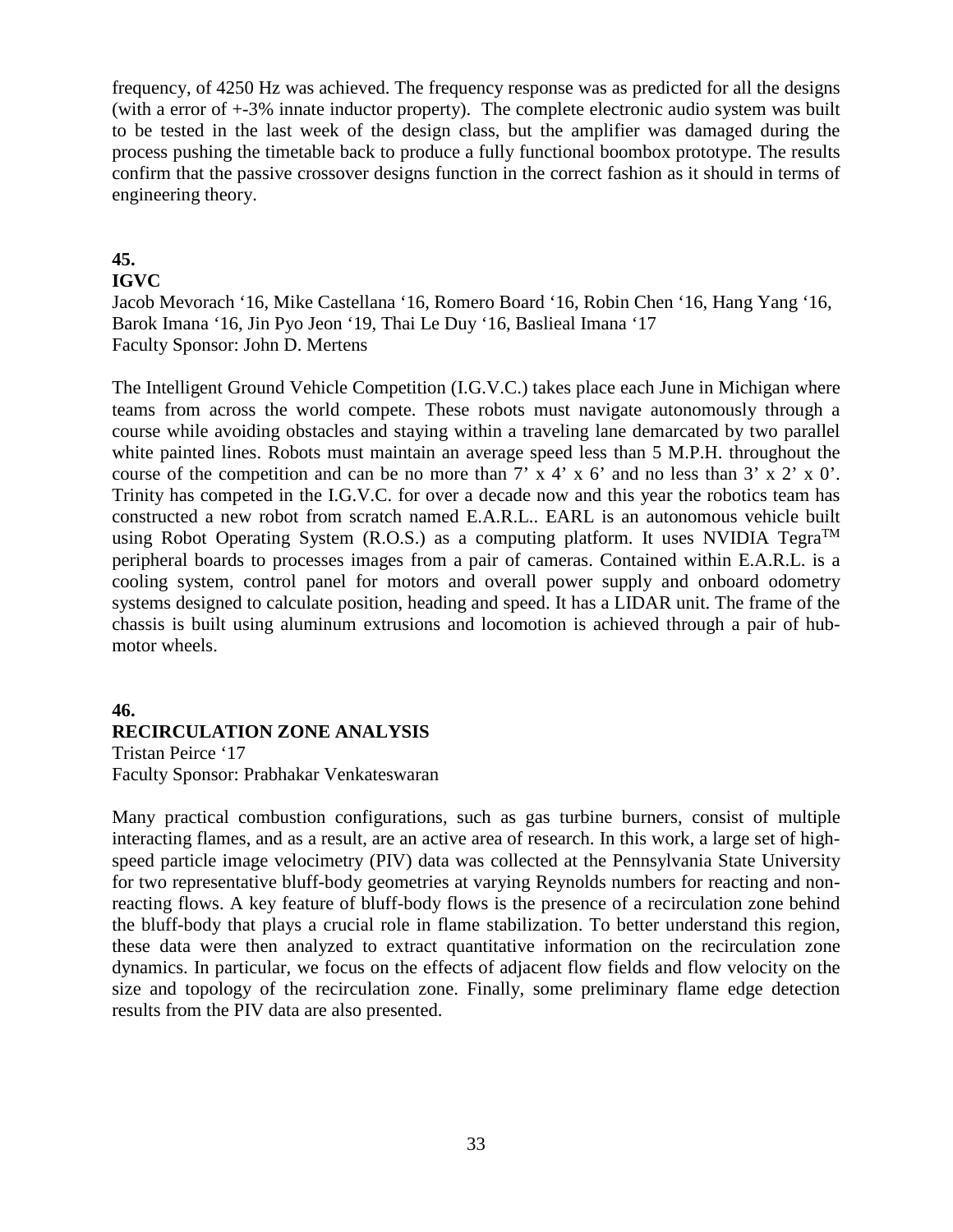# **47. AUTONOMOUS DECISION MAKING ROBOARM**

Salvatore Siciliano '16, Madeleine Boudreau '16, Thai Le '16, Patrick Hoagland '16 Faculty Sponsor: Joseph Palladino

The goal of the RoboArm Senior Project was to autonomously complete a "Trinity T" shaped puzzle. The project combined mechanical and electrical components with decision making logic, which analyzed the colors present in a video feedback of the robot's environment. The robot uses LabVIEW graphical programming by National Instruments along with a Logitech webcam to capture an image of a block to determine its color, then again to determine the presence of a block in a given position on the puzzle. The mechanical components were designed to allow the robot to access all 45 positions on the puzzle using five degrees of freedom. These degrees of freedom were controlled by four servo motors and one stepper motor using pulse-width modulation signals and DC power sources. Although the RoboArm can successfully complete the puzzle, using hard-coded positions decreased the accuracy of each placement. This could be improved by adding encoders. Overall, the project demonstrates how incorporating decision making based on feedback signals can improve quality and safety in industrial robotic production.

# **48.**

# **REAL TIME FIRST AND SECOND HEART SOUND DETECTION WITH EMBEDDED SYSTEM**

Dana Wensberg '18, Deven Roberts '18 Faculty Sponsor: Taikang Ning

This paper describes the implementation of a robust digital stethoscope capable of real time first and second heart sound  $(S_1 \text{ and } S_2)$  detection and heart sound display. The heart sound detection algorithm employs a layered local peak timing and dynamic thresholding approach. The device collects an incoming heart sound waveform and analyzes its shape. The presence of a peak is first determined by the behavior of surrounding points, and then this peak is compared to timing constraints and a dynamic threshold value to discern if the peak is an  $S_1$  or  $S_2$  moment. The system was tested against the Bioscience heart sound database and evaluated on its sensitivity and specificity of  $S_1/S_2$  detection. The algorithm showed accurate detection when exposed to a wide array of heart sounds, representative of 14 different heart conditions of varying severity that exhibit 21 different kinds of heart sound abnormalities.

# **ENVIRONMENTAL SCIENCE**

# **49.**

# **THE EFFECTS OF CLEAR-CUTTING ON SOIL ALUMINUM AND CALCIUM LEVELS IN THE WHITE MOUNTAIN NATIONAL FOREST, NEW HAMPSHIRE AND MAINE**

Jack Agosta '17, Elias Peterson '19, Lauren Tierney '16 Faculty Sponsors: Jonathan Gourley, Andy Coulter (U.S. Forestry Service)

While clear-cutting is a widely-used and highly profitable method of harvesting timber, it has been shown to have serious negative effects on the surrounding forest ecosystem. One of these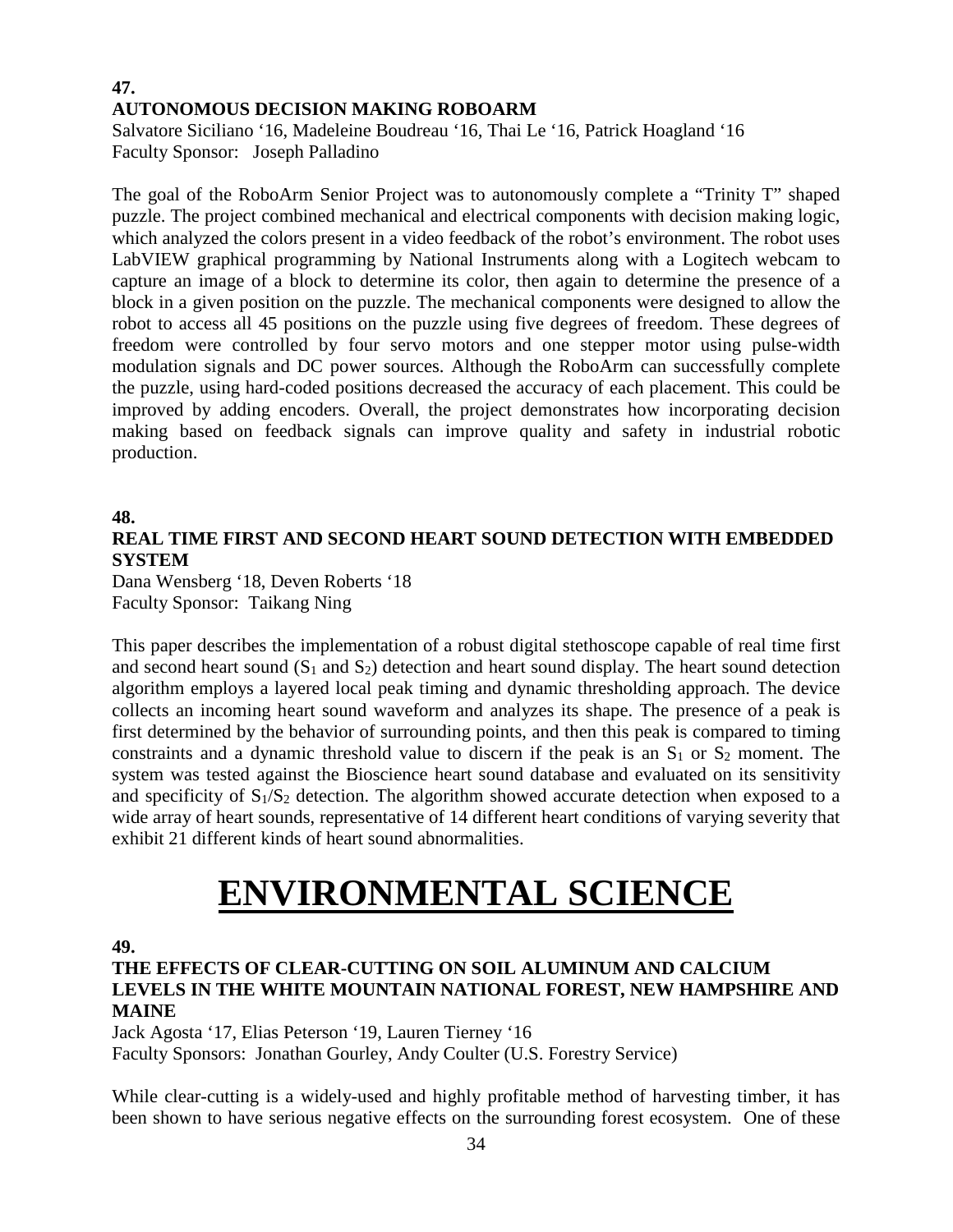effects is the significant alteration of soil nutrient concentrations due to soil nutrient leaching and runoff. This study focuses on changes in soil aluminum and calcium levels. Aluminum is a key nutrient for plant growth and calcium is important for root, leaf and flower stability and health. Working with the USDA Forest Service, soil samples were taken on transect lines at three different clear-cut study sites in the White Mountain National Forest of New Hampshire. Samples were taken from the O and B-horizon at two sites: Hogsback just east of the Vermont/New Hampshire border, and Millstone in western Maine. The samples were processed using acid digestion before being run through the Inductively Coupled Plasma-Optic Emission Spectrometer (ICP-OES) where aluminum and calcium concentrations were measured.

The sites were sampled both prior to clear-cutting in order to measure baseline nutrient concentrations in 2013 and again, one-year and two-years post clear-cut to measure the changes in aluminum and calcium and calcium within each horizon. GIS was used to create maps to show the nutrient concentration changes throughout the clear-cut sites from year to year in each soil horizon.

**50.**

# **ANALYSIS OF THE EFFECTS OF CLEAR-CUTTING ON MERCURY CONCENTRATIONS AND ORGANIC MATTER IN SOIL ON THE WHITE MOUNTAINS**

Cassia Armstrong '18, Steve Leo '17, David Johnston '16 Faculty Sponsor: Jonathan Gourley

In past studies, a positive relationship has been found between the percentage of organic materials in soil and concentrations of mercury. Studies have also shown that less densely forested areas are correlated to increases in mercury concentrations. In clear cutting, these observations seem to contrast each other, as forest loss means more exposure to airborne fallout, but also decreases in organic content. In 2014, two sites in the White Mountains were clear-cut. The two sites of focus for this presentation are "Hogsback" (New Hampshire) and "Millstone" (Maine). Soil samples were gathered from these locations prior to the clear cutting in 2013, and samples have been gathered annually since the clear-cuts. Samples were freeze dried, and mercury concentrations were determined using a Milestone Direct Mercury Analyzer (DMA). Thus far, data shows significant decreases in mercury concentrations between 2013 and 2014 for Millstone and Hogsback. For the Hogsback site, organic matter significantly decreased as well, however for Millstone the percent organic matter remained relatively the same showing only a slight decrease after being clear-cut. Between 2014 and 2015, the concentration of mercury showed a significant increase for Millstone. The data for 2014 and 2015 of Hogsback is currently being compiled. This study is a comparison of results overtime, so it is to be determined whether this trend will continue in future site samplings. Another focus of this semester was determining a method for methylmercury extraction so as to provide further insight into the binding characteristics of mercury to soil and its environmental effects. The final results of this study will be shared with the USDA Forest Service to further understanding on how current clear-cutting methods affect soils.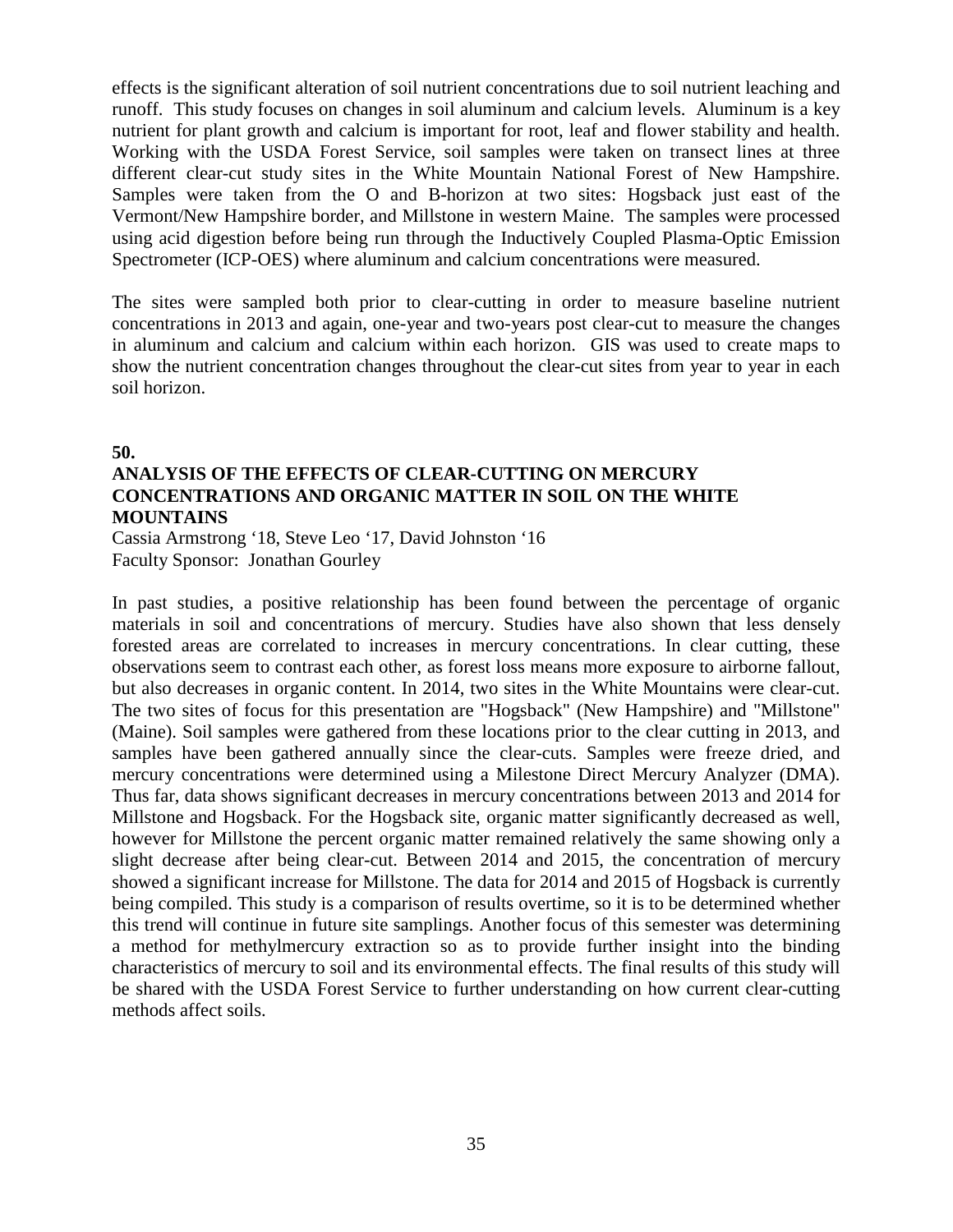# **51. THE RELATIONSHIP BETWEEN MERCURY CONCENTRATIONS AND ORGANIC CARBON PERCENTAGES IN THE PARK RIVER**

Camden Howe '16 Faculty Sponsor: Jonathan Gourley

Previous research has been divided about the relationship between organic carbon percentages and Mercury concentrations in river sediments. The results range from no correlation to a weak positive correlation, where increased anthropogenic alterations may hide the underlying relationship. I compiled data that observed river sediments in the Park River from myself, Dan Pidgeon ('16), and Kate Pool ('12). When all of the data was combined there was initially no correlation. Further analysis showed a slight positive correlation for all samples in the north branch as well as samples from Kate Poole in both the north and south branches. Kate Pool's data had statistically lower organic carbon percentages on the one percent level than Dan's and my data, while the Mercury concentrations were similar for all three researchers. When all of the individual researcher's data was transposed onto a single chart the slight positive correlation failed to turn into an overarching positive correlation. Instead the data varied widely, and no discernable correlation could be obtained. This may be due to human alterations since the south branch is more industrialized than the north branch, which skews the data due to increased pollutant runoff from impervious surfaces.

# **52.**

# **THE EFFECTS OF PRESCRIBED FIRES ON SOIL MAGNETIC PROPERTIES**

Shane McLaughlin '19, Nicole Towner '19 Faculty Sponsor: Christoph Geiss

Studies have shown that forest fires cause magnetic enhancement in soils. Extremely high temperatures can reduce iron-bearing minerals in surface soils, leading to increased magnetism of the soil, as well as higher charcoal density. In order to reconstruct the frequency of past fires, a 2.4 meter deep soil profile from the Hitchcock Nature Center in southwest Iowa was analyzed. For each depth, magnetic susceptibility, frequency dependent susceptibility, anhysteretic remanent magnetization(ARM), and isothermal remanent magnetization(IRM) were measured. For the selected depths charcoal density was measured as well. It was found that magnetic properties vary little through the soil profile, and none of the samples are strongly magnetic. The charcoal analysis is ongoing, and so far, the samples have very low charcoal densities, except the sample from 30-35cm. This sample does not differ significantly in its magnetic properties, so the high charcoal density is likely an anomaly. Overall, the low concentration of magnetism minerals and low charcoal densities of the samples seem to indicate that the site was influenced little by fire, despite a history of natural and prescribed burns in the area.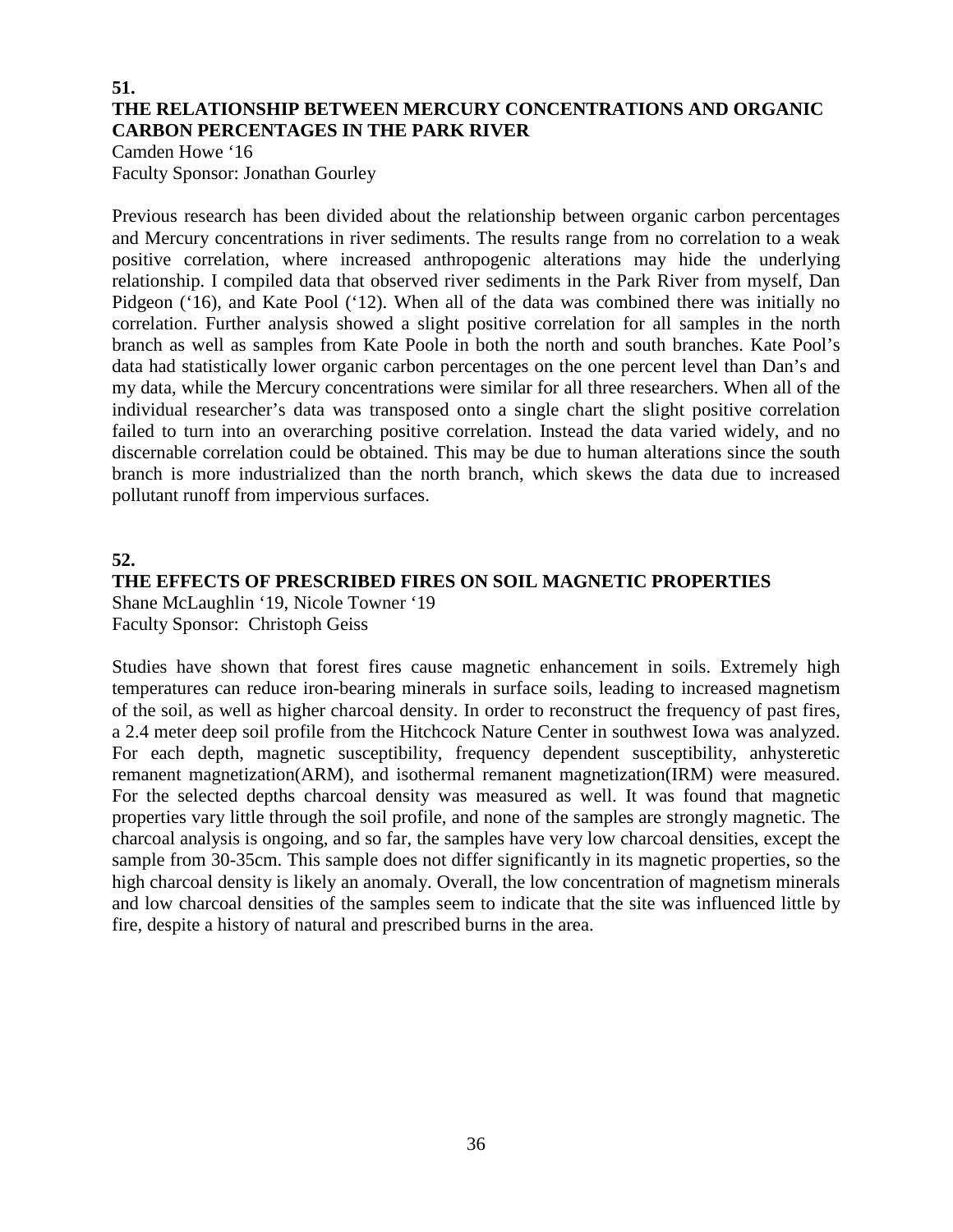# **HEALTH FELLOWS**

**53.**

# **A RETROSPECTIVE STUDY ON THE EFFECTS THE KETOGENIC DIET HAS ON BEHAVIOR AND TEMPERAMENT IN CHILDREN WITH EPILEPSY**

Ariana Adamski '17

Faculty Sponsors: Susan Masino, Sarah Raskin, Maryann McGuire R.N., M.P.H., Francis DiMario, M.D., Beth Chatfield, R.D., Jamie Cubanski, R.N., Connecticut Children's Medical **Center** 

In this study, the interaction between the ketogenic diet (KD) and behavior in children with epilepsy treated at Connecticut Children's Medical Center (CCMC) was researched. Since 1921, the KD has been used as an effective treatment option for patients with intractable epilepsy. The diet consists of a high fat to low carbohydrate and moderate protein ratio, most popularly administered at 4:1 (76% fat) or 3:1 (66% fat). Parents of children eligible for this study were surveyed using a questionnaire designed by the researchers as well as the appropriate Carey Temperament Scale (according to the age of the patient in question). The findings of this study a comparison of two patients on the KD—are consistent with current scientific literature in that our two patients have had some behavioral improvements since the onset of the KD, as reported by a parent/guardian. Future studies will explore the "on KD" and "off KD" patient comparisons with more extensive survey materials exploring various avenues of behavior and temperament.

# **54.**

# **ESTABLISHING A REFERENCE DATABASE FOR COLLEGIATE ATHLETES USING THE ELITE BALANCE PROTOCOL**

Zachary Bitan '17

Faculty Sponsors: Sarah Raskin, Maryann McGuire R.N., M.P.H., Matthew Solomito Ph.D., Connecticut Children's Medical Center

Recent studies have shown that static balance alone is not enough to appropriately assess postconcussion balance and recovery; this is because these tools are unable to identify the affected systems of a concussion. Therefore, it has been proposed that a dual task (cognitive load and balance) is used as most athletes are required to perform both a physical and mental task to be successful at their sport. Dual tasks require the patient to split his/her attention between balance and a cognitive load. Thus, testing patients in a dual task condition is more applicable to a real world setting. This study was a prospective, non-randomized study that sought to validate the use of the Elite Balance Protocol (EBP) as a tool to assess post-concussion by establishing an EBP reference data set for non-concussed collegiate athletes. The data was collected using a Nintendo Wii balance board and Matlab. The results indicated an overall trend for decreased sway area when subjects performed the dual task balance compared to single task balance conditions. The results of this study are consistent with other studies that have noted an improvement in balance when a dual task was administered. Therefore, using the collected reference data it is possible to compare EBP data collected from concussed athletes to the reference data collected in this study; thus allowing for a clinical tool to assess and track the recovery of a concussion.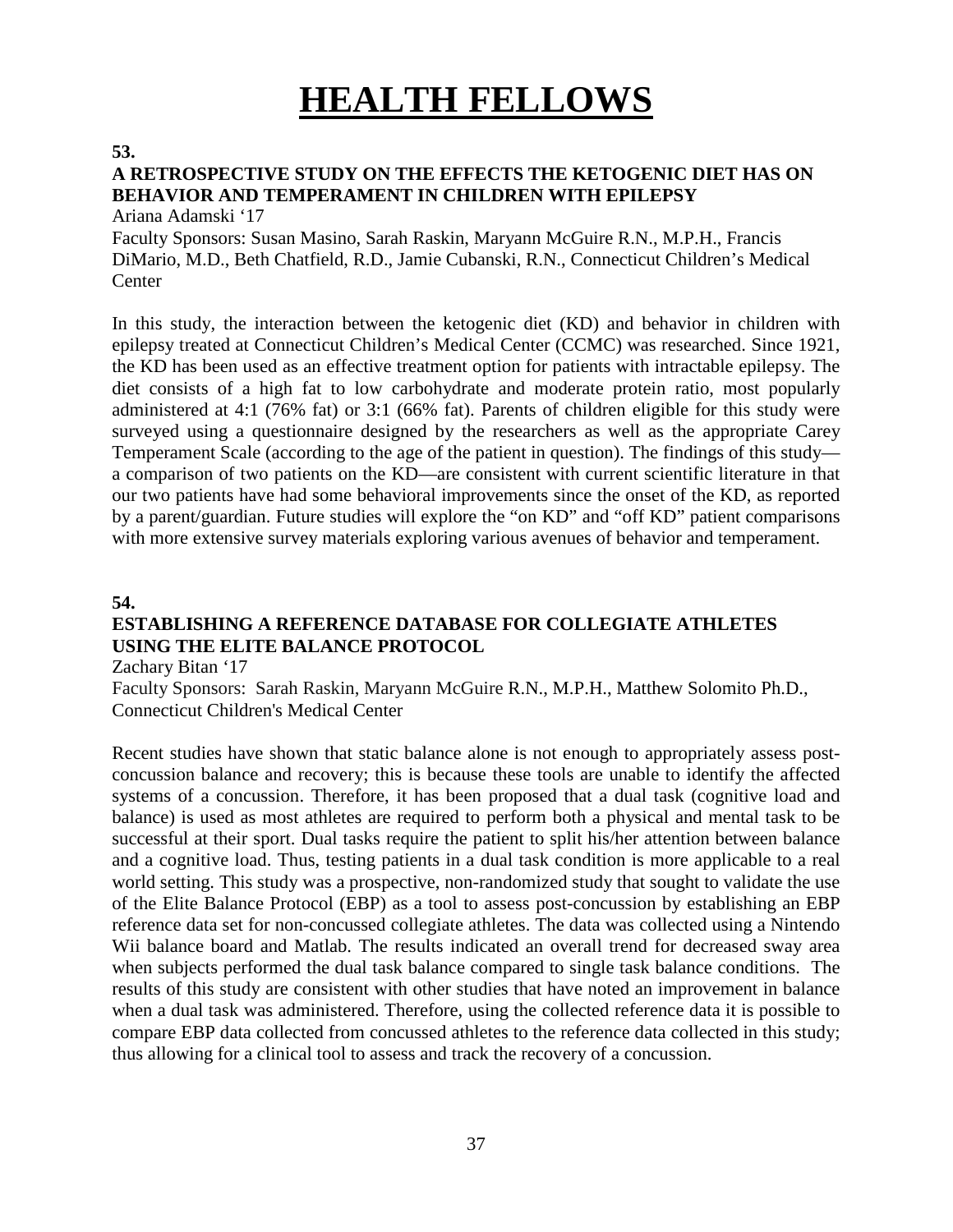# **55. IMPROVING EARLY DETECTION OF AMBLYOPIA IN YOUNG CHILDREN AT THE PRIMARY CARE CENTER AT CONNECTICUT CHILDREN'S MEDICAL CENTER**

Martha Griffin '16

Faculty Sponsors: Sarah Raskin, Maryann McGuire R.N., M.P.H., Catherine Wiley, M.D., Patricia Garcia, M.D., Connecticut Children's Medical Center, Whitney Washburn (University of Connecticut School of Medicine '18)

In the context of a broader project aimed at improving vision screening for preschoolers, the Primary Care Center at Connecticut Children's Medical Center is interested in minimizing the frequency of missed referrals to eye care specialists for three year old well-child patients, with the long-term goal of improving the early detection of amblyopia. In order to do so, we first characterized the current use of autorefraction and the referral processes in place, designed and implemented a series of improvement strategies, and lastly compared the newly optimized referral practices with previous findings. The interventions of referral education, individual accountability, and visual cue cards were not associated with an immediate increase in referrals made. Moreover, the goal referral rate of 90% was not met during the first month postintervention, but will remain a goal for the Primary Care Center.

**56.**

# **TECHNICAL MISADVENTURES DURING PATENT DUCTUS ARTERIOSUS LIGATION: LIGATE WITH CARE**

Julianna Maisano '17

Faculty Sponsors: Sarah Raskin, Maryann McGuire R.N., M.P.H, Brendan Campbell, M.D., M.P.H., Connecticut Children's Medical Center

Patent ductus arteriosus (PDA) ligation is one of the most common cardiovascular procedures performed on neonates in the United States. Currently there are no studies that characterize major technical mishaps that occur during this operation. The purpose of this study is to describe potentially catastrophic complications that occur during neonatal PDA ligations. We interviewed a convenience sample of ten pediatric subspecialists with firsthand knowledge of major intraoperative complications that occurred during neonatal PDA ligation cases from 1998 through 2013. Major complications were defined as hemorrhage greater than one blood volume and ligation of structure other than the PDA. Data collected for each case included year case was performed, type of complication, surgical approach, surgeon subspecialty training, hospital type, need for reoperation, and mortality. We identified sixteen cases with major intraoperative technical mishaps from eleven hospitals in eight states. Complications reported included 6 (38%) left pulmonary artery ligations, 4 (25%) major intraoperative hemorrhage, 3 (19%) bronchus ligations, 2 (13%) aorta ligations, and 1 (6%) hemiazygous vein ligation. Nine (60%) cases required reoperation and three patients died as a direct result of the surgical error. Subspecialty of the surgeon performing the initial procedure: pediatric general surgeons  $(n = 9, 56\%)$ , adult cardiothoracic surgeons ( $n = 4$ , 25%), and pediatric cardiothoracic surgeons ( $n = 3$ , 19%). Mean years since completion of fellowship training for the attending surgeon was  $15 \pm 10$  years. Four (25%) cases involved a trainee. Potentially catastrophic technical mishaps can and do happen to experienced surgeons who perform PDA ligations. Surgeons who perform this operation should have an actionable plan to deal with major intraoperative hemorrhage and always clearly identify juxtaductal anatomy before proceeding with ductal closure.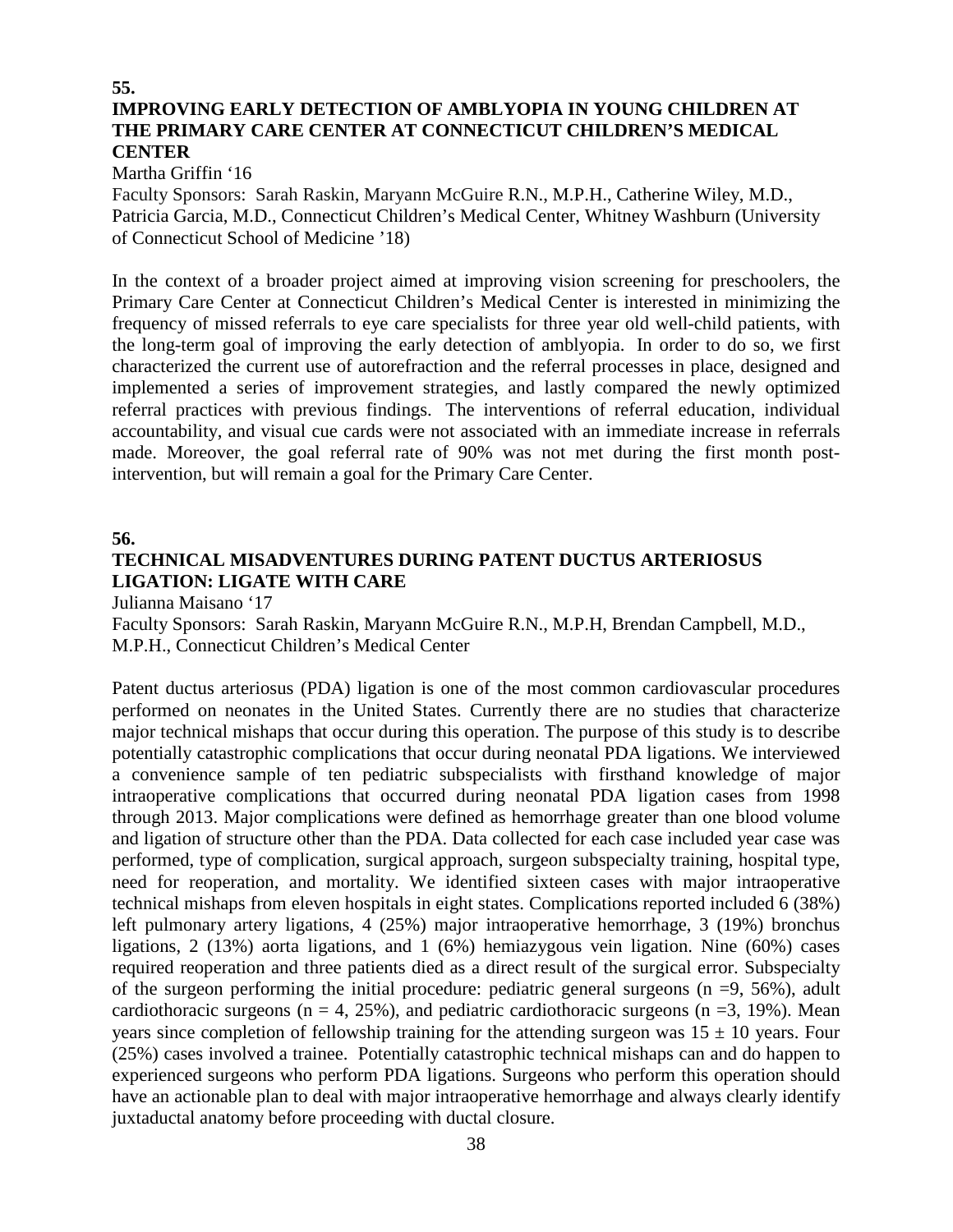# **57. EFFECT OF HYDROXYUREA THERAPY ON OXYGEN SATURATIONS OF PEDIATRIC PATIENTS WITH SICKLE CELL DISEASE**

Natalie Sooksatan '17

Faculty Sponsors: Sarah Raskin, Maryann McGuire R.N., M.P.H., Anita Bhandari M.D., Donna Boruchov M.D., Connecticut Children's Medical Center

Sickle cell disease (SCD) is an inherited genetic disorder that occurs when a copy of a mutant beta-globin gene is passed down from each parent. When the hemoglobin polymerizes, it produces a rigid, inflexible distortion of the red blood cell, altering the properties of the cell causing obstructions in the microvasculature. Hypoxemia, a condition in which there are low levels of oxygen in the blood, is a trigger for sickling of hemoglobin S cells and at low oxygen tensions there is increased polymerization of sickle hemoglobin. HU is an antineoplastic drug that treats SCD by reactivating fetal hemoglobin production, which in turn, increases the patient's blood flow. This study will be a retrospective chart review and the primary outcomes of this study will look at the differences in oxygen saturation and fetal hemoglobin on pediatric SCD patients over the course of one year. A paired t-test and ANOVA analysis will be done on the data of 30 CCMC patients that is collected. It was found that saturation increases with HbF  $(p=0.0025)$  across all times, saturation increases with time  $(p=0.041)$  independent of HbF, but the effect from HbF is more, and that time does not modulate the effect of HbF ( $p=0.280$ ). The higher the HbF levels, the higher the O2 saturations levels. Saturation does increase with time, but that may only be due to the increase in HbF levels.

#### **58.**

# **CHANGING EPIDEMIOLOGY OF NEONATAL ABSTINENCE IN NEWBORNS AT HARTORD HOSPITAL**

Kathareeya Tonyai '17

Faculty Sponsors: Sarah Raskin, Maryann McGuire R.N., M.P.H, Margaret McLaren M.D., Connecticut Children's Medical Center

Exposure to opiates in pregnancy places the newborn at risk for neonatal abstinence syndrome (NAS). NAS is a collection of symptoms caused by withdrawal from maternal opiates and/or other drugs to which the fetus had become dependent. The objective of the study is to determine the trend in prevalence and change in epidemiology of NAS in newborns admitted to Hartford Hospital from 2006 to 2015. Variables that influence an infant's length of stay were also investigated. Demographic data was collected identified subjects using International Classification of Disease  $(9<sup>th</sup>$  and  $10<sup>th</sup>$  revision) discharge codes relating to NAS and opiate use during pregnancy. Substance exposure data was collected using the electronic medical record. The annual number of NAS cases fluctuate from 2006 to 2015, but are generally increasing. Infants with NAS were born predominantly to Caucasian women. In relation to population, Barkhamstead, East Granby, and Stafford are all small towns in rural areas with high prevalence of NAS. Breastfeeding an infant decreases the likelihood for pharmacologic treatment and transfer  $(x^2 = 4.61$ ,  $df = 1$ ,  $p < 0.05$ ). Polysubstance exposure adversely affects an infant's by extending its length of stay  $(x^2 = 20.2$ ,  $df = 1$ ,  $p < 0.05$ ). 61.5% of mothers had a mental health disorder which is a significantly higher than national rates of psychiatric disorders in pregnant women (P<0.05). The growing opioid epidemic creates higher prevalence in childbearing women. As a result, more infants are born with NAS and have a difficult first few months of life. Outcomes for infants with NAS may be bettered by improved screening and access to treatment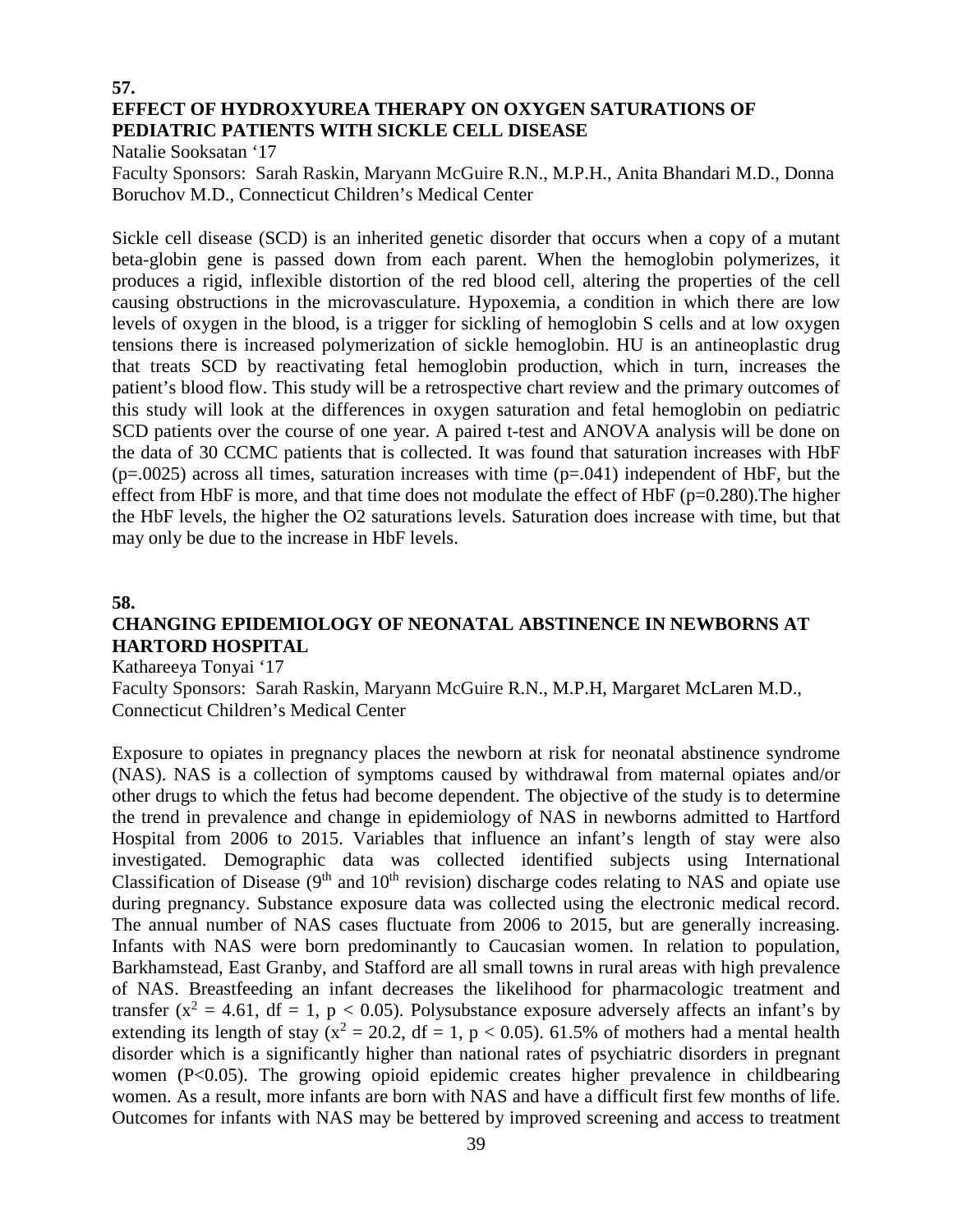for substance abuse and mental health disorders, and by encouraging mothers using opiates to breastfeed.

#### **59.**

# **DETERMINING THE OPTIMAL UV RADIATION DOSE AND P38SJ PROTEIN DOSE TO KILL OFF THE U-87MG GLIOBLASTOMA CELL LINE**

Jasmin Williams '17

Faculty Sponsors: Sarah Raskin, Maryann McGuire R.N., M.P.H, Min Tang-Schomer, Ph.D., Markus Bookland, M.D., Connecticut Children's Medical Center

Glioblastoma multiforme (GBM) are the most common type of primary brain tumors, with an incidence of 2 per 100,000 adults per year in the U.S. Malignant gliomas are a highly aggressive type of tumor with extremely poor prognosis. These tumors are highly invasive and are often surgically incurable and resistant to chemotherapeutics and radiotherapy. Although, there are many drugs and treatments that have been developed to treat GBM, most are not clinically efficacious. Previous studies reveal that the p38SJ, a novel member of the DING family of proteins, derived from *Hypericum perforatum* calluses, has an effect on the growth of malignant glioma cell lines U-87MG. Additionally, exposure to ultraviolet radiation has been shown to kill off U-87MG glioblastoma cell line but not all glioblastoma cells. In this study, we determined the optimal dose for the combination treatment of UV radiation and p38SJ protein to kill off the U-87MG glioblastoma cell line. The U-87MG cells were exposed to various doses of UV radiation and p38SJ protein for 10 days and a cell colony formation was analyzed by *Image J* software. Our results demonstrate that the combination treatment of 10 µg/ml of p38SJ protein and 3 mJ/cm2 of UV radiation provided the most effective cell death for the U-87MG glioblastoma cell line. These findings suggest that the synergistic relationship of p38SJ protein and UV radiation may be a promising therapeutic in the treatment of malignant gliomas.

# **MATHEMATICS**

# **60.**

#### **THE SECRET OF NIM**

Adam Fong '17, Dylan Spagnuolo '17, Jack Wallace '17, Shufan Wang '18 Faculty Sponsors: John Georges, David Mauro, Kirsti Wash

Nim is a classical two-player game in which players take turns removing items from piles until every pile has been completely emptied. Though there exist many variants of the game, we will consider traditional Nim, in which each player must remove at least one item from a single pile during their turn, and the winner is the player who removes the last remaining item from the last remaining pile. In traditional Nim, with optimal play, the winner is determined entirely by the initial distribution of items in the piles. This is done by categorizing the distribution into different states through the use of binary arithmetic. A recent variation of the traditional game, Nim with a pass, adds a single pass to the game, which may be used by either player but not by both in the same game. The added complexity of the pass makes determination of the winner more difficult. In our project, we research Nim with a pass and determine the winner for some classes of games. We will present our results on Nim with a pass as well as the methods of proof used for obtaining these results. In addition to learning about Nim, attendees will be able to play each other and us in games of Traditional Nim and Nim with a pass.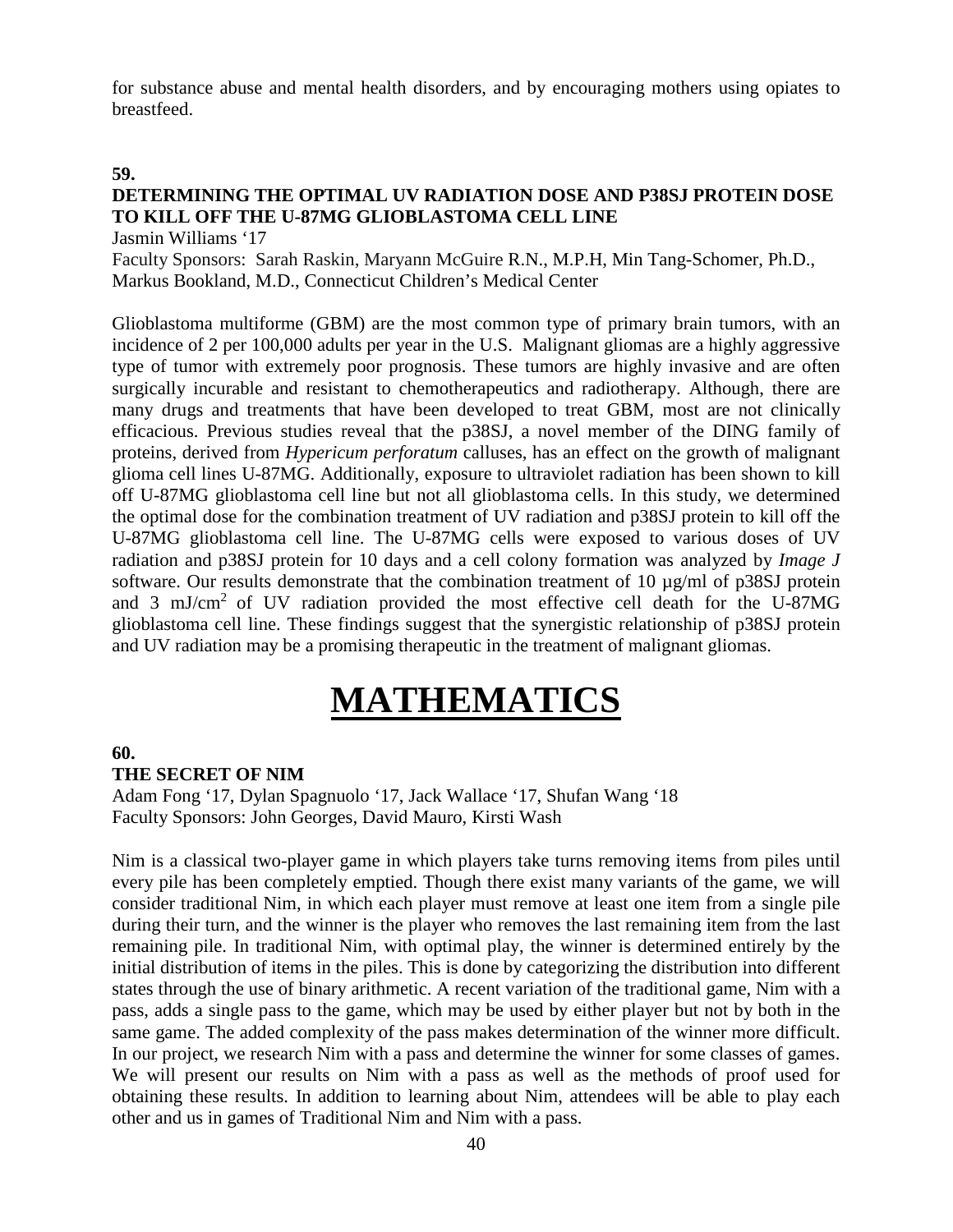# **NEUROSCIENCE**

#### **61.**

# **USING NEUROBIOLOGY TO DIAGNOSE PSYCHOSIS: COMPARING DIFFUSION TENSOR IMAGING DERIVED WHITE MATTER CONNECTIVITY IN DSM DIAGNOSES VS. IN BIOLOGICAL PSYCHOSIS SUBTYPES**

Geoffrey A. Bocobo '16

Faculty Sponsors: Sarah Raskin, Maryann McGuire R.N., M.P.H., Godfrey Pearlson, M.D., Shashwath Meda M.S., Institute of Living

# **Objective**

For decades, clinicians in psychiatry have primarily relied on symptom-based diagnoses. Though, psychoses present an intriguing scenario wherein there exists significant overlap between allegedly distinct disorders, in terms of risk genes, symptoms and treatment response; this creates a situation where differential diagnosis becomes difficult to ascertain. Unfortunately, clinical phenomenology has largely overshadowed an important aspect of diagnosing mental disorders: neurobiology. However, with vast improvements in brain imaging technology, there has been a push for the utilization of more objective based measures. To this end, the present study utilized objective brain based markers to re-categorize psychoses patients and transcend conventional DSM boundaries. These novel groupings or "biotypes" were aimed to externally validate a popular imaging bio-marker of white matter connectivity called Diffusion Tensor Imaging. Furthermore, these categories were compared and contrasted against the gold standard DSM-based psychoses categories, to see which grouping is suggested to be superior.

# **Method**

A large pool of neurobiological measures (e.g. eye tracking, auditory stimulation paradigms and electrophysiology) that characterize the many aspects and the diverse range of brain functions, was collected from healthy subjects  $(n=211)$  and the probands of psychosis  $(n=343)$ , namely bipolar with psychotic episodes patients and schizophrenic patients. The patient were grouped into their original DSM groupings and into their new, respective biotype categories based on a previously published method (Clementz, 2016). Tract-Based-Spatial-Statistics (TBSS) analysis was used to "skeletonize" the DTI images and to run an ANCOVA; this analytical method determines the level of difference between each DSM group and each biotype group in two separate analyses. The resulting data would elucidate upon whether the DSM groups or the biotype groups hold more distinctions.

# **Findings**

In the uncorrected permutation testing of the TBSS data, both bipolar and schizophrenia showed significantly lower FA values within many distinct brain regions ( $p < 0.01$ ) as seen from the skeletonized DTI projected images. This validates the worth of neurobiology in the diagnosis of psychosis. The biotype groups are still being subjected to statistical analysis, and the DSM criteria is being corrected for multiple corrections, though regardless of the outcome, the study warrants replication with different diseases, population pools and criteria; it is exploratory and the first of its kind.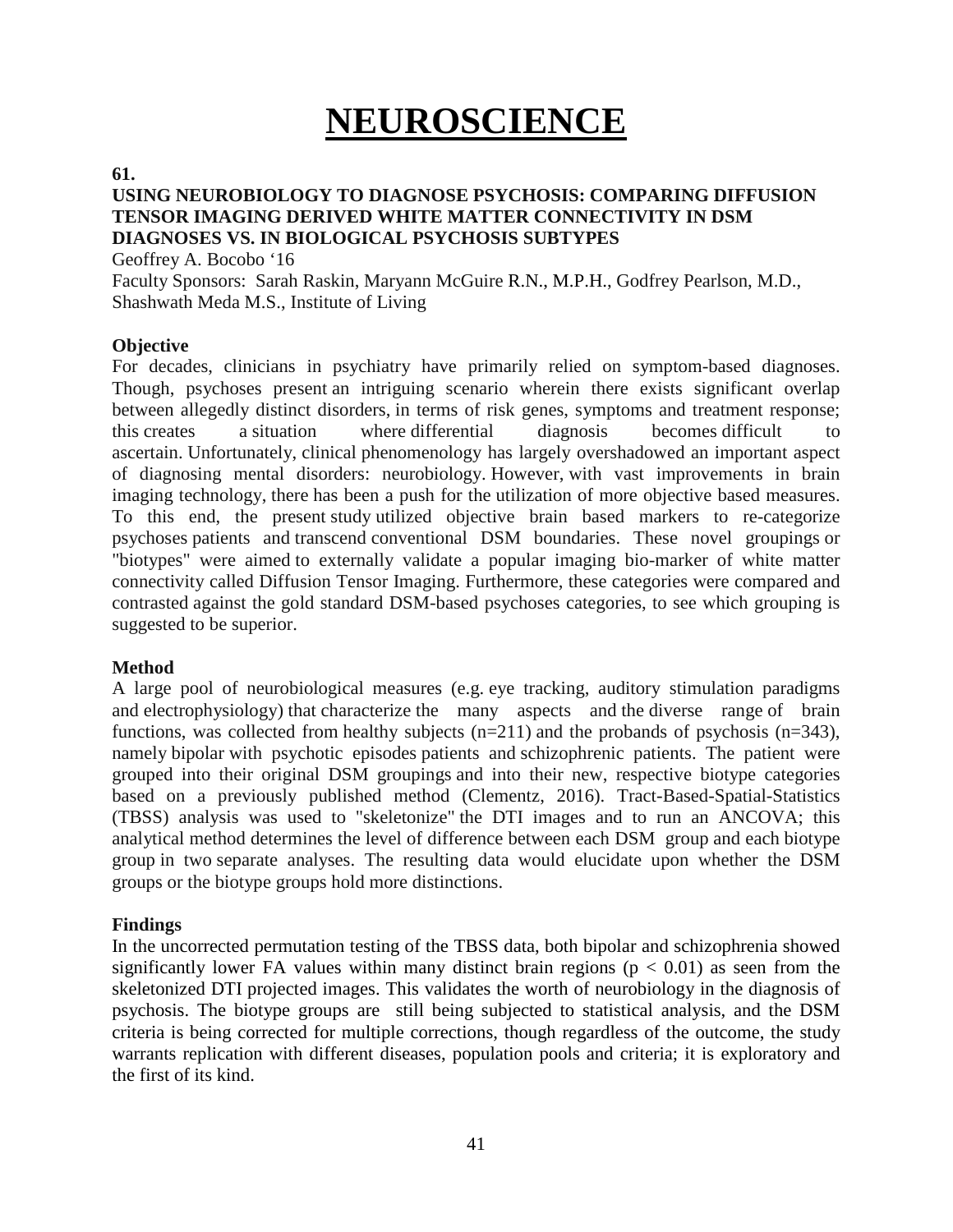# **62. IN UTERO ESTROGEN EXPOSURE & INCREASED RISK OF AUTISM SPECTRUM DISORDER (ASD): THE POTENTIAL EPIGENETIC LINKS BETWEEN MATERNAL HORMONE PROFILE, AND THE ELEVATED RISK OF GIVING BIRTH TO AN AUTISTIC CHILD**

Geoffrey A. Bocobo '16 Faculty Sponsor: Molly Helt

A number of isolated studies have unearthed potential risk factors for autism, such as maternal obesity, close birth spacing, and conception while on birth control, consistent with the idea of a link between maternal endogenous estrogen exposure and autism risk. The current research seeks to explore whether these risk factors can be best conceptualized in terms of the hormonal milieu that the maternal environment provides by investigating these factors in the same cohort along with a number of other indicators of maternal hormone profile (specifically, the estrogenprogesterone balance). The biological mothers of autistic children (n=253) and the biological mothers of non-autistic children (n=221) were asked to complete an online survey designed to delineate maternal hormone profiles both before and during each pregnancy. The survey asked about previously established risk factors for autism, as well as those yet to be explored in mothers of autistic children that are expected to be influential, if differences in estrogen profiles is a general risk factor (e.g. breast cancer, hypothyroidism, early age at menarche etc.) The two groups showed significant statistical differences in their rate of breast cancer, rate of hyperthyroidism, Body Mass Index, and age at menarche, suggesting a possible connection between maternal estrogen levels and the pathogenesis of autism. This is the first study that we know of to hypothesize and explore such a link. The results from this study implicate maternal hormonal profiles as worthy of future study in relation to the etiology of Autism.

#### **63.**

# **THE EFFECTS OF INDIVIDUALIZED COGNITIVE REHABILITATION THERAPY FOR IMPROVING PROSPECTIVE MEMORY IN ACQUIRED BRAIN INJURY**  Emily Aiken BA/MA '16

Faculty Sponsor: Sarah Raskin

Acquired brain injury (ABI) includes any damage to the brain that occurs after birth. Individuals with ABI report that prospective memory (PM) deficits are the most detrimental cognitive impairment following injury, impacting their ability to function in everyday life. PM refers to the ability to remember to carry out intended tasks in the future. Using neuropsychological assessments to produce patient profiles, this study examines the effectiveness of individualized cognitive rehabilitation therapies: attention process training (APT) or PM training, for improving PM in ABI. Case studies (n=9) of Kosakoff's syndrome, meningioma, traumatic brain injury (TBI), and stroke will be presented to illustrate the variety of cognitive deficits in individuals with ABI. Participants were randomly assigned to groups, completing 10 sessions of either active cognitive rehabilitation (n=5) or active control in the form of educational programming (n=4). Using the Memory for Intentions Screening Test (MIST) as the main outcome variable, intra and inter treatment analyses examined the effectiveness of individualized cognitive rehabilitation for improving PM in ABI  $(N=7)$ .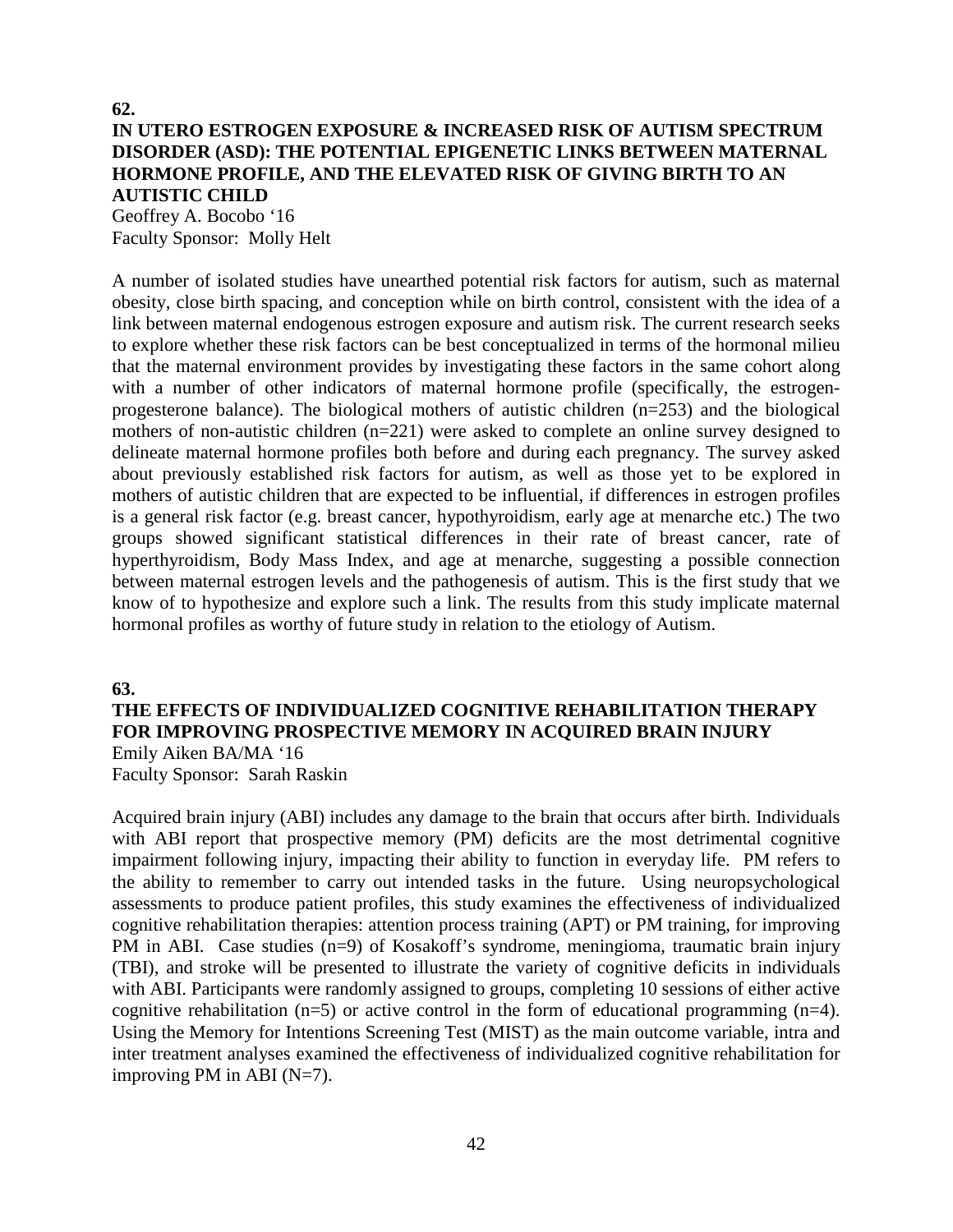# **64. ELECTROPHYSIOLOGICAL CORRELATES OF TIME-BASED PROSPECTIVE MEMORY IN INDIVIDUALS ACROSS THE LIFESPAN**

Erin E. Aisenberg '16, Christy C. Chan '18 Faculty Sponsor: Sarah Raskin

This study investigated the relationship between a clinical measure of time-based prospective memory (PM) and a computerized paradigm (Cona et al., 2012) that examined time-based PM in individuals in different age groups. PM involves the ability to form and realize intentions after a time delay (Einstein & McDaniel, 1990). The clinical measure of PM used was the Memory for Intentions Screening Test (MIST), which assessed both time- and event-related PM. These results will be compared with electrophysiological and behavioral data collected while participants completed a computer-based PM task that assessed time-based PM. It is expected that older adults, compared with younger adults, will be more accurate on PM trials, have reduced amplitudes over the frontal polar electrodes in response to PM cues, have more PM errors in both the MIST and computer-based task, and take longer to respond to PM cues. Additionally, it is expected that PM intention trials with increased frontal activation will correlate with MIST total score.

**65.**

# **CLINICAL AND PHYSIOLOGICAL MEASURES OF THE EFFICACY OF PROSPECTIVE MEMORY TREATMENT**

Tessa Bloomquist '16, Chloe White '18 Faculty Sponsor: Sarah Raskin

Prospective memory (PM) involves the ability to form and realize intentions after a time delay (Einstein & McDaniel, 1990). This study examines the relationship between clinical measures of PM and an event-related potential paradigm (West & Ross-Munroe, 2002) before and after Cognitive Rehabilitation Therapy (CRT). Participants with traumatic brain injury (TBI) were assigned to one of two groups, CRT and an active control condition. Electrophysiological and behavioral data were collected while subjects performed a computerized PM measure and the Memory for Intentions Screening Test (MIST) (Raskin, Buckheit, & Sherrod, 2011), a clinical measure. The results from the two groups were compared to determine physiological and clinical change as a result of treatment.

**66.**

# **INDEPENDENT COMPONENT ANALYSIS (ICA) OF FMRI SCANS TO STUDY BRAIN ACTIVITY DURING EXPOSURE TO SPOKEN LANGUAGE** Naty Bush '19

Faculty Sponsor: Dan Lloyd

fMRI scans of one subject's brain were produced by providing the patient with several different stimuli during the scanning. He was introduced to forward and backward music, speech, and videos. I determined how his brain reacted differently to forward and backward speech. MATLAB was the computer program used to upload the fMRI scans, and Group ICA Toolbox (GIFT) was used to observe the scans and determine which of the 30 components being analyzed were relevant. Independent component analysis (ICA) is a method of brain activity analysis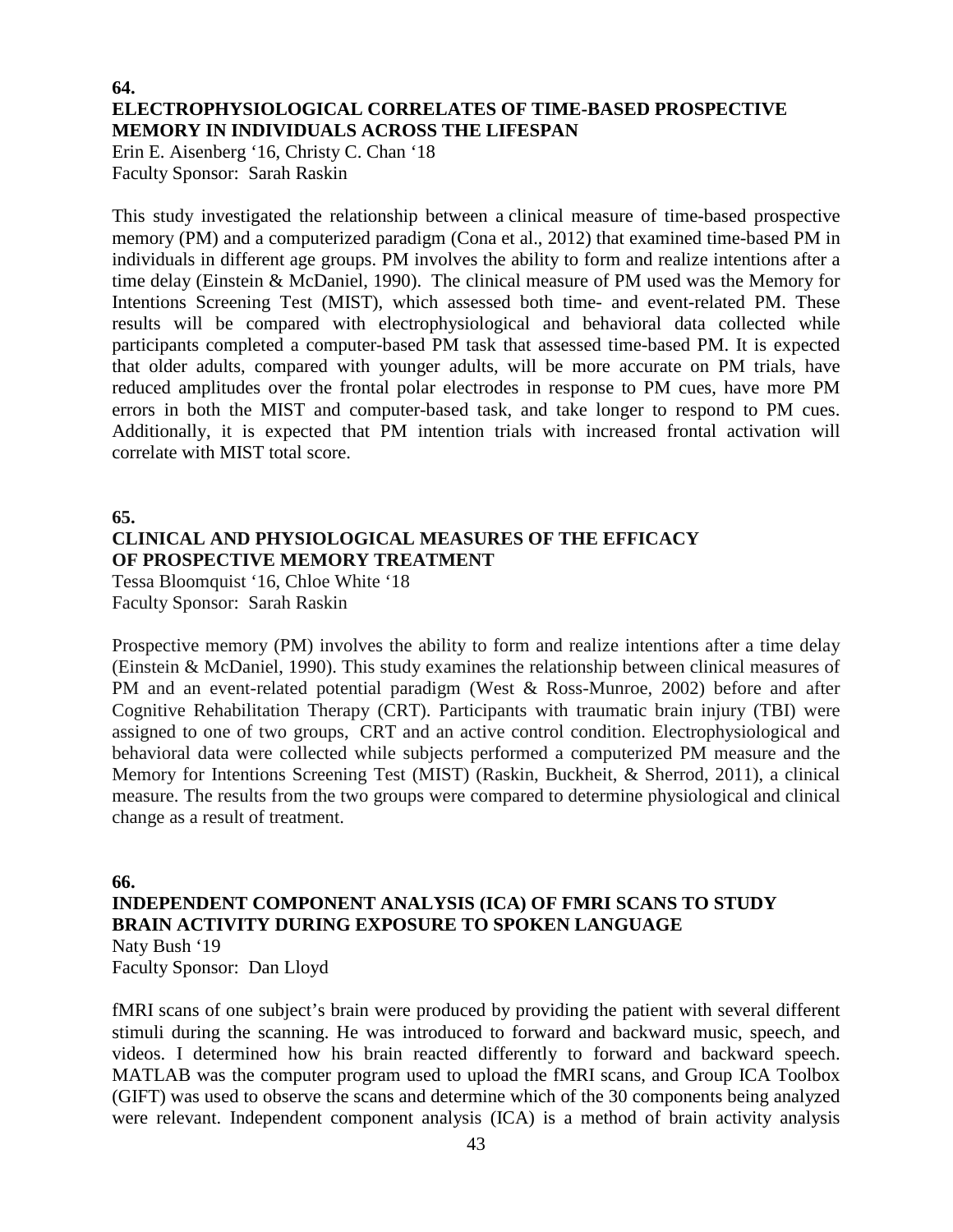where the brain is divided into sections that activate in unison. This analysis allows for the determination of which parts of the brain are activated when the subject is introduced to specific stimuli. By using MATLAB and GIFT, I determined that brain activity was higher when introduced to forward speech rather than to backward speech. The difference in brain activity between the averaged forward and backward speech had a z-score of 0.5966, as an average of all 30 components. The areas of the brain that indicated the greatest contrast between forward and backward speech were the uncus, inferior frontal gyrus, medial frontal gyrus, cingulate gyrus, precuneus, and posterior cingulate.

This information concludes that the brain is more active when being introduced to stimuli that it can understand rather than stimuli that it cannot understand. Forward speech was also shown to activate parts of the brain associated with regulating emotions and comprehending auditory speech. With this information, it may be possible to better understand how easily individuals are able to learn a new language, as foreign language is often as difficult to understand as backward speech.

#### **67.**

# **COMPARED WITH WARFARIN, DIRECT ORAL ANTICOAGULANTS ARE ASSOCIATED WITH IMPROVED PATIENTS OUTCOMES IN BLUNT TRAUMATIC ICH**

Monica DiFiori '16, Lilla Kis '18 Faculty Sponsors: Sarah Raskin, James Feeney

Falls represent the leading cause of traumatic brain injury in adults older than 65, with nearly one third experiencing a fall each year. Direct oral anticoagulants (DOACs) have become increasingly popular, however, there is a dearth of research regarding the safety of DOACs, in particular on the outcome of traumatic intracranial hemorrhage (ICH). We queried our Trauma Quality Improvement Project (TQIP) registry for patients who sustained traumatic ICH during anticoagulant use. Patients were then stratified based on prescription of warfarin or DOAC medications. The two groups were compared with respect to age, gender, Glasgow Coma Score (GCS) on arrival, Injury Severity Score (ISS), Abbreviated Injury Score (head) (AIS (head)), mechanism of injury (MOI), injury characteristics (location and number of lesions), mortality, need for operative intervention, hospital and intensive care unit length of stay (HLOS and ICU LOS, respectively), proportion of patients transfused (and their transfusion requirements), and discharge to skilled nursing facility (SNF). DOAC use was associated with significantly lower mortality, lower rate of operative intervention, and decreased rate of discharge to SNF when compared to warfarin in traumatic ICH patients.

# **68.**

# **EPILEPSY AND THE KETOGENIC DIET: A METABOLOMIC ANALYSIS**

Julia Duggan '16

Faculty Sponsors: Susan A. Masino, David N. Ruskin

Clinical evidence demonstrates that the ketogenic diet (KD) is a highly effective therapy for epilepsy. Children can achieve and maintain seizure freedom even after removing antiseizure drugs and ending the KD. However, it is still impossible to predict when the KD therapy will be successful, and its mechanism remains unknown. We are assaying cerebrospinal fluid (CSF)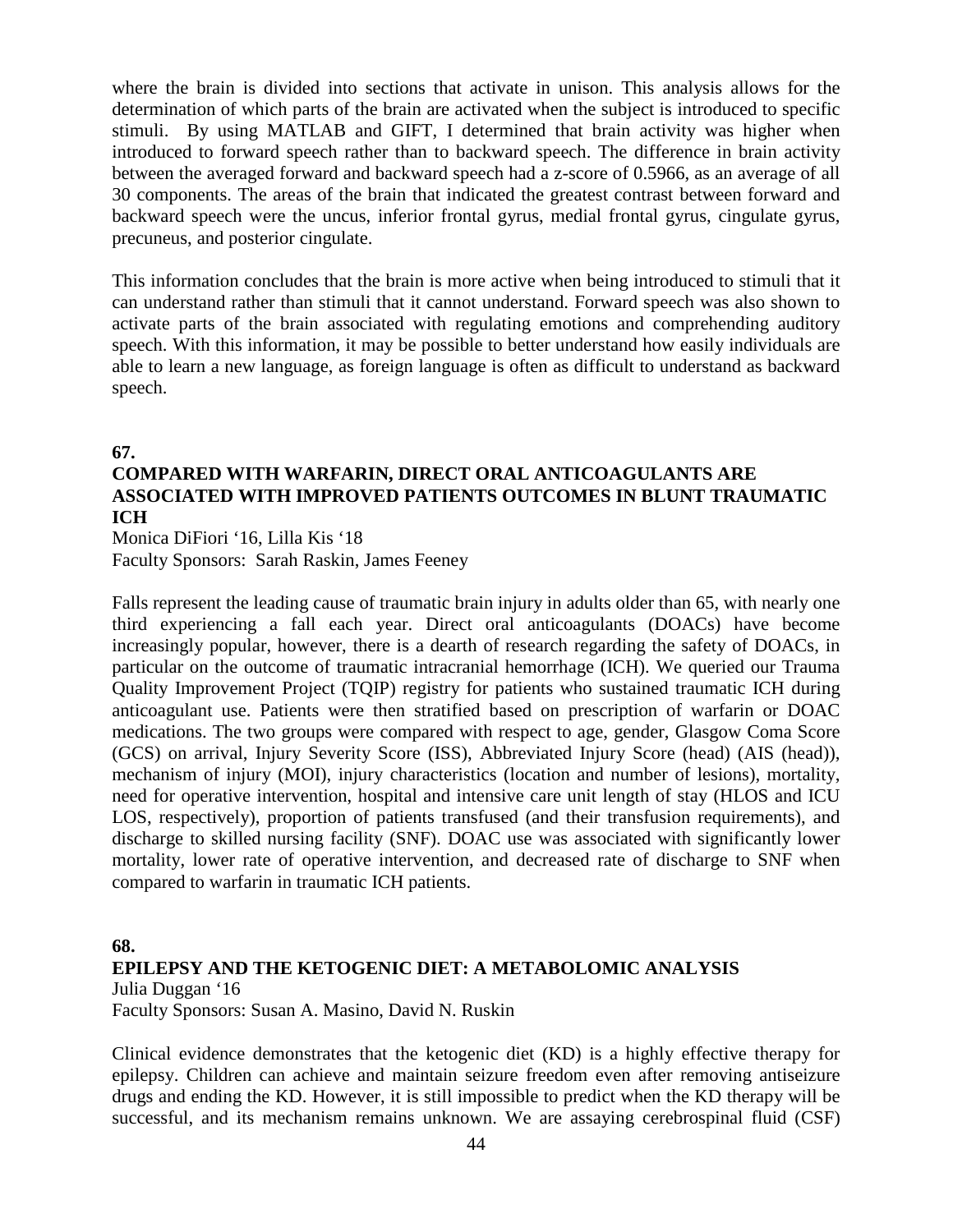obtained by a team based at Karolinska Hospital in Stockholm, Sweden. CSF was collected from 25 children with refractory epilepsy before and at three months of maintenance on KD therapy. Anticonvulsant outcomes were varied. Preliminary metabolomics analysis of the data from children was limited to lipids and their metabolites, as high dietary fat is a necessary component of KDs. Forty-eight lipid-related compounds were detected. Of these 48, KD treatment caused significant changes in 18, mostly increases. KD treatment was found to change more metabolites in seizure responders than non-responders; non-responders did not have significant changes in ketone bodies, a biological hallmark of successful KD treatment. In parallel, metabolomic profiling of CSF obtained from rats fed control and KD to compare changes in children to those in an animal model. Thus far, the rat study has supported the efficacy of the KD in raising blood ketone levels, decreasing blood glucose levels and the rate of weight gain in rats. We hypothesize that these two studies together will 1) determine how the metabolic stamp of various pathways as well as individual metabolites change due to KD therapy; 2) determine which changes correlate with KD efficacy in children; 3) determine which baseline characteristics predict efficacy in children; 4) enable a detailed comparison between diet- mediated changes in human and rodent CSF fluid. Predicting efficacy could help identify and motivate patients who could achieve the greatest benefits. Furthermore this work could yield targets to pursue regarding key metabolic changes mobilized by a KD.

**69.**

# **THE EFFECTS OF INDIVIDUALIZED COGNITIVE REHABILITATION FOR PROSPECTIVE MEMORY (PM) FOR ADULTS WITH MILD COGNITIVE IMPAIRMENT (MCI)**

Thomas J. Hum-Hyder '17 Faculty Sponsor: Sarah Raskin

Prospective memory deficits are the earliest markers of cognitive decline in MCI individuals. Prospective memory can be thought of as the ability to remember to perform an intention. Mild Cognitive Impairment (MCI) is clinically diagnosed when an individual has an intermediate level of cognitive decline that is greater than expected given one's education and age. Using attention processing training, prospective memory training, and Virtual Week, we looked at the potential for attenuation of prospective memory deficits for mild cognitive impairment individuals. MCI is believed to predict a trajectory towards a later diagnosis of Alzheimer's Disease (AD), which is corroborated by autopsied MCI patients who had neurofibrillary pathology in the entorhinal cortex, hippocampus, and amygdala. Further, recent meta-analysis has suggested that a quarter of MCI individuals can progress from MCI decline to normal decline.

#### **70.**

# **THE EFFECTS TWO DIFFERENT KETOGENIC DIETS, VARYING IN NUTRIENT CONSTITUTION, ON THEIR ABILITY TO ALLEVIATE AUTISTIC SYMPTOMS IN A MOUSE MODEL**

Carter Jones '19, Alex Suarez '16 Faculty Sponsors: David N. Ruskin, Susan A. Masino

Autism is a neurological developmental disorder characterized by communication and social deficits and repetitive behaviors. The ketogenic diet (KD) is a high fat, restricted carbohydrate therapy. A strict version of the KD has recently been found to reverse autistic symptoms in the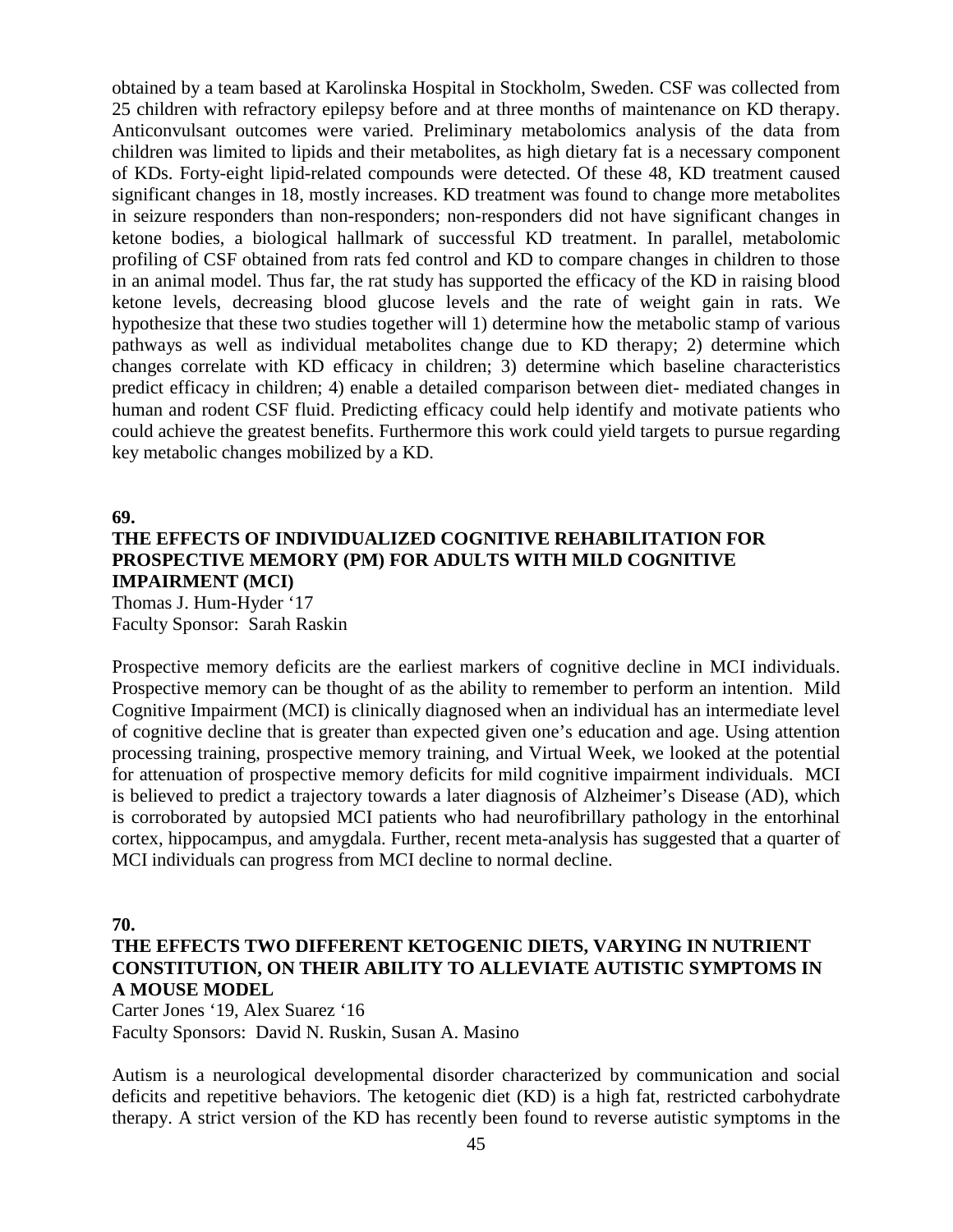BTBR mouse model of autism. Here we aim to examine two milder, more clinically relevant KD in the BTBR model. To measure the effects of these KDs on symptoms of autism, the threechambered sociability test was conducted and blood was drawn at baseline and three weeks after diet initiation. Neither of the milder diets alleviated the symptoms of autism and blood glucose levels were also elevated. We suspect that the high levels of blood glucose might have interfered with the ability of the KD to exert its effects. Further study will need to be done in order to elucidate the exact mechanism through which the KD operates.

#### **71.**

# **FEELING AND SPEAKING: THE ROLE OF SENSORY FEEDBACK IN SPEECH** Francesca Marino '16

Faculty Sponsor: Elizabeth Casserly

Studies indicate that talkers are able to use sensory feedback to accurately control speech production. Auditory information is the predominant form of speech feedback; however, talkers have been shown to rely more heavily on somatosensory feedback when auditory information is degraded. Furthermore, during audio-visual integration studies, results showed that participants displayed greater speech perception abilities when both auditory and visual information were available. In this study, we experimentally degraded auditory feedback using a cochlear implant simulation and somatosensory feedback using a topical over-the-counter numbing gel. Additionally, we placed a mirror in front of the talkers to create an environment in which visual information was the most reliable form of sensory feedback. Speech recordings were collected as participants were prompted to speak under the baseline, feedback degraded, and visual condition. These recordings were then used in a playback study to determine the intelligibility of speech. This tested whether people were able to successfully alter their speech behavior to make use of maximally available sensory information. In the auditory discrimination task, listeners selected speech from the baseline condition as easier to understand significantly more often than speech from either the feedback degraded or visual condition. In the visual discrimination task, listeners selected speech from the visual condition as easier to understand significantly less often than speech from the feedback degraded condition. Listener preference of baseline speech was significantly greater when both auditory and somatosensory feedback were degraded then when only auditory feedback was degraded (Casserly, in prep., 2015). These results suggest that feedback was successfully degraded and that the addition of visual feedback decreased speech intelligibility.

### **72.**

# **AN IN VIVO STUDY OF THE EFFECTS OF PERINATAL CAFFEINE EXPOSTION ON SYNAPTIC EFFICACY IN THE HIPPOCAMPUS OF ADULT, FREELY MOVING RODENTS**

Jee Eun Park '16, Thomas Gitchell '18, Vy Phan '18, Alex Bednarek '18 Faculty Sponsor: J. Harry Blaise

The Electrophysiology laboratory at Trinity College currently uses the synapse from the perforant path to the dentate gyrus as the cellular model for learning and memory, specifically long term potentiation (LTP). Caffeine is one of the most widely consumed psychoactive stimulants in the world. Its effects in neurological functions, such as increase in alertness and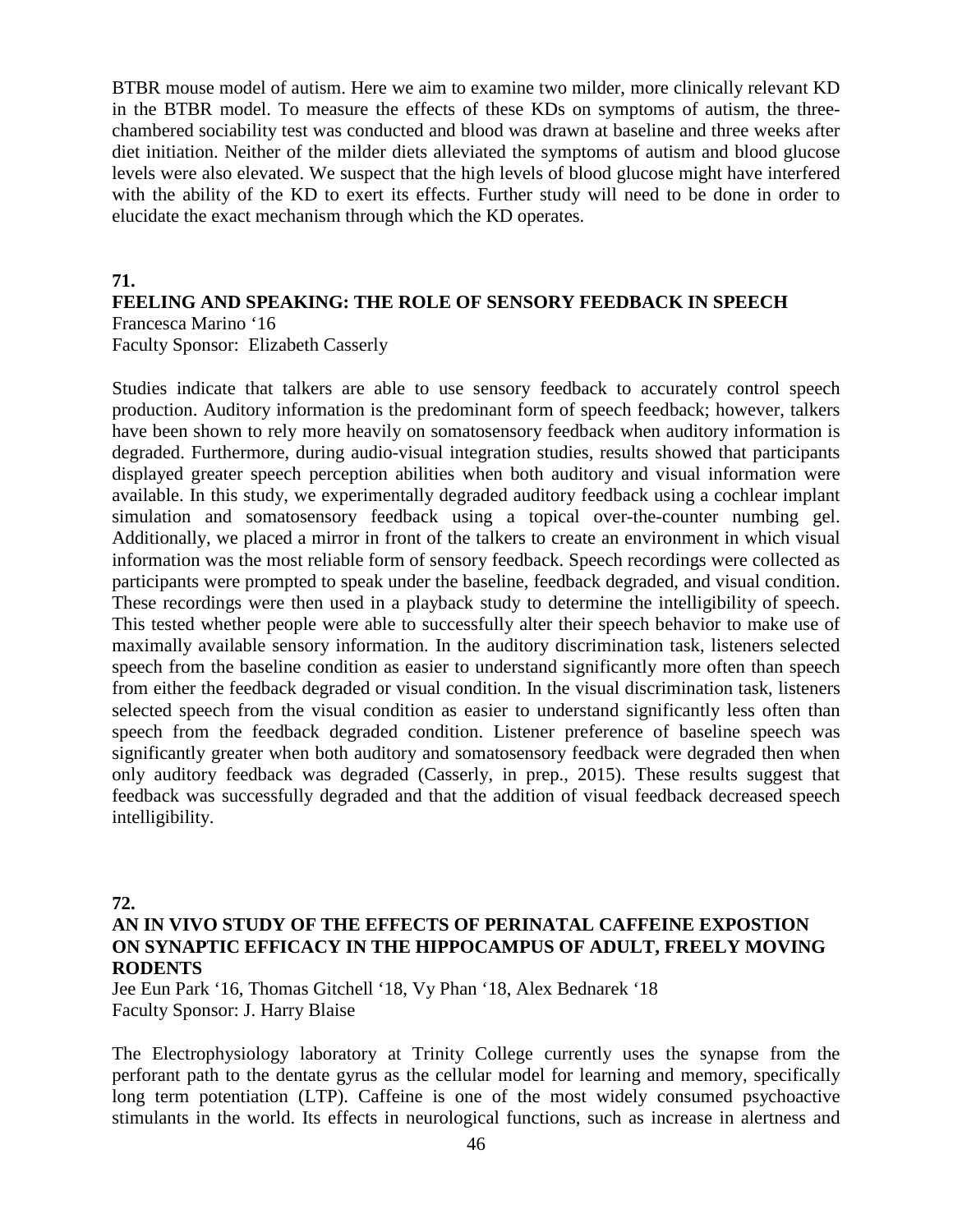improvements in motor skills, have promoted its use throughout history. Although the many beneficial short term effects of caffeine intake are well understood, the long term effects of caffeine exposure have been widely disputed. Despite this, over over 80% of women continue to consume caffeine throughout pregnancy. The objective of this experiment was to determine the effects of perinatal caffeine exposure on LTP in adult, freely behaving male rats. Caffeine water (1.0g/L) was administered to the mother during gestation and until 21 days after the birth of the pups. Once the male pups reached 70-120 days, stereotaxic surgery was performed to implant electrodes into the dentate gyrus and perforant path. After a week of recovery, the population spike amplitude was measured before and after high frequency stimulation to determine LTP levels. It was observed that early caffeine exposed pups showed lower body weight at 21 days. Also, given a sample size of  $N=11$ , LTP level was significantly lower for the early caffeine exposed rats (p value  $\leq 0.01$ ). These results may be representative of the upregulation of adenosine 1 receptors. In addition, the caffeine's disturbance in fetal development during gestation and the critical period may have long term consequences in proper neuronal activity of the individuals. Future studies may include spatial memory behavioral tests to either confirm or deny these results of the experiment.

# **73. SHORTENED MEMORY FOR INTENTION SCREENING TEST** Meaghan Race '18, Erin Aisenberg '16 Faculty Sponsor: Sarah Raskin

The Memory for Intention Screening Test (MIST) is a measure of prospective memory. Prospective memory (PM) is the ability to form and recognize intentions after delay period (Einstein & McDaniel, 1990). The MIST was designed to be a brief standardized clinical measure of PM in clinical populations using event-based and time-based cues (Raskin, 2009). However, in clinical practice, the MIST can be cumbersome as it requires approximately 30 minutes. This study was conducted to modify the original MIST for ease of administration in a standard battery. Using tasks from the original test the MIST was revised to allow for the use of other standard clinical measures as the ongoing task. In addition, a series of prospective memory tasks and retrospective recognition recall questions were removed. The administration time was cut from 35 minutes to 18 minutes. After pilot studies using a variety of tests as the ongoing task (Boston Naming Test, Wisconsin Card Sorting Test, WAS-IV) these measures were all found to be problematic due to the need to interrupt the delay period of the MIST to give instructions. In the current study, background information questionnaires were used instead and this appears to be both sufficiently attention demanding but also does not require interruption by the experimenter. Data are presented to support the psychometric properties of the shortened measure.

# **74. KETOGENIC DIET FOR SEIZURE CONTROL IN DOGS**

Hannah R. Reichert '18 Faculty Sponsors: Susan A. Masino, David N. Ruskin

Epilepsy is one of the most common neurological disorders in humans and canines. For at least 30% of those diagnosed with epilepsy current drugs are ineffective; some seizures do not respond to these medications and/or cause serious side effects. Patients and caregivers, including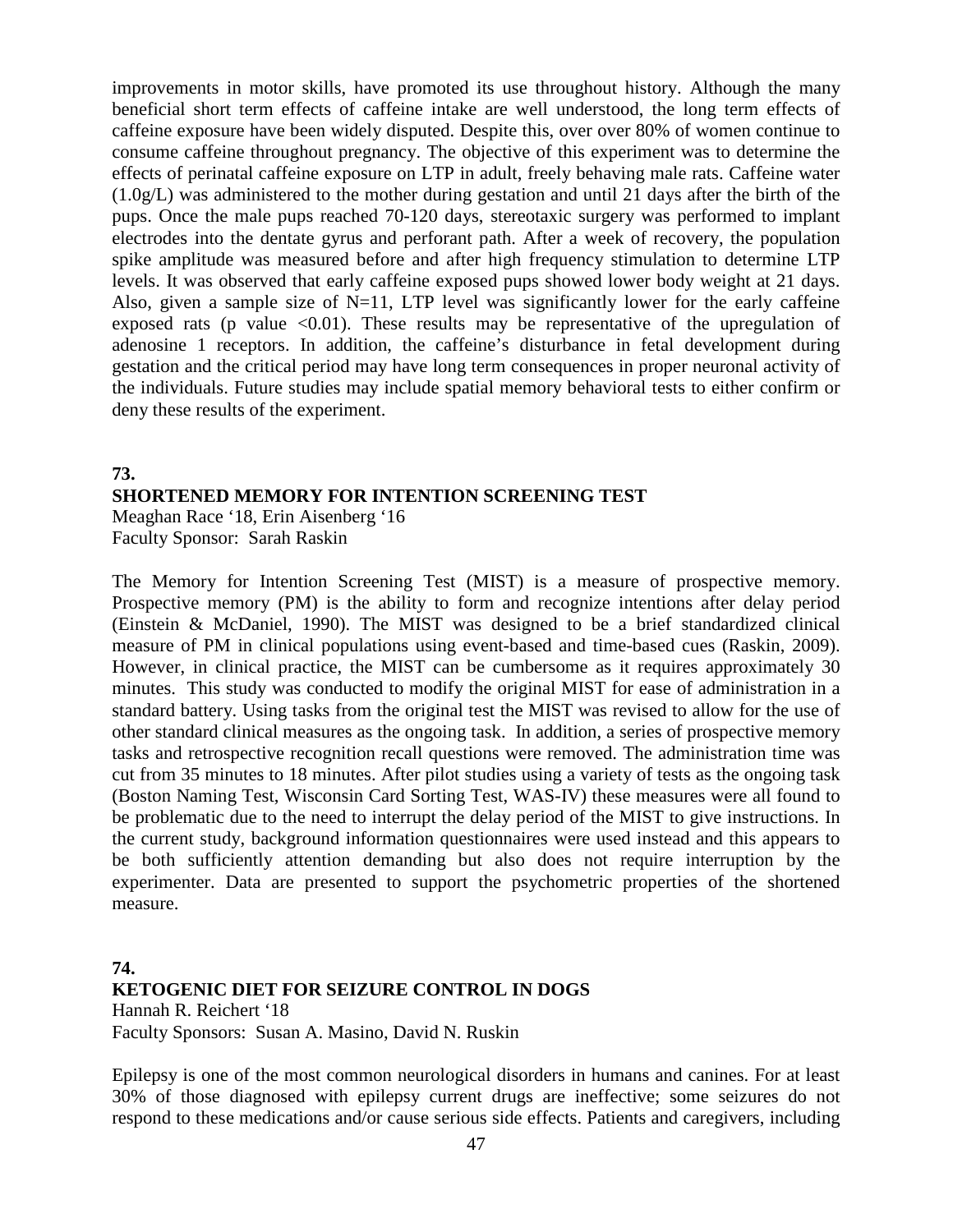dog owners, must consider other treatments. One option is the high-fat, low-carbohydrate, and adequate-protein ketogenic diet. This metabolic therapy forces the body to use ketones for fuel rather than glucose. The ketogenic diet has been used since 1921 to treat epilepsy and it can stop seizures when drugs are ineffective. This case study details the benefits of a homemade ketogenic diet prepared for a dog suffering uncontrolled epileptic seizures. The dog experienced fewer seizures eating a ketogenic diet than when administered antiepileptic drugs – at some points experiencing a complete cessation of seizures. The ketogenic diet should be considered as a treatment for dogs with seizures.

**75.**

# **LONG-TERM KETOGENIC DIET IMPACTS MOTOR BEHAVIOR AND BRAIN PURINE AND DOPAMINE SYSTEMS IN A NEW GENETIC RODENT MODEL OF PARKINSON'S DISEASE**

Jacob Rubin '15, Michelle Dyer '17 Faculty Sponsor: William H. Church

A growing body of research suggests that dopaminergic cell death seen in Parkinson's disease is caused by mitochondrial dysfunction. Oxidative stress, with subsequent generation of reactive oxygen species, is the hallmark biochemical product of mitochondrial dysfunction. The ketogenic diet has been found to enhance mitochondrial energy production, protect against reactive oxygen species generated cell death, and increase adenosine, a purine that modulates dopamine activity. The current study evaluates the effects of a long-term (5 month) ketogenic diet on behavioral, neuroanatomical, and neurochemical measures in PINK1-KO rats, a new animal model of Parkinson's disease. Both wild-type and PINK1-KO animals fed a ketogenic diet exhibited significantly higher blood beta-hydroxybutyrate levels. PINK1-KO animals fed a normal diet experienced a decrease in stride length and an increase in stride frequency over time which was absent in PINK1-KO animals fed a ketogenic diet. Animals fed the ketogenic diet had decreased tissue content of both adenosine and inosine in the nucleus accumbens, posterior caudate, hippocampus, and substantia nigra. Preliminary analysis of catecholamine data shows that the ketogenic diet rescued dopamine cell loss in the substantia nigra of PINK1-KO rats as indicated by a decrease in dopamine content of only 8% compared to 46% seen in PINK1-KO animals fed a normal diet. Immunohistochemical analysis of TH-positive cells supports these findings. The results of the present study indicate that long-term ketogenic diet impacts both motor and neurochemical systems in a genetic rodent model of Parkinson's disease.

PINK1-KO (1.37) showed 46% decrease in the substantia nigra compared to wild-type (2.53) (both normal diet) Wild-type KD (3.13) KO KD (2.33)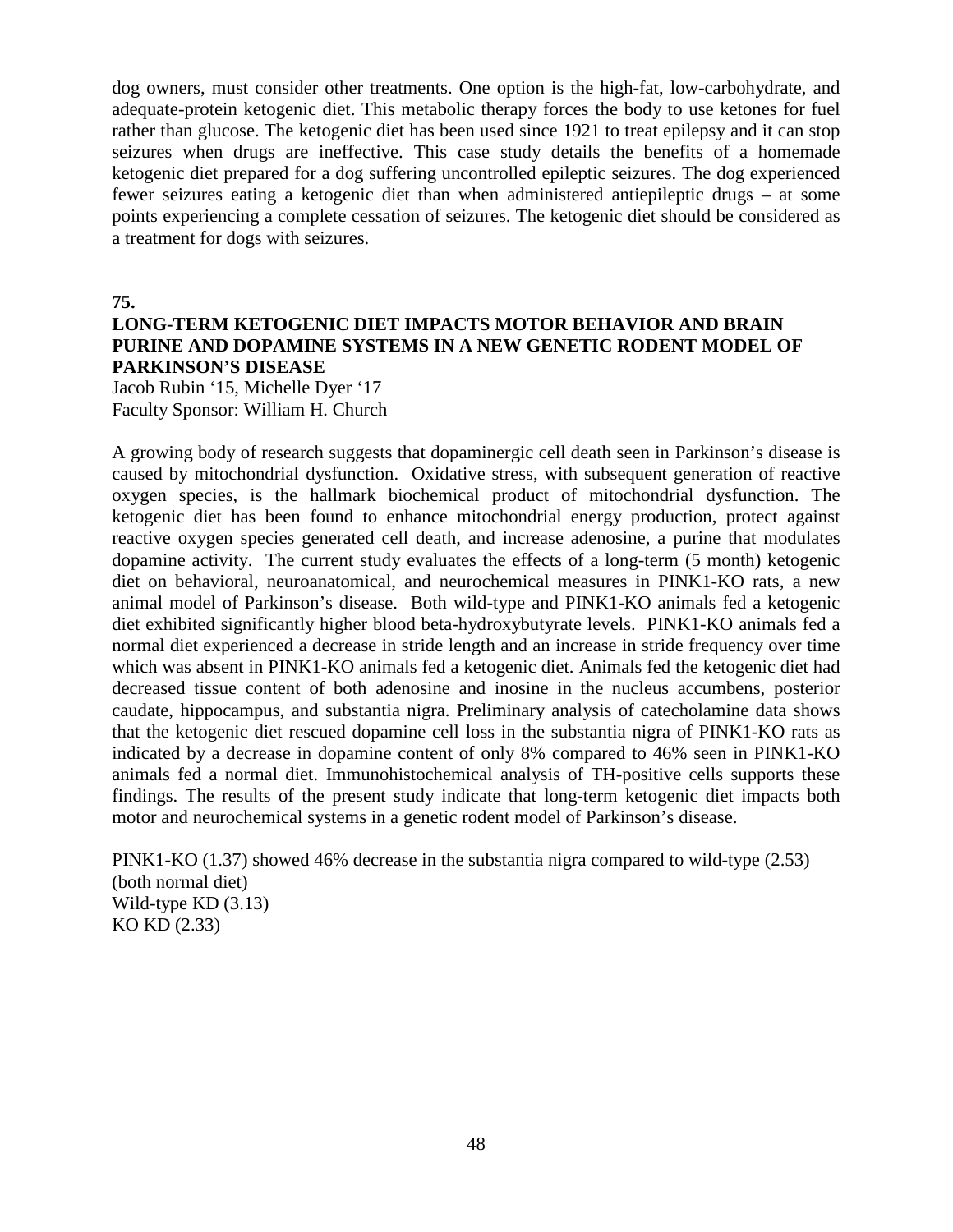# **76. PROSPECTIVE MEMORY AND JUDGMENTS OF LEARNING: MEASURING THE EFFECTS OF TRAUMATIC AND MILD TRAUMATIC BRAIN INJURY**

Marissa Lee Stein '17 Faculty Sponsor: Sarah Raskin

This study will look at the effects of traumatic brain injury/mild traumatic brain injury (TBI, mTBI) on prospective memory and judgments of learning. Prospective memory is often referred to as "remembering to remember" and is an integral part of daily life. Judgments of learning refer to an individual's self-assessment of their ability to recall information.

Research that has assessed the effects of TBI/mTBI on judgments of learning, and prospective memory in particular, has been conducted by Kliegel, et al. (2011), Raskin, Buckheit & Waxman (2011), and Knight et al. (2005), as well as others. Previous research has noted that prospective memory failures are the most frequently reported memory deficit post- brain injury (Raskin, Buckheit & Waxman, 2011), and that those who have sustained TBI/mTBI displayed tendency to overestimate their memorization ability (judgment of learning) while control groups underestimated their ability (Knight et al., 2005). This research seeks to support previous findings.

# **77. THE EFFECTS OF FORWARD AND REVERSED VISUAL MOTION STIMULI ON BRAIN ACTIVITY**

Nadine Taghian '17 Faculty Sponsor: Dan Lloyd

In functional magnetic resonance imaging (fMRI), brain activity is measured based on changes in blood flow. A stimulus causes an increase in blood flow to a brain region, causing a specific area to activate representing activity in the brain. In this research, we analyzed fMRI data from a single subject in a mixed paradigm that involved resting and viewing or listening to short video or audio clips, some played in their normal forward direction and some reversed. The purpose of this study is to compare the visual stimulus that the single subject observed when watching short video clips to the activity on the brain scans. We are looking for the correlation between the visual stimulus and if the brain areas commonly associated with vision show activity, the comparison of forwards and backwards videos, and the comparison of different content in the video. After analyzing 30 components of brain scans, we found 9 components that showed a significant amount of activity in the visual systems confirming that the traditional areas are active. After investigating the videos direction forwards versus backwards, we found a significant difference  $(p=0.0282)$  between activity in the visual brain regions, confirming that watching a video backwards causes more brain activity in the visual system than watching it forwards. The single subject also watched clips of urban and nature settings and found that there is a significant difference (p=0.0500) in brain activity while watching specific video contents. These results suggest that the brain needs to work harder in order to visually perceive a backwards moving image. Since a person usually only sees life in a forwards motion, the visual system needs to be more active to order to interpret a backwards motion.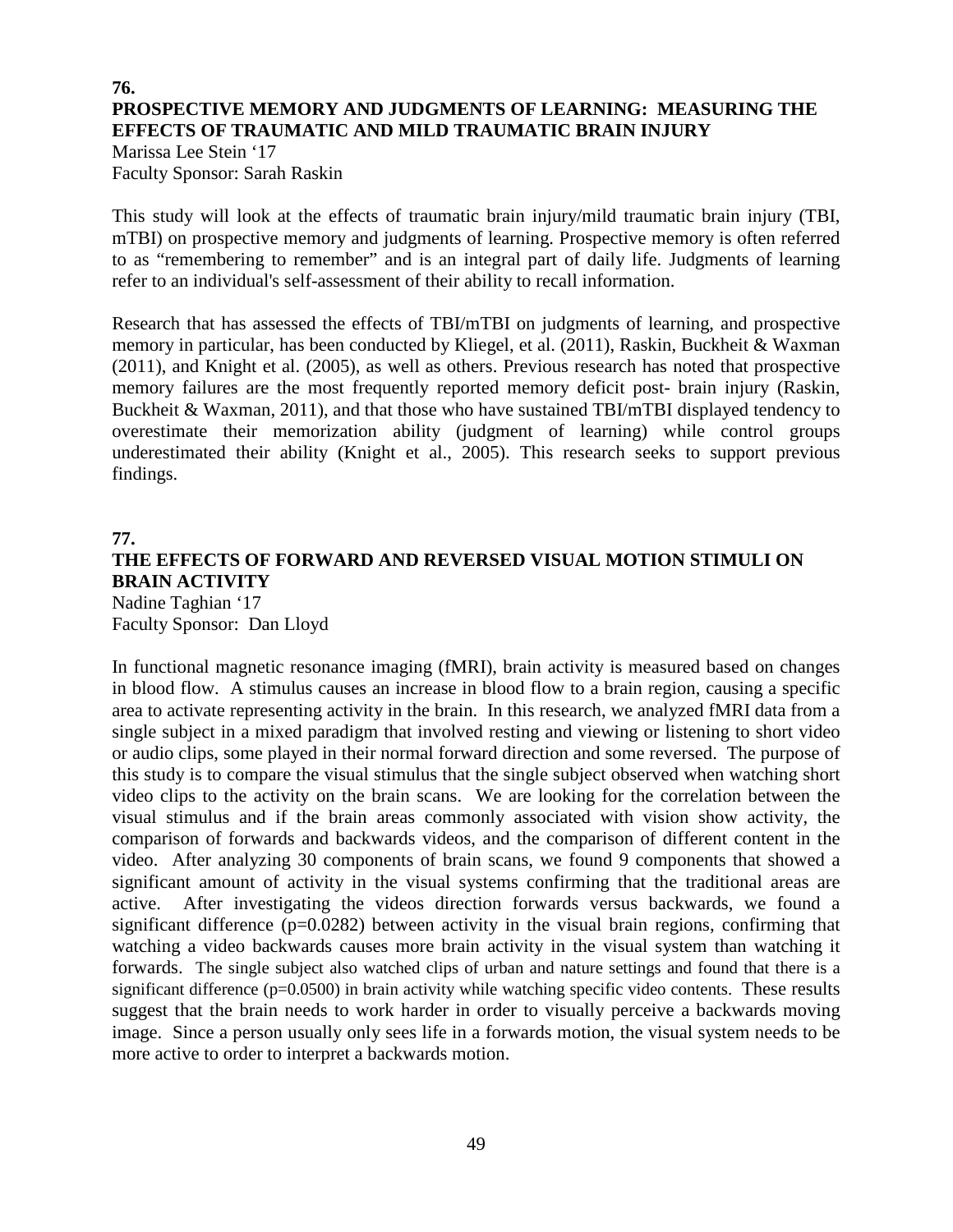# **78. SKIN CONDUCTANCE RESPONSES AND NEUROIMAGING CORRELATES OF FEAR CONDITIONING AND FEAR RENEWAL IN HEALTHY CONTROLS AND TRAUMATIZED INDIVIDUALS WITH AND WITHOUT PTSD**

Javier C. Weddington '17

Faculty Sponsors: Marie-France Marin Ph. D., Rachel G. Zsido, Huijin Song, Natasha B. Lasko Ph.D., Mohammed R. Milad Ph.D., Psychiatric Neuroimaging Division, Massachusetts General Hospital

Post-traumatic stress disorder (PTSD) is the only major mental disorder for which a cause is considered to be known: that is, an event that involves threat to the physical integrity of oneself or others and induces a response of intense fear, helplessness or horror. Although PTSD is still largely regarded as a psychological phenomenon, over the past three decades the growth of the biological PTSD literature has been explosive, and thousands of references now exist. Ultimately, the impact of an environmental event, such as a psychological trauma, must be understood at organic, cellular and molecular levels. This research person into the relationship between PTSD onset across three different cohorts including : healthy controls (HC), trauma exposed-non PTSD (TENP), and those who have developed PTSD. Results suggest a pattern of resilience in TENP that may prevent onset of PTSD symptoms.

# **79.**

### **THE EFFECTS OF THE KETOGENIC DIET ON INFLAMMATORY PAIN** Livia Wyss '16

Faculty Sponsors: Susan A. Masino, David N. Ruskin

BACKGROUND: Pain is the most common ailment around the world, according to the American Academy of Pain Medicine; 100 million Americans suffer with chronic pain, which is more than any other main disorder and is described by more than 60% as impacted their overall enjoyment of life (AAPA). The ketogenic diet (KD) is a high fat, low carbohydrate dietary regimen, which is described to decrease neuronal excitation, increase ketone bodies and ATP levels, while lowering glucose and proinflammatory cytokines. The KD is an effective therapy for epilepsy; a disorder that arises from either lowered inhibition or increased excitation, similar to pain. The goal of the current study is to establish whether the KD is effective in lowering inflammatory pain in a rat.

METHODS: We investigated whether a strict KD decreases inflammatory pain in adult male rats. Rats were maintained on either the KD or a standard diet for two to four weeks. We obtained both physiological measure and behavioral measures before and after being injected in the right hind paw with heat-killed tuberculosis bacteria (CFA) to cause inflammation. Physiological measures included weight, paw volume, paw weight, blood ketone and blood glucose levels. Tactile sensitivity and spontaneous pain was used to assess behavioral pain.

RESULTS: Blood chemistry in ketones was altered in rats after the KD. Paw weights and volume had a significant difference between the two diet groups after the CFA injection. A significant difference in ketone levels was noted indicating ketosis. Tactile sensitivity did not differ between treatment groups before injection, but was strongly increased at 4 hours postinjection in both treatment groups. However, at 48 hr post-injection, sensitivity was still high in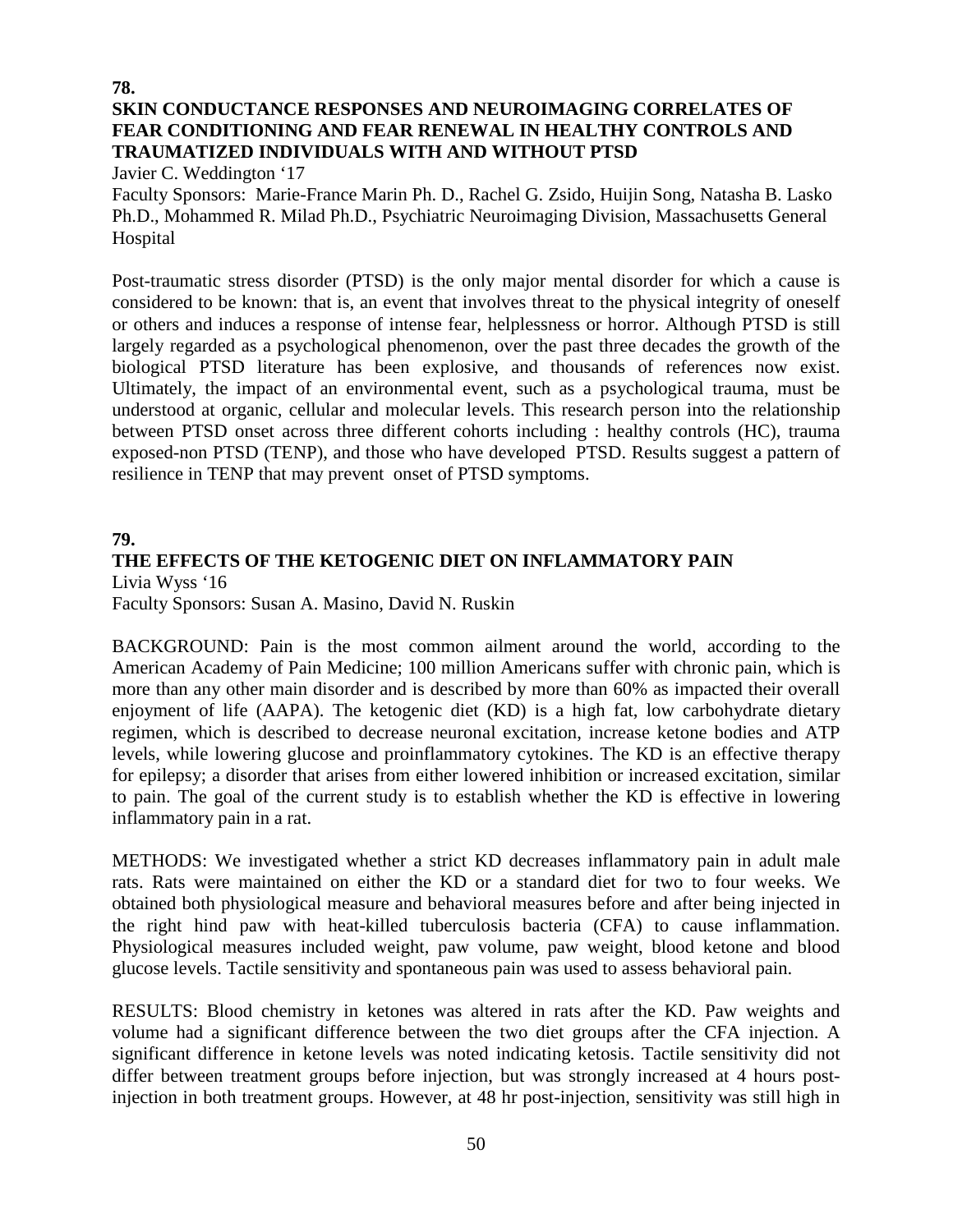the control diet group but was no longer different from baseline in the KD group. Spontaneous pain showed no significant difference between the KD and CD groups.

CONCLUSION: The data suggest that KD feeding promotes recovery after inflammatory insult, however spontaneous pain did not illustrate a reduction in nociceptive pain. Paw weights and volumes suggest that the paw is less swollen and healing more. Future research will aim to elucidate whether there is an effect of the KD on inflammatory pain by using lower amounts of CFA, as this dose may have been too great for the KD to cause a convincing significance.

#### **80.**

# **A MUSICAL ANALYSIS OF BRAIN ACTIVITY ON THREE DISTINCT CONDITIONS OF STIMULI**

Michael Zarra '19 Faculty Sponsor: Dan Lloyd

A comprehensive analysis of fMRI scan data has much much to reveal about brain activity in response to certain stimuli. During an fMRI scan, a subject's brain function was observed at a rest state, when being exposed to unfamiliar auditory and visual stimulation, and when being exposed to the reading of a poem familiar to the subject; *Fern Hill* by Dylan Thomas. The overall resulting brain activity throughout the experiment, approximately eighteen minutes in length, was captured in images taken every 0.475 seconds. These images were further dissected using independent component analysis, which allowed activity in the brain to be attributed to one of thirty distinct regions. By determining components in the brain that were more active during the familiar stimulus, compared with the rest state and unfamiliar stimuli, regions of the brain were identified as crucial players in reacting to known stimuli. Six distinct components were identified along with the Brodmann areas and the physiological locations on the brain they represented. These results, although not conclusively a product of any one particular element of the familiar stimulus, could reveal much about how the brain responds to recognizable stimulus or the unique syntax of poetry. Furthermore, by assigning different pitches to each of the six significantly active components for each stimuli condition, one could hear how brain activity changes when encountering familiar and unfamiliar stimuli. The implications of this work are both broad and far-reaching. In addition to expanding our knowledge of the brain, musical display of these findings can make the field of neuroscience more readily accessible to the world. By allowing virtually anyone to conceptualize profound differences in brain activity through sound, a far more intuitive cognition than interpreting fMRI scans, knowledge and appreciation for the science are augmented.

# **PHYSICS**

**81.**

**MODIFICATION OF A TRANSMISSION ELECTRON MICROSCOPE TO ACHIEVE FOUR-DIMENSIONAL ULTRAFAST ELECTRON MICROSCOPY (4D-UEM)**

Aashwin Basnet '19, Parker Brown '19 Faculty Sponsor: Brett Barwick

Microscopy has long served as an integral part of scientific research, and its technology has advanced with time – developing, for instance, from simple devices such as the optical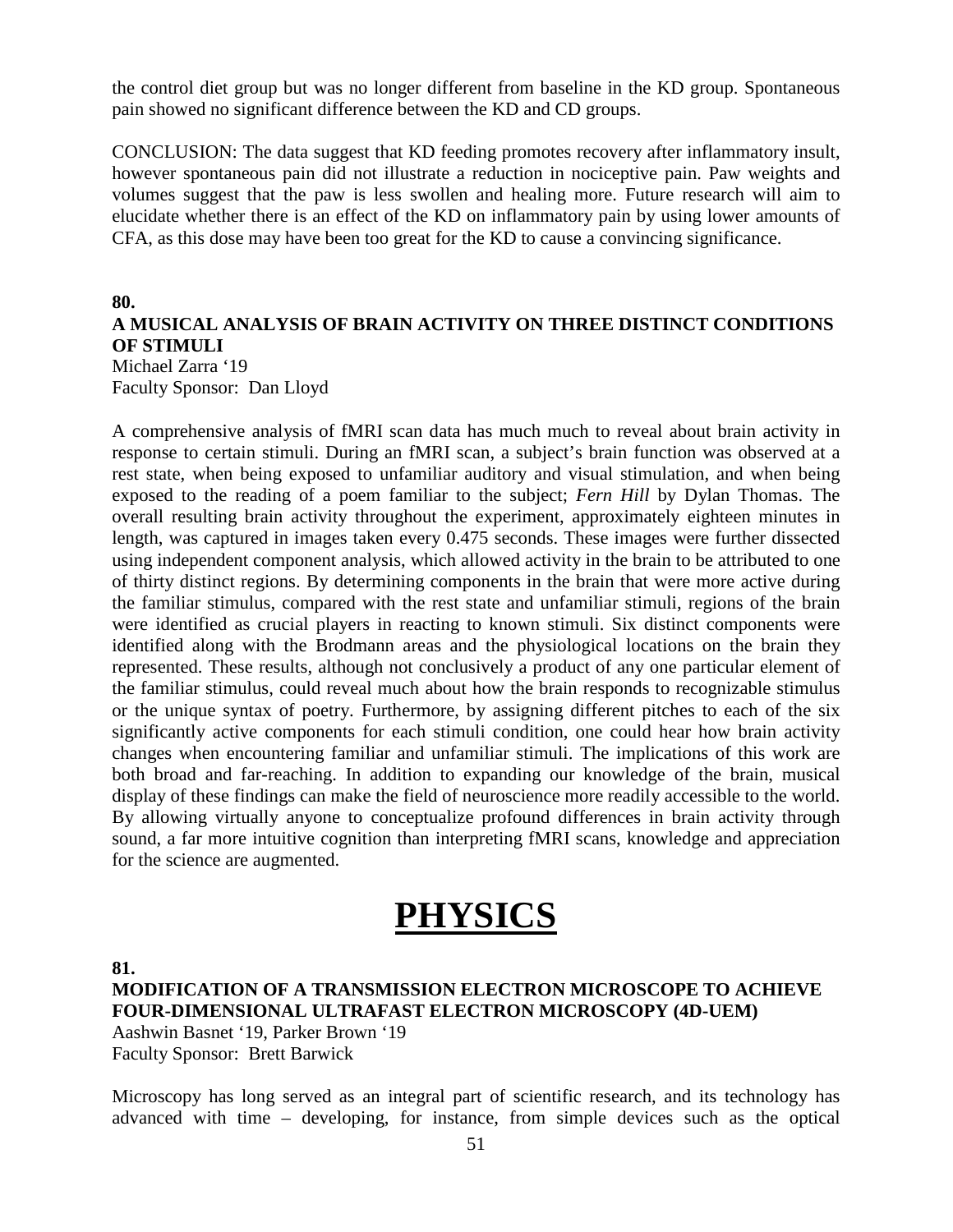microscope to more complex ones such as scanning and transmission electron microscopes (SEM and TEM, respectively). Further modifications in the functioning of TEM have opened up an exciting field of research dubbed Ultrafast Electron Microscopy (UEM), or 4D electron microscopy. This technique allows for capturing an image in three dimensions of space, along with a fourth dimension of time. UEM is achieved by combining an ultrafast laser with a TEM. A femtosecond  $(10^{-15}$  second range pulse duration) laser is used to emit a beam that will be split in two on its path to the TEM. One of the resulting laser beams -- the electron generating pulse - is directed to the region of the TEM that emits the electron beam for imaging, while the other - the excitation pulse -- is guided directly to the sample itself. This excitation pulse provides stimuli to the sample, while the electron generating pulse allows for imaging to occur. This technique can achieve a frame rate of approximately  $10^{12}$  frames per second, which allows it to essentially function as a video, and provides the aforementioned temporal resolution. Presently, tangible results of the research are pending. With this technique, however, characterization of materials and responses of samples to intense stimuli can be observed. This has numerous applications in a variety of fields such as the study of ephemeral nucleation of liquid-to-crystal phase transition and carrier interface dynamics in p-n junction semiconductors, as the unique technology permits dynamic observation on the nano-scale and smaller -- both spatially and temporally.

# **PSYCHOLOGY**

#### **82.**

**TRINITY COLLEGE STUDENTS' PERSPECTIVES ON SEXUAL ASSAULT**

Haley Baldwin '16, Lara Guida '17, Abby Hughes '16, Jocelyn Redding '16 Faculty Sponsor: Dina L. Anselmi

Our research attempted to gage college students' views of sexual assault. We wanted to know if gender roles and sexism influence individuals' beliefs about rape. We hypothesized that people who endorse masculine social roles will be significantly more likely to believe myths about rape. We also hypothesized that those who have more sexist views towards women will be less likely to believe rape victims. Lastly, we hypothesized that men and women would have different views about sexual assault, especially when it comes to what constitutes rape and the behaviors of the victim of the rape. We surveyed 200 Trinity College Seniors and 43 participated in the study. We used three measures:Male Role Norms Inventory, (Thompson and Pleck, 1986), the Attitudes towards Women Scale (Spence, Helmrich & Stapp, 1978), and the Illinois Rape Myth Acceptance Scale (Payne & Lonsway, 1999). We found that people who did not subscribe to typical male social norms were also likely to disbelieve rape myths. Similarly those who scored lower on sexism did not endorse rape myths. We also found that while on average, both males and females did not believe in rape myths, females typically disagreed more against the rape myth than males.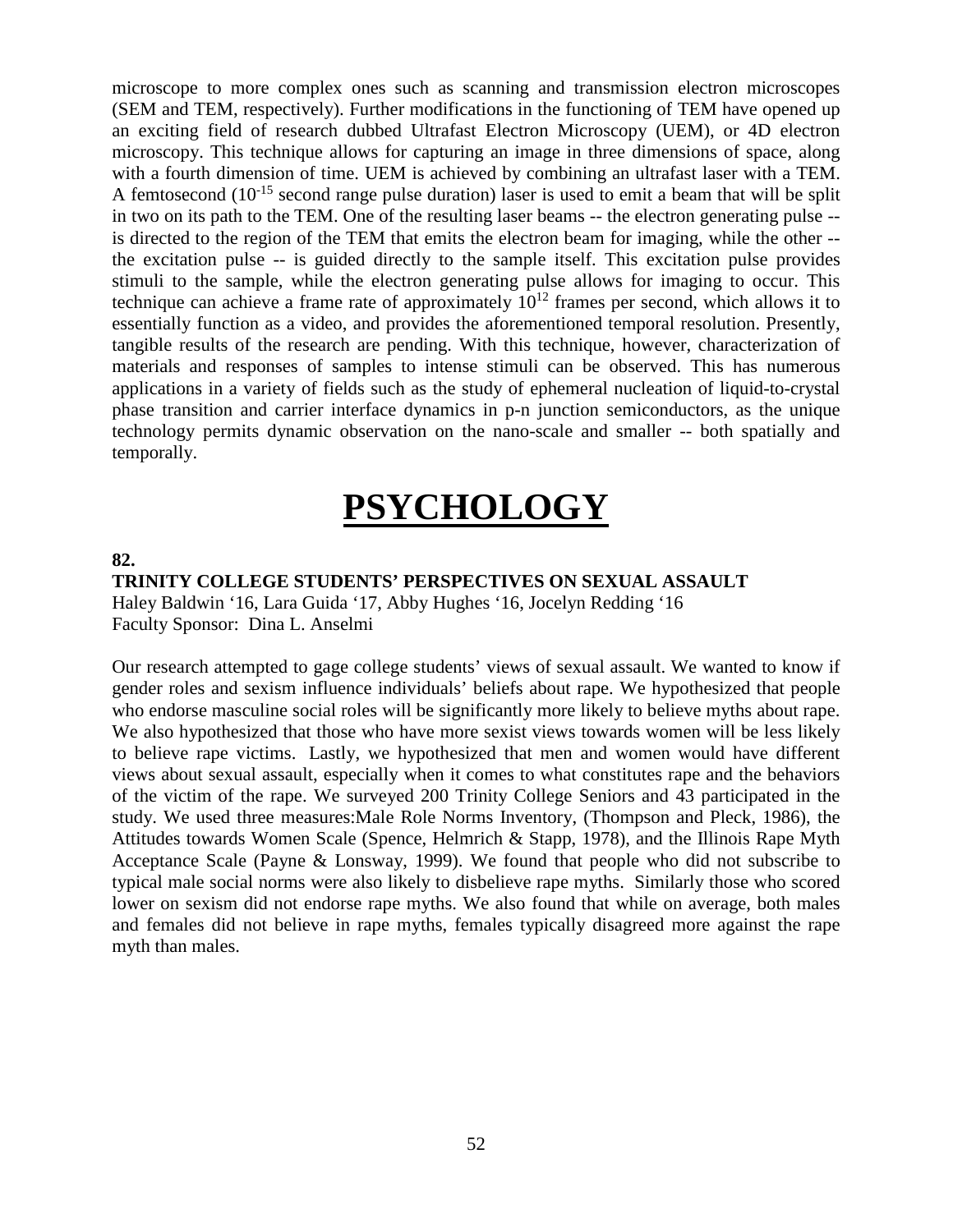# **83. DIFFERENCES IN DRINKING HABITS OF TRINITY COLLEGE STUDENTS** Alexandra Bazar '16, Paige Durovsik '16, Catherine Krug '16, Susannah Matthai '16 Faculty Sponsor: Dina L. Anselmi

The prevalence of alcohol misuse among college students has been an increasing issue across college campuses in the United States. In response to this issue, there has been an ongoing effort to determine the factors that lead students to binge drink. The purpose of this study was to investigate the factors that affect drinking behavior in relation to peer influence and parents' disciplinary methods. A random sample of 200 seniors and 200 first-year students were surveyed; 117 students completed the survey (56 first-year students and 61 seniors). We hypothesized that (a) first-years' drinking habits would be more influenced by peer drinking habits resulting in a stronger positive correlation for first-years than for seniors; (b) alcohol consumption (i.e., number of days per week) for both first-years and seniors would be similar but first-years would binge drink more; (c) students who perceived their parents to be authoritarian would be more likely to engage in binge drinking compared to students who perceived their parents as permissive or authoritative. The only significant result we found was that first-years and seniors drank a similar amount of times throughout the week. This suggests that first-years do not engage in more binge drinking and are not more influenced by peers compared to seniors.

#### **84.**

# **FACTORS THAT PROMOTE ENGAGEMENT IN A YOUTH VIOLENCE PREVENTION PROGRAM**

Lyndsay Brattan '16 Faculty Sponsor: Laura Holt, Compass Peacebuilders

Youth in Hartford, CT are exposed to violence in their community at a disproportionately higher rate than youth residing in suburban and rural communities throughout the state. Within Connecticut, Hartford has a rating of five on the crime scale (100 meaning the safest) compared to West Hartford, which is rated as 32, and Wethersfield, rated 54*.* Numerous school- and community-based programs have been established to confront this epidemic; however, less is known about the specific components of these programs that maximize youth attendance and engagement. Youth violence prevention programs are most successful when participants feel comfortable sharing their experiences and vocalizing their emotions, so it is important to understand the dynamics of the program that might help youth to feel more or less comfortable participating in the program. My study sought to understand the factors that affect youth participation in a Hartford-based youth violence prevention program. Specifically, I conducted a focus group with seven Peacebuilder facilitators in Hartford, Connecticut, in the spring of 2016 in order to understand their perspectives about which topics were most engaging to youth and which modes of delivering the intervention seemed to be most effective. My findings suggest that factors such as mentor credibility and flexibility in implementing the curriculum are among the key factors that contribute to the success of engaging youth in this program.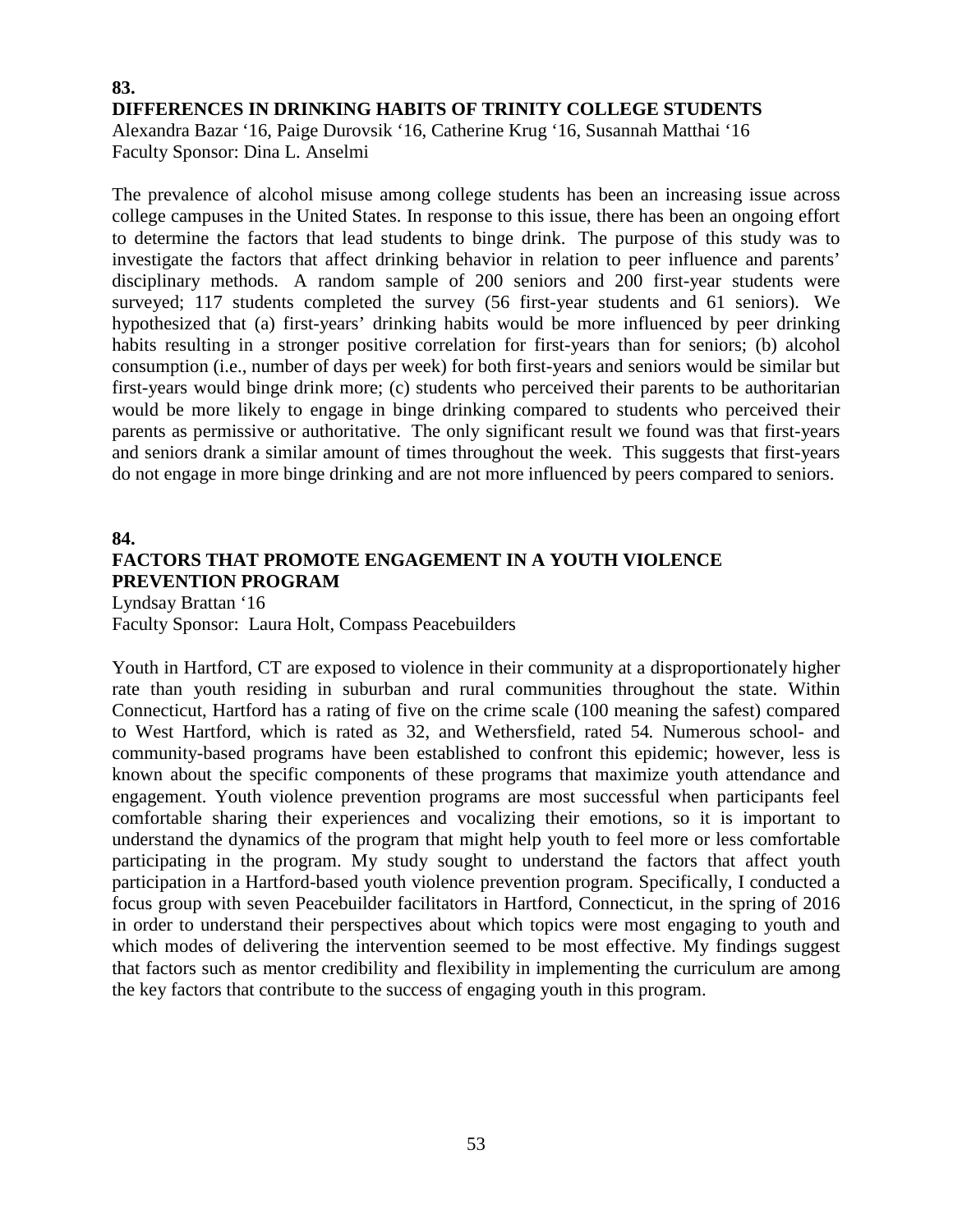# **85. THE EFFECT OF PARTICIPANT ENGAGEMENT ON COCHLEAR IMPLANT SPEECH PERCEPTION**

Hunter Drews '16 Faculty Sponsor: Elizabeth Casserly

Cochlear implants are devices that are used to restore hearing for individuals with significant hearing loss. These devices often require a certain level of training to be beneficial and research has shown that current training methods relatively ineffective in helping patients understand realworld sounds. This study aimed to improve the current standard training by manipulating engagement with auditory training information. An oral response mode and the use of talk-show interview scripts in an audio-visual condition were investigated as alternatives to standard lab training based on their perceived ability to increase participant engagement during training. Normal-hearing participants ( $N = 60$ ) were assigned to one of four training conditions: nonvocoded speech control training, standard vocoded-speech laboratory training, oral-response training, and audio-visual training. In all cases, participants completed two pre-training assessments, one hour of training, and five post-training assessments to gauge the amount of learning that occurred across time and training conditions. Results indicated that the standard, oral-response, and audio-visual training groups had significant learning gains in the sentences in quiet (SQ) test; the oral-response and audio-visual training groups demonstrated similar effects in the sentences in babble (SB) test. We concluded that the significant learning gains that were achieved when pre- and post-training assessments were compared across groups are indicative of real-world benefits of these novel training methods. Engagement responses of participants also indicated that how well the participant performed on assessments was correlated with their level of engagement.

# **86.**

# **LEARN 2 LEARN: A METACOGNITIVE INTERVENTION FOR 6th AND 8th GRADE STUDENTS**

Bettina Gonzalez '16, Lauren Thomann '16

Faculty Sponsors: Dina L. Anselmi, David A. Reuman, Debra Avery, Timothy Roarty, HMTCA

Our research explored the effect of metacognition training on the academic performance of middle-school students. Intervention sessions for  $6<sup>th</sup>$  and  $8<sup>th</sup>$  graders were designed and implemented to enrich metacognitive skills, developed based on Ambrose et al.'s (2010) model of metacognition. Two classrooms of 6th and 8th graders received the *Learn 2 Learn* metacognition curriculum, while two other classrooms in both grade levels received the control curriculum on school transitions for either high school or college. Students' level of metacognition and motivation were measured with pre- and post- qualitative and quantitative assessments. Quarterly grades were assessed from report cards. Overall, the pattern of the MC5 interaction for time by condition was what we expected, although it only approached statistical significance  $(p = .11)$ . The 6<sup>th</sup> graders showed higher levels of metacognition, self-efficacy, and engagement than the 8<sup>th</sup> graders, and lower levels of anxiety. As expected, metacognition and motivation are positively correlated with academic performance.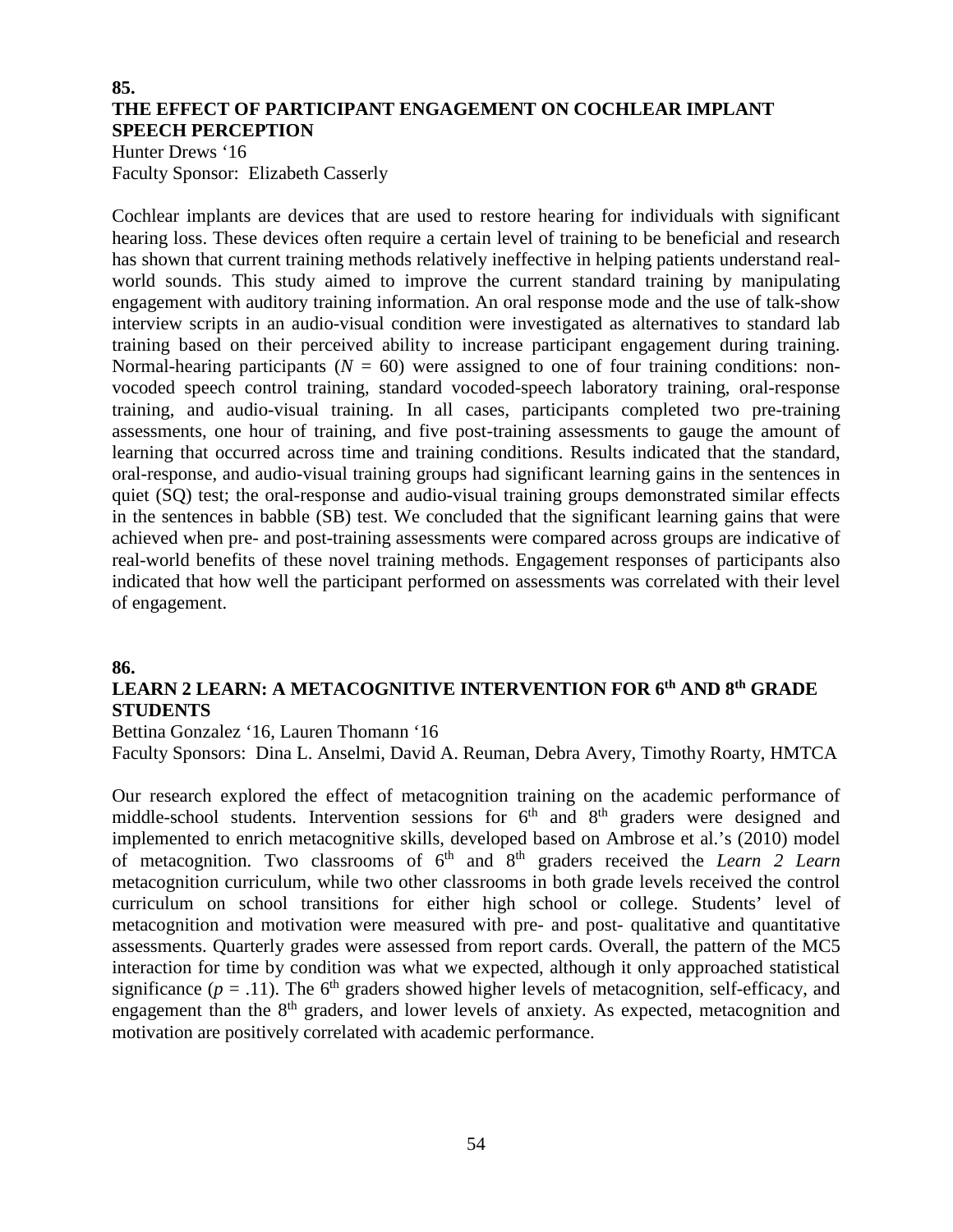# **87. ENRICHING STUDENT SUCCESS THROUGH METACOGNITIVE SCHOOL-BASED INTERVENTION: FOLLOWING STUDENTS FROM MIDDLE SCHOOL INTO HIGH SCHOOL**

Elizabeth Caporale '16 Faculty Sponsor: Dina L. Anselmi

Current research suggests strong links among metacognition, motivation, and academic success. Our research consists of two related studies regarding the development of metacognition and motivation in middle and high school students and is a follow-up to intervention studies with 8<sup>th</sup> grade students, conducted in 2013-14 and 2014-15 at Hartford Magnet Trinity College Academy. Study 1 compared current 9<sup>th</sup> and 10<sup>th</sup> grade students' metacognition and motivation. Contrary to prediction, results from Study 1 indicated a higher level of metacognition for 9<sup>th</sup> grade students than for 10<sup>th</sup> grade students. Academic self-efficacy, a component of motivation, was also higher for  $9<sup>th</sup>$  graders than for  $10<sup>th</sup>$  graders. Study 2 compared students' metacognition and motivation when they were in  $8<sup>th</sup>$  grade with levels now, as the same students are in either  $9<sup>th</sup>$  or  $10<sup>th</sup>$  grade. Study 2 results indicated no long-term intervention effect for students in either grade level; additionally, 9<sup>th</sup> grade students, again, showed a higher level of metacognition than  $10<sup>th</sup>$  grade students.

# **88. TEACHERS' KNOWLEDGE AND USE OF STRATEGIES TO TEACH METACOGNITION**

Kata Sik '16 Faculty Sponsors: Dina L. Anselmi, David A. Reuman

I conducted this investigation as an extension of an ongoing project to teach metacognition to middle school students in Hartford, Connecticut. The ongoing project has had difficulty elevating students' metacognition through the intervention. One possible explanation for this difficulty is that participating classroom teachers are already engaged in teaching metacognition to their students, so that the researchers' intervention cannot improve on what teachers are already doing. I examined the relationship between the participating teachers' knowledge and classroom use of metacognitive strategies, both through a self-report questionnaire and through observational coding of video-recordings of teachers. The Teachers' Metacognition Scale (Wilson & Bai, 2010) assesses teachers' knowledge in different domains of metacognition (procedural, declarative, conditional, pedagogical). The observational coding system (Spruce & Bol, 2015) distinguishes between teachers' metacognitive references versus directed metacognitive activities in the classroom. Comparing the two participating teachers' scores on both questionnaire and observational measures against averages from teachers in prior research shows that the participating teachers not only score above average on various metacognitive measures, but also differ from each other. This investigation has led to a better understanding of how the teachers' use of metacognition has made it difficult for the intervention to show effects.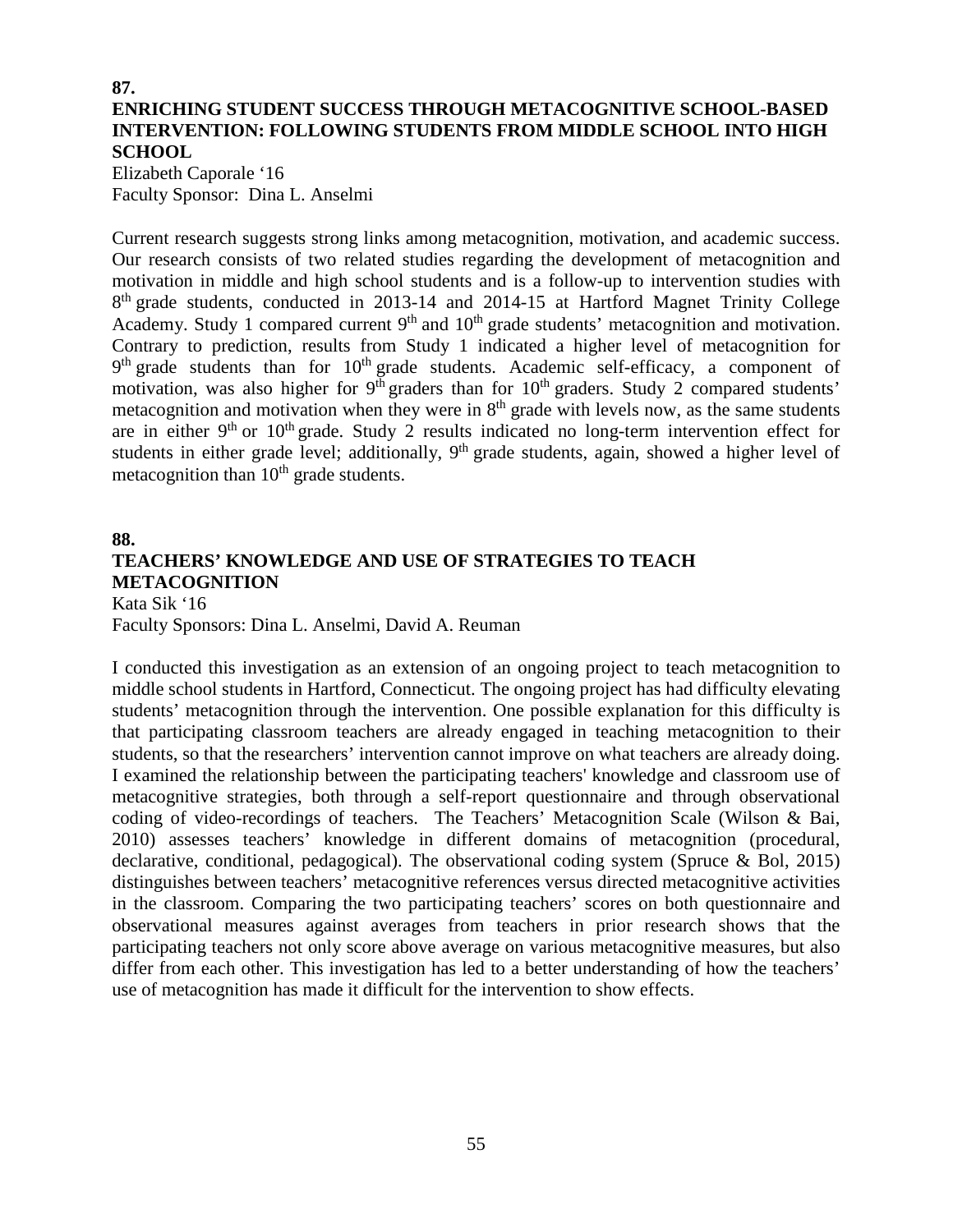# **89. HOOK UPS AND RELATIONSHIPS: DIFFERENCES IN MOTIVES AND THE EFFECT OF RACE OR ETHNICITY**

Chloe Jackson-Unger '16, Kata Sik '16, Gio Quattrochi '16, Jamie Ballan '16 Faculty Sponsors: Dina L. Anselmi, David A. Reuman

This study was designed to determine whether there were differences among various racial and ethnic groups in regard to motivations for hooking up verses having a relationship. We sent our survey to 400 randomly selected Trinity Students and 176 students responded. The survey contained questions about motivations to hook up as well as to get into a relationship. It also included questions concerning people's attitudes about hooking up and having a relationship with those of the same and of a different race or ethnicity. We found that men's scores on social sexual motives for hooking up were significantly higher than for women's scores. We also found that participants were more open and likely to hook up and have a relationship with a person within their own racial or ethnic group than outside their racial or ethnic group. The most common reason behind participants' likeliness to engage in sexual and romantic involvement with another person of any race or ethnicity was attraction, and the least common reason was parental influence. However, preferences towards interracial relations varied significantly by race. Asians scored lower on openness and likeliness to hooking up and getting into relationships than any other racial group.

#### **90.**

# **AN EXPLORATION OF SUBCULTURES AT TRINITY COLLEGE**

Ellen Gustavson '16, Owen Brubaker '16, AJ Ballard '16, Eszter Csuvarszki Faculty Sponsor: Dina L. Anselmi

The purpose of this experiment was to identify and analyze student subcultures at Trinity College. The issues central to this analysis regard how inclusive or exclusive these subcultures are and whether or not tension arises between them on Trinity's campus. We gathered information by interviewing Trinity students and transcribing the interviews that were then coded to answer various themes. We found that Trinity students tend to identify the subcultures of Greek life and athletics most often. Additionally, a large portion of students perceive tension between subcultures. Our findings may suggest that the overall student culture and social scene places most emphasis on Greek life and athletics, and also speaks to a larger problem of how, moving forward, the college can ease tension between various subcultures.

#### **91.**

# **PREVENTING AND REDUCING NON-MEDICAL STIMULANT USE: AN INTERVENTION STUDY** Tyler R. Hightower '16

Faculty Sponsor: Laura Holt

Numerous studies have shown that nonmedical prescription stimulant use (NMPSU), which refers to the use of drugs like Adderall or Ritalin without a prescription, is quickly becoming one of the most prevalent illicit activities on college campuses. In a recent study on Trinity's campus,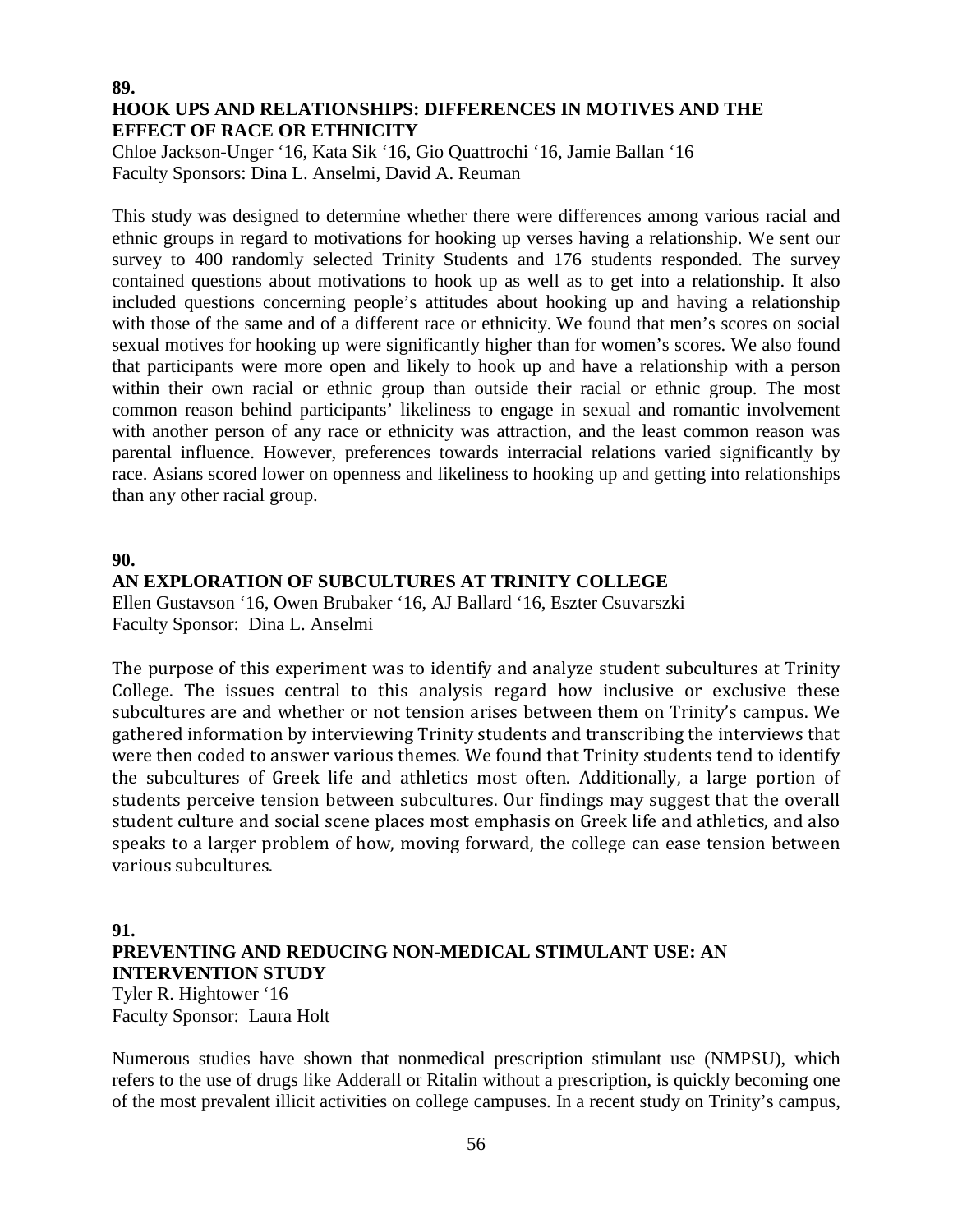37% of students endorsed misusing prescription stimulants in the last year. Not all students are at equal risk, however. Risk factors for NMPSU include: being Caucasian, Greek involvement, low GPA (less than 3.5), binge drinking, marijuana use, and low self-efficacy to avoid using. Accordingly, we screened students for these risk factors and engaged students with two or more risk factors, or those who reported a history of NMPSU. Because only one intervention has been reported on in the literature, we utilized motivational interviewing (MI), a strategy that has been used to reduce heavy drinking in college students, in an attempt to reduce NMPSU and to potentially change NMPSU-related attitudes. MI works by "lowering patience resistance, allowing patients to arrive at their own decisions about the severity of their problem and a possible need for change" (Foote et al. 1999). Seventy participants screened in and 56 (80%) of the participants completed the 1-month follow-up survey. The intervention did not have an effect on study self-efficacy, or expectations for cognitive enhancement, feelings of guilt and dependence related to NMPSU, social enhancement expectancies, and concerns about anxiety and arousal from NMPSU. There was a trend towards intervention group participants being more knowledgeable about the side effects of stimulants when misused. Implications for future research are discussed.

# **92. INCORPORATING SIMULTANEOUS MULTIPLE TALKERS AND SEMANTIC COHESION INTO AUDITORY TRAINING**

Thea Krizmanich '16 Faculty Sponsor: Elizabeth Casserly

Auditory training (AT) is used to improve speech comprehension in cochlear implant (CI) users. While the current training method is an effective tool for understanding speech in ideal listening conditions, the learning gains do not generalize to many real-world interactions. Previous research on CIs has established that the incorporation of top-down information (contextual cues) improves comprehension, as does multiple talker training. We hypothesized that a training program that combines these two disparate training tools would produce generalizable learning (measured via performance in post-tests). To test this hypothesis, we created two training programs (audio-only and audio-visual) that incorporated continuous, meaningful speech from fifteen television interviews. By comparing post-test performance in the experimental conditions to the standard training method, we found that we were able to successfully combine the two independent effects into a single hour-long session, with participants improving their perceptual skills across a number of domains.

# **93.**

**PERCEIVED PARENTAL INFLUENCE ON AN ATHLETE'S CAREER**

Daniel Larkins '16, Elizabeth McQuaid '16, Kayla O'Connor '18, Matthew Porter '16 Faculty Sponsor: Dina L. Anselmi

Our project looked at how both negative and positive parental involvement influences athletes' anxiety, enjoyment, and motivation. We also looked at if there were differences in anxiety, enjoyment and motivation between male and female athletes. We hypothesized that female athletes would have significantly higher levels of anxiety, lower levels of motivation, and lower levels of overall enjoyment than males. We distributed an online survey to the Trinity College Football Team, Men's and Women's Tennis Teams, Women's Softball Team and Women's Ice